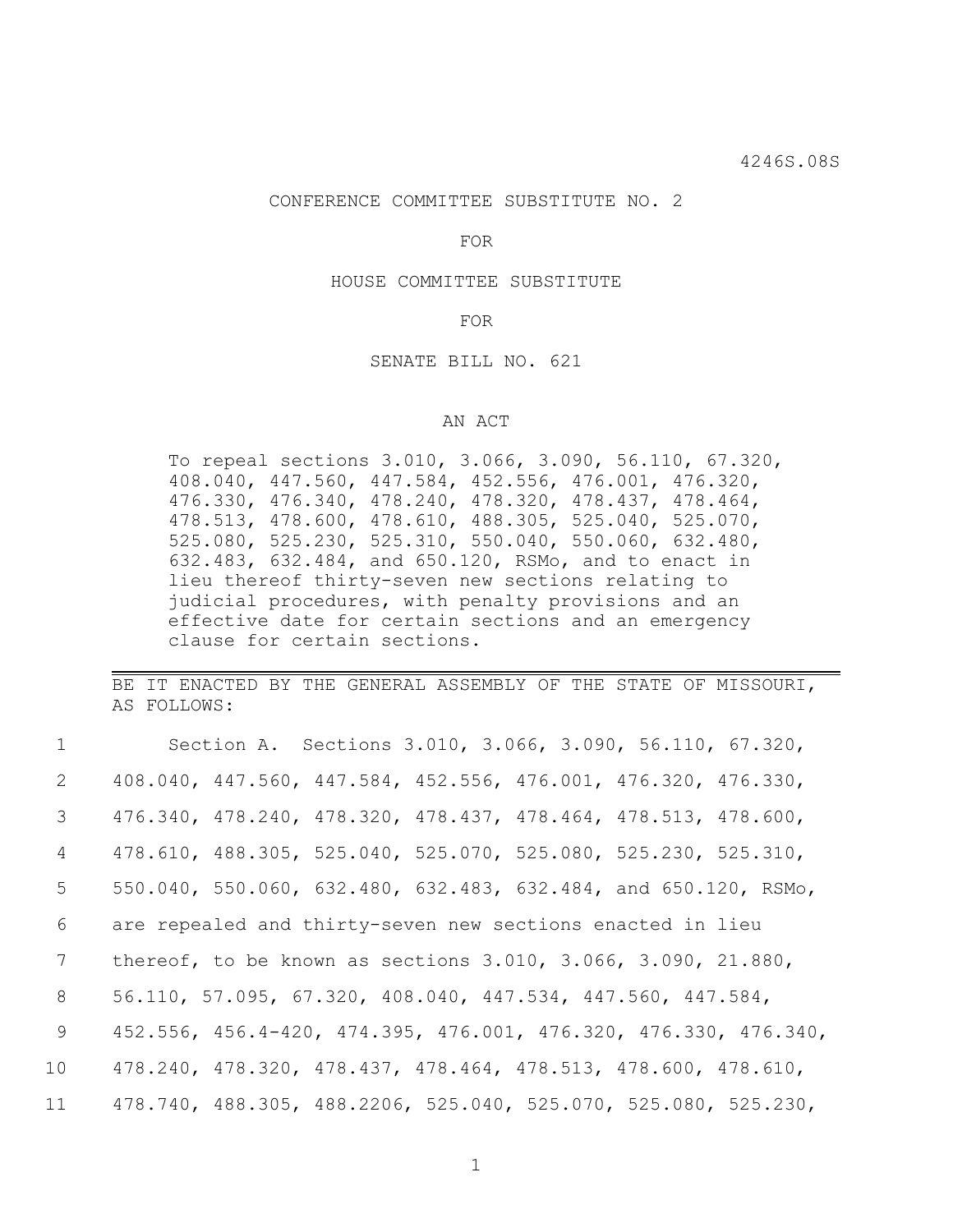525.310, 632.480, 632.483, 632.484, and 650.120, to read as follows:

 3.010. **[**As soon as possible after the final adjournment of the seventieth general assembly and at least every ten years thereafter**]** Only upon the adoption of a concurrent resolution by the general assembly, the revised statutes of Missouri shall be printed, published and distributed in as many volumes as the committee on legislative research (herein called "the committee") shall determine, and such publication shall be under the direction and supervision of the committee. The annotations or supplements may be printed separately and without a concurrent resolution being adopted by the general assembly. The cost of printing, binding and delivery of such publication shall be paid from funds appropriated from the general revenue for that purpose.

 3.066. 1. When the Missouri supreme court or a federal court with competent jurisdiction makes a final ruling that a bill enacted by the Missouri general assembly or a Missouri state statute or any portion of a Missouri state statute contained in a bill enacted by the Missouri general assembly is unconstitutional on procedural grounds, the Missouri revisor of statutes shall:

 (1) For a repealed statute or an amended statute contained in such bill, reprint the statute as it existed in the revised statutes of Missouri prior to the enactment of the bill that the court declared unconstitutional;

 (2) For a new statute contained in such bill, remove the new statute from the revised statutes of Missouri, if necessary, and publish only a footnote calling attention to the ruling of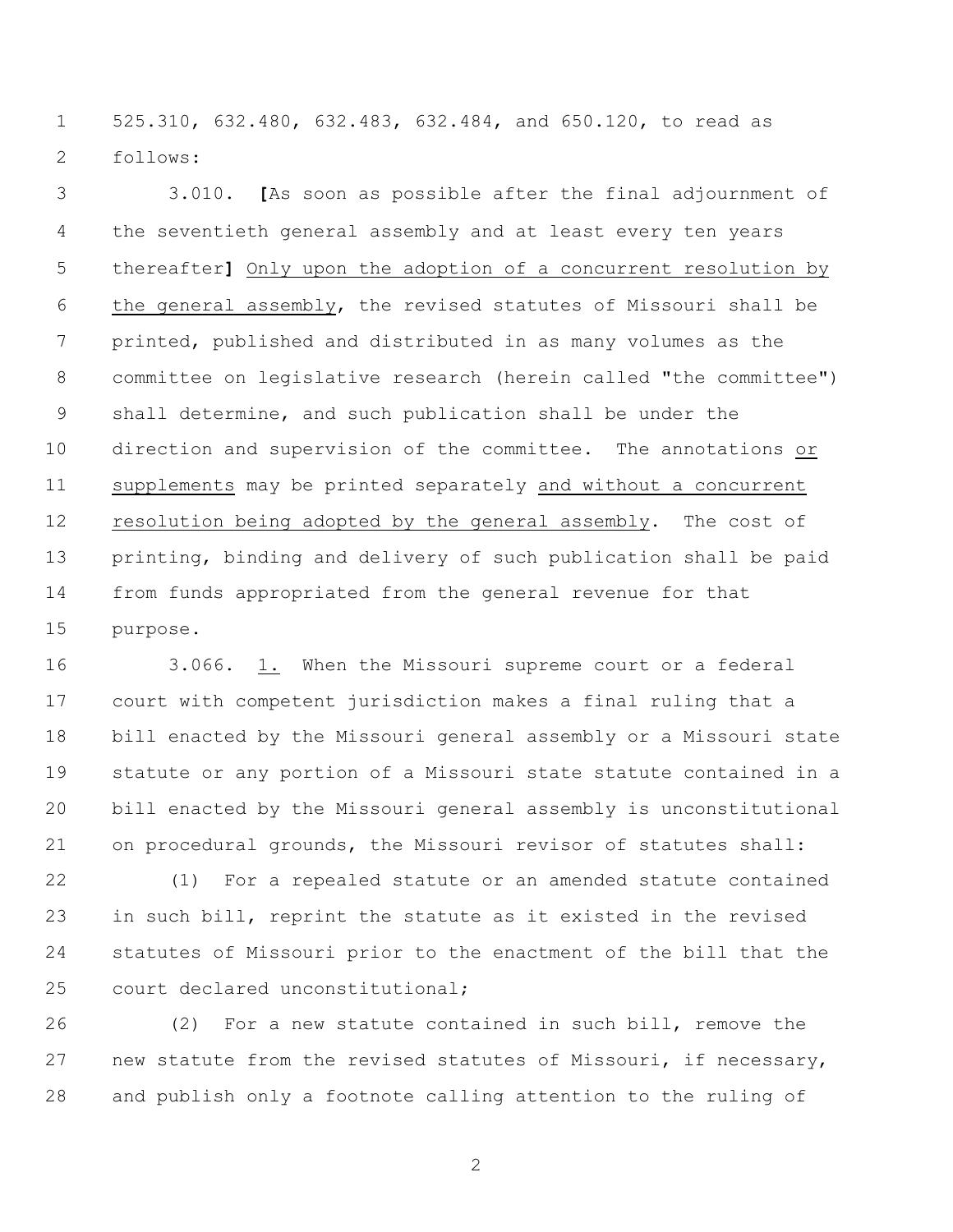the court explaining the reason for the removal of such statute from the revised statutes of Missouri.

 2. When a state or federal court with competent jurisdiction issues a permanent order enjoining a bill enacted by the Missouri general assembly or a Missouri state statute or any portion of a Missouri state statute contained in a bill enacted by the Missouri general assembly as unconstitutional on procedural grounds, the Missouri attorney general shall notify the Missouri revisor of statutes of any such order and the Missouri revisor of statutes shall publish a footnote to each affected section calling attention to the ruling of the court on any official website of the committee on legislative research. Such footnote shall remain until such time as a final ruling is made by the Missouri supreme court or a federal court with competent jurisdiction, and at such time, the Missouri revisor 16 shall remove such footnote and, if necessary, shall update such website in like manner as provided in subsection 1 of this section.

 3.090. 1. The revisor of statutes shall supervise the printing and publication of all editions of the revised statutes of Missouri and all supplements and pocket parts thereto. **[**He**]** The revisor shall proofread and compare all copies of laws appearing in the revised statutes of Missouri and supplement or pocket parts thereto and supervise the correction thereof to ensure that all such copies are true and correct copies of the existing laws of this state according to the original rolls thereof with only such variations in the language thereof as are authorized by section 3.060.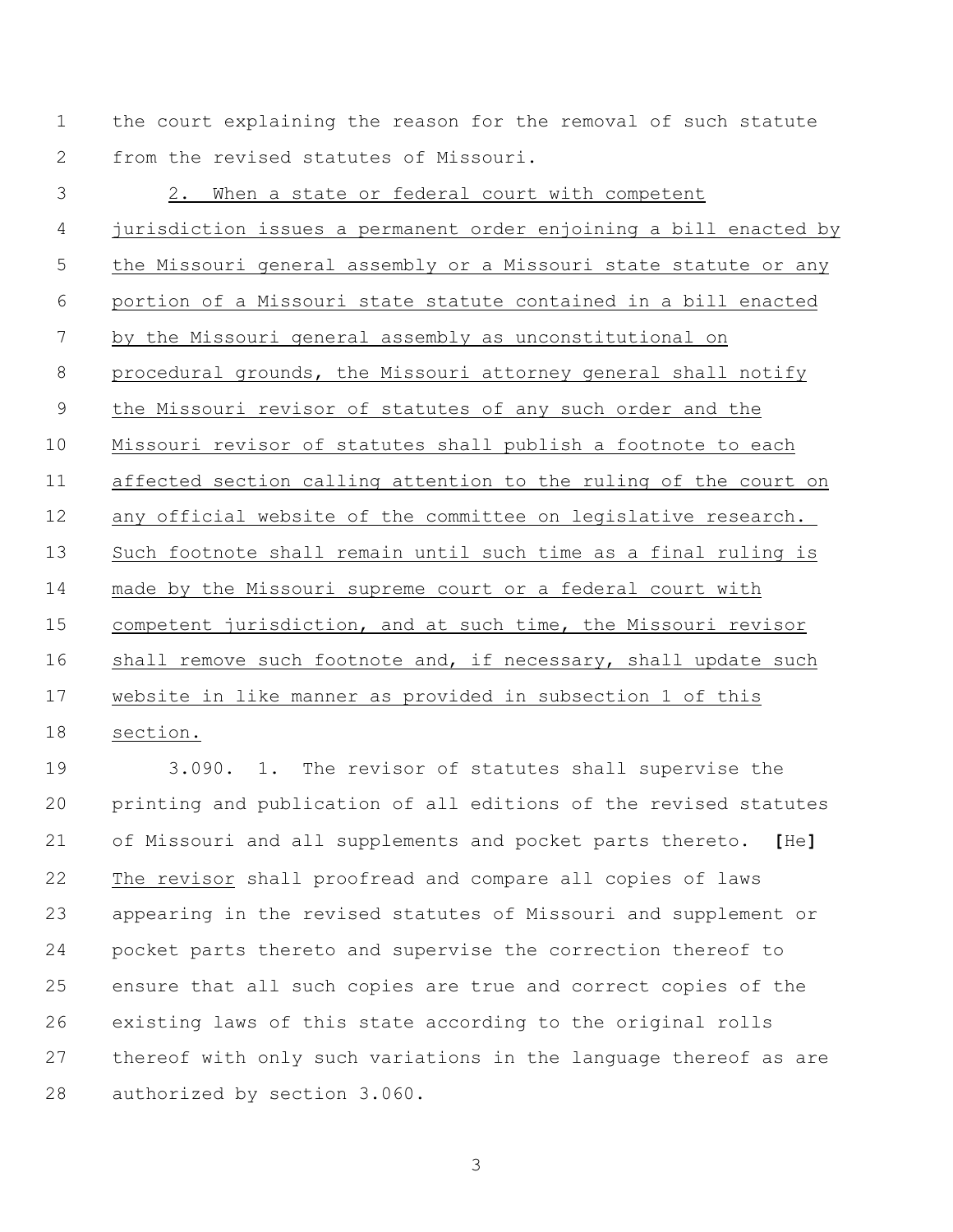2. When any volume of any edition of the revised statutes of Missouri, or any supplement or any edition of pocket parts thereto is printed and published the revisor of statutes shall certify that all laws printed therein have been examined and compared as required by this section and that the same are true and correct copies thereof as passed and remaining in the office of the secretary of state, and that the revised statutes, supplement or pocket part thereto, as thus published, and all laws as therein contained, are true copies of the existing laws of the state of Missouri, of a general nature. **[**He**]** The revisor shall deposit a copy of each volume of the revised statutes, supplement or pocket part, so certified, in the secretary's office, which shall be prima facie evidence of such statutes. The certificate shall be printed in each copy of the revised statutes, supplement or pocket part, and every copy so printed containing the certificate may be used in evidence without other or further proof of authentication.

 3. The revisor of statutes shall supervise the publication of the revised statutes on any official website of the committee on legislative research. Such supervision shall comply with the provisions of subsection 1 of this section to ensure that a true and correct copy of the existing laws of this state are placed on such website. However, the online version of the revised statutes on any official website of the committee on legislative research shall not be considered an official version of the revised statutes, unless the revisor of statutes chooses to certify it as such and places a certificate on the website. The revisor shall periodically update such website as new laws are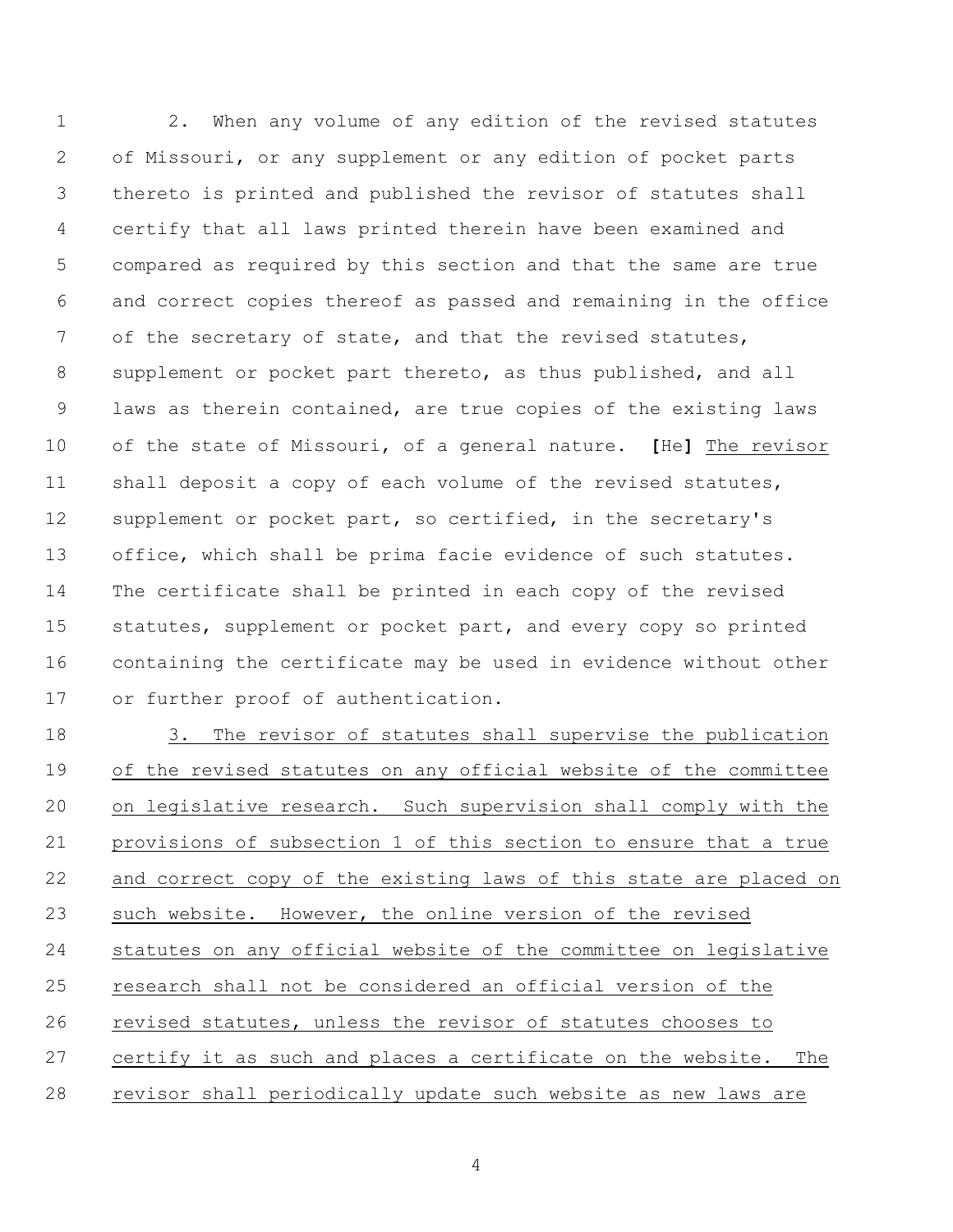| $\mathbf 1$    | enacted, including an update of the website on the effective date |  |  |
|----------------|-------------------------------------------------------------------|--|--|
| $\mathbf{2}$   | of any section that becomes law.                                  |  |  |
| 3              | 21.880. 1. There is hereby established a permanent joint          |  |  |
| $\overline{4}$ | committee of the general assembly, which shall be known as the    |  |  |
| 5              | "Joint Committee on the Justice System" and shall be composed of  |  |  |
| 6              | the following members:                                            |  |  |
| $\overline{7}$ | The chairs of the senate and house committees on the<br>(1)       |  |  |
| $8\,$          | judiciary;                                                        |  |  |
| $\mathsf 9$    | The ranking minority members of the senate and house<br>(2)       |  |  |
| 10             | committees on the judiciary;                                      |  |  |
| 11             | (3)<br>Two members of the senate appointed by the president       |  |  |
| 12             | pro tempore of the senate, one of whom shall be a member of the   |  |  |
| 13             | senate committee on appropriations;                               |  |  |
| 14             | The chair of the house committee with jurisdiction over<br>(4)    |  |  |
| 15             | matters relating to criminal laws, law enforcement, and public    |  |  |
| 16             | safety;                                                           |  |  |
| 17             | The chair of the house committee with jurisdiction over<br>(5)    |  |  |
| 18             | matters relating to state correctional institutions;              |  |  |
| 19             | A member of the senate appointed by the minority floor<br>(6)     |  |  |
| 20             | leader of the senate;                                             |  |  |
| 21             | A member of the house of representatives appointed by<br>(7)      |  |  |
| 22             | the minority floor leader of the house of representatives;        |  |  |
| 23             | Three nonvoting ex officio members who shall be the<br>(8)        |  |  |
| 24             | chief justice of the Missouri supreme court, the state auditor,   |  |  |
| 25             | and the attorney general, or their designees.                     |  |  |
| 26             | No more than three members from each house shall be of<br>2.      |  |  |
| 27             | the same political party.                                         |  |  |
| 28             | The joint committee shall meet within thirty days after<br>3.     |  |  |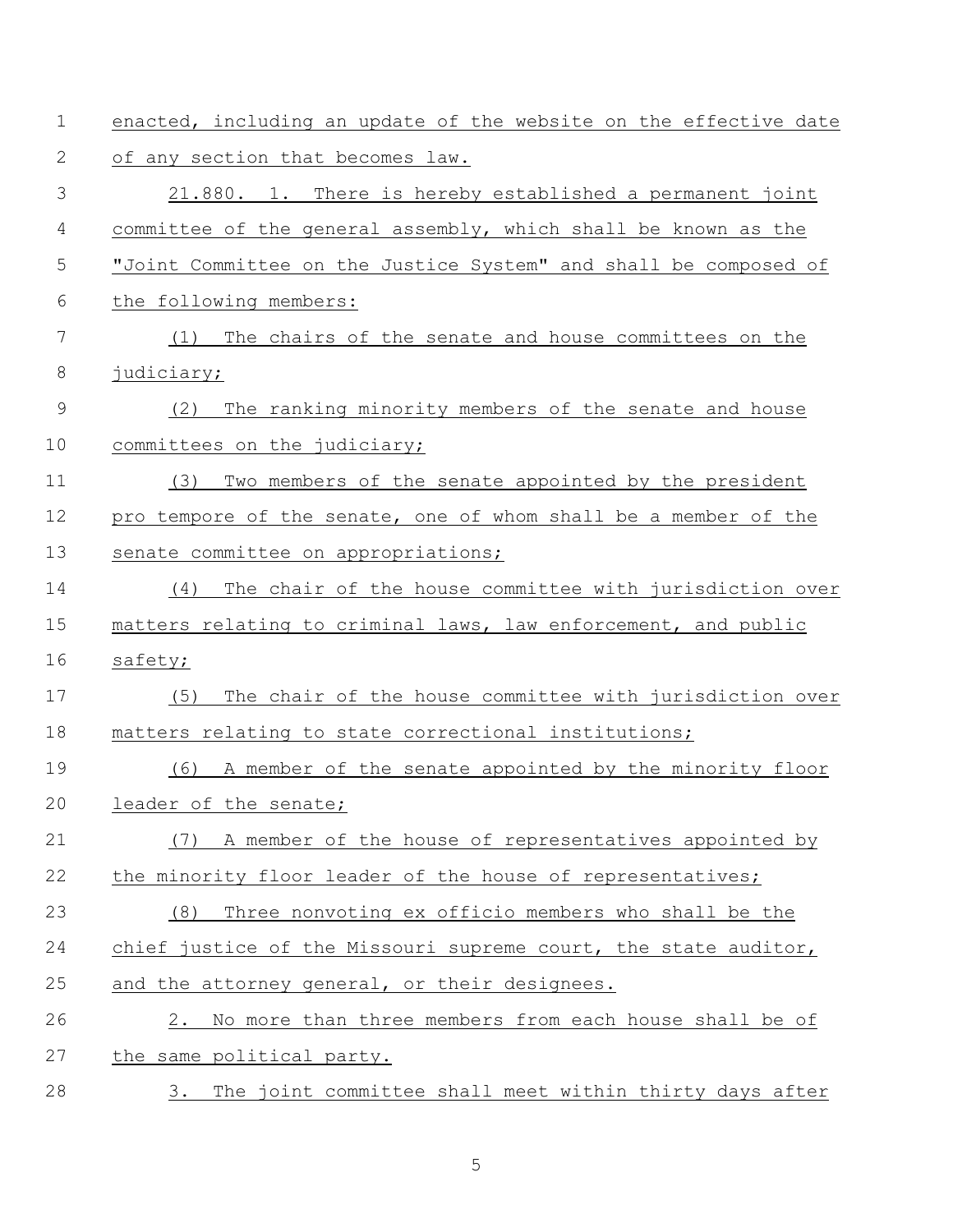| $\mathbf 1$ | its creation and organize by selecting a chair and vice chair,    |  |  |  |  |
|-------------|-------------------------------------------------------------------|--|--|--|--|
| 2           | one of whom shall be the senate judiciary chair and one of whom   |  |  |  |  |
| 3           | shall be the house judiciary chair. The positions of chair and    |  |  |  |  |
| 4           | vice chair shall alternate every two years thereafter between the |  |  |  |  |
| 5           | senate and house. After its organization, the committee shall     |  |  |  |  |
| 6           | meet regularly, at least twice a year, at such time and place as  |  |  |  |  |
| 7           | the chair designates, including locations other than Jefferson    |  |  |  |  |
| 8           | City. A majority of the members of the committee shall            |  |  |  |  |
| $\mathsf 9$ | constitute a quorum, but the concurrence of a majority of the     |  |  |  |  |
| 10          | members, other than the ex officio members, shall be required for |  |  |  |  |
| 11          | the determination of any matter within the committee's duties.    |  |  |  |  |
| 12          | 4. In order to promote the effective administration of            |  |  |  |  |
| 13          | justice and public safety, it shall be the duty of the joint      |  |  |  |  |
| 14          | committee to:                                                     |  |  |  |  |
| 15          | (1) Review and monitor:                                           |  |  |  |  |
| 16          | (a)<br>The state's justice system;                                |  |  |  |  |
| 17          | The state's criminal laws, law enforcement, and public<br>(b)     |  |  |  |  |
| 18          | safety;                                                           |  |  |  |  |
| 19          | The state's correctional institutions and penal and<br>(C)        |  |  |  |  |
| 20          | correctional issues; and                                          |  |  |  |  |
| 21          | (d) All state government efforts related to terrorism,            |  |  |  |  |
| 22          | bioterrorism, and homeland security;                              |  |  |  |  |
| 23          | (2)<br>Receive reports from the judicial branch, state or         |  |  |  |  |
| 24          | local government agencies or departments, and any entities        |  |  |  |  |
| 25          | attached to them for administrative purposes;                     |  |  |  |  |
| 26          | Conduct an ongoing study and analysis of the state's<br>(3)       |  |  |  |  |
| 27          | justice system and related issues;                                |  |  |  |  |
| 28          | Determine the need for changes in statutory law, rules,<br>(4)    |  |  |  |  |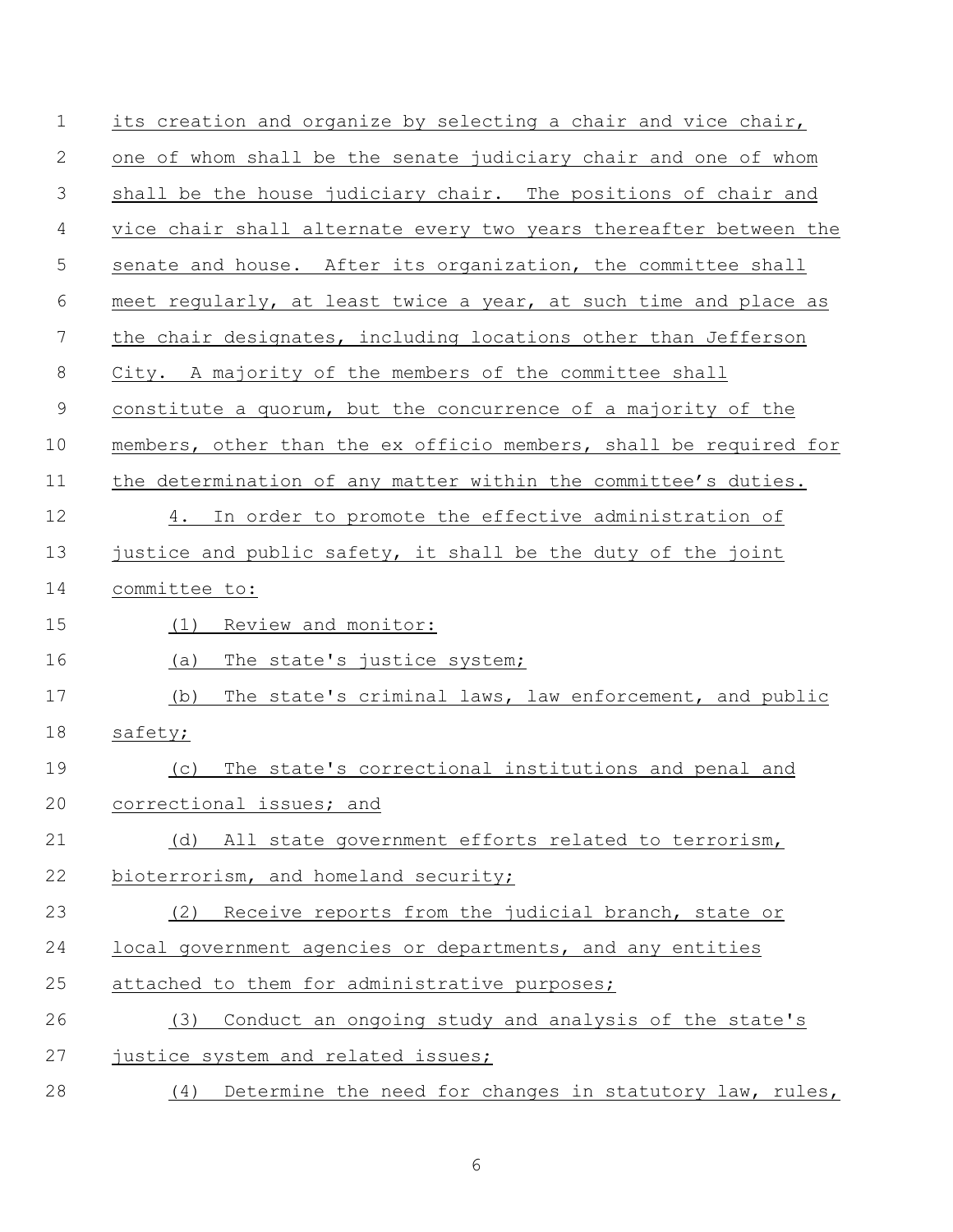1 policies, or procedures;

| $\mathbf{2}$   | Make any recommendations to the general assembly for<br>(5)      |
|----------------|------------------------------------------------------------------|
| 3              | legislative action; and                                          |
| 4              | Perform other duties authorized by concurrent<br>(6)             |
| 5              | resolution of the general assembly.                              |
| 6              | 5. By January 15, 2016, and every year thereafter, it shall      |
| 7              | be the duty of the joint committee to file with the general      |
| 8              | assembly a report of its activities, along with any findings or  |
| $\overline{9}$ | recommendations the committee may have for legislative action.   |
| 10             | 6. The joint committee shall establish a permanent               |
| 11             | subcommittee on the Missouri criminal code, which shall conduct  |
| 12             | and supervise a continuing program of revision designed to       |
| 13             | maintain the cohesiveness, consistency, and effectiveness of the |
| 14             | criminal laws of the state. In connection with this program, the |
| 15             | committee may select an advisory committee on the Missouri       |
| 16             | criminal code, composed of a representative of the Missouri      |
| 17             | supreme court, a representative of the office of the attorney    |
| 18             | general, and other individuals known to be interested in the     |
| 19             | improvement of the state's criminal laws, and may authorize the  |
| 20             | payment of any actual and necessary expenses incurred by such    |
| 21             | members while attending meetings with the committee or the       |
| 22             | subcommittee on the Missouri criminal code. The subcommittee on  |
| 23             | the Missouri criminal code shall present to the general assembly |
| 24             | in each tenth year such criminal code revision bills as it finds |
| 25             | appropriate to accomplish its purpose.                           |
| 26             | The joint committee may make reasonable requests for<br>7.       |
|                |                                                                  |

27 staff assistance from the research and appropriations staffs of 28 the senate and house and the joint committee on legislative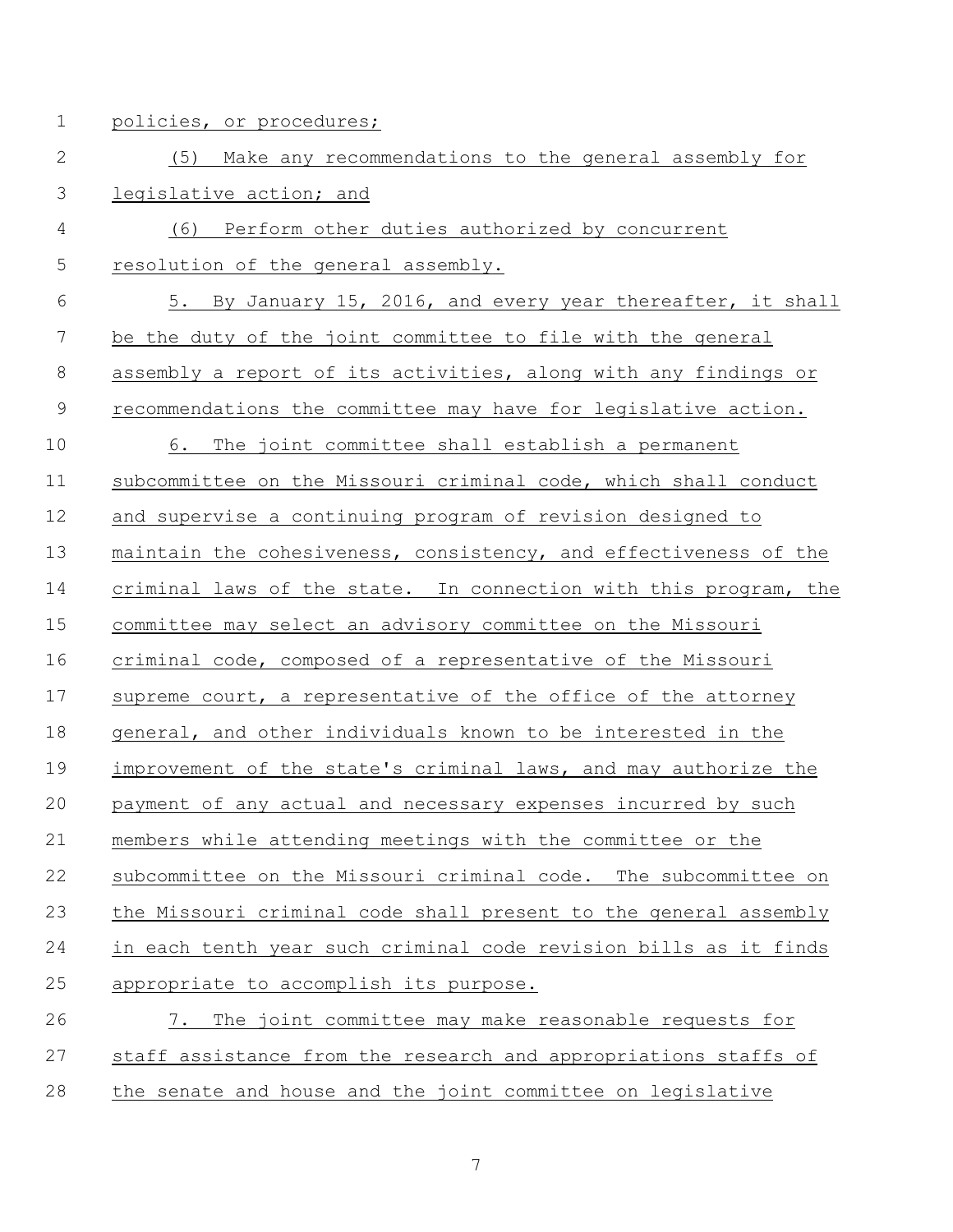research, and may employ such personnel as it deems necessary to carry out the duties imposed by this section, within the limits of any appropriation for such purpose. In the performance of its duties, the committee may request assistance or information from 5 all branches of government and state departments, agencies, boards, commissions and offices.

 8. The members of the committee shall serve without compensation, but any actual and necessary expenses incurred in the performance of the committee's official duties by the joint committee, its members, and any staff assigned to the committee shall be paid from the joint contingent fund.

 56.110. If the prosecuting attorney and assistant prosecuting attorney be interested or shall have been employed as counsel in any case where such employment is inconsistent with the duties of his or her office, or shall be related to the defendant in any criminal prosecution, either by blood or by marriage, the court having criminal jurisdiction may appoint some other attorney to prosecute or defend the cause. Such special prosecutor shall not otherwise represent a party other than the state of Missouri in any criminal case or proceeding in that circuit for the duration of that appointment and shall be considered an appointed prosecutor for purposes of section 56.360. 57.095. Notwithstanding the provisions of section 537.600 to the contrary, sheriffs or any other law enforcement officers shall have immunity from any liability, civil or criminal, while

conducting service of process at the direction of any court to

the extent that the officers' actions do not violate clearly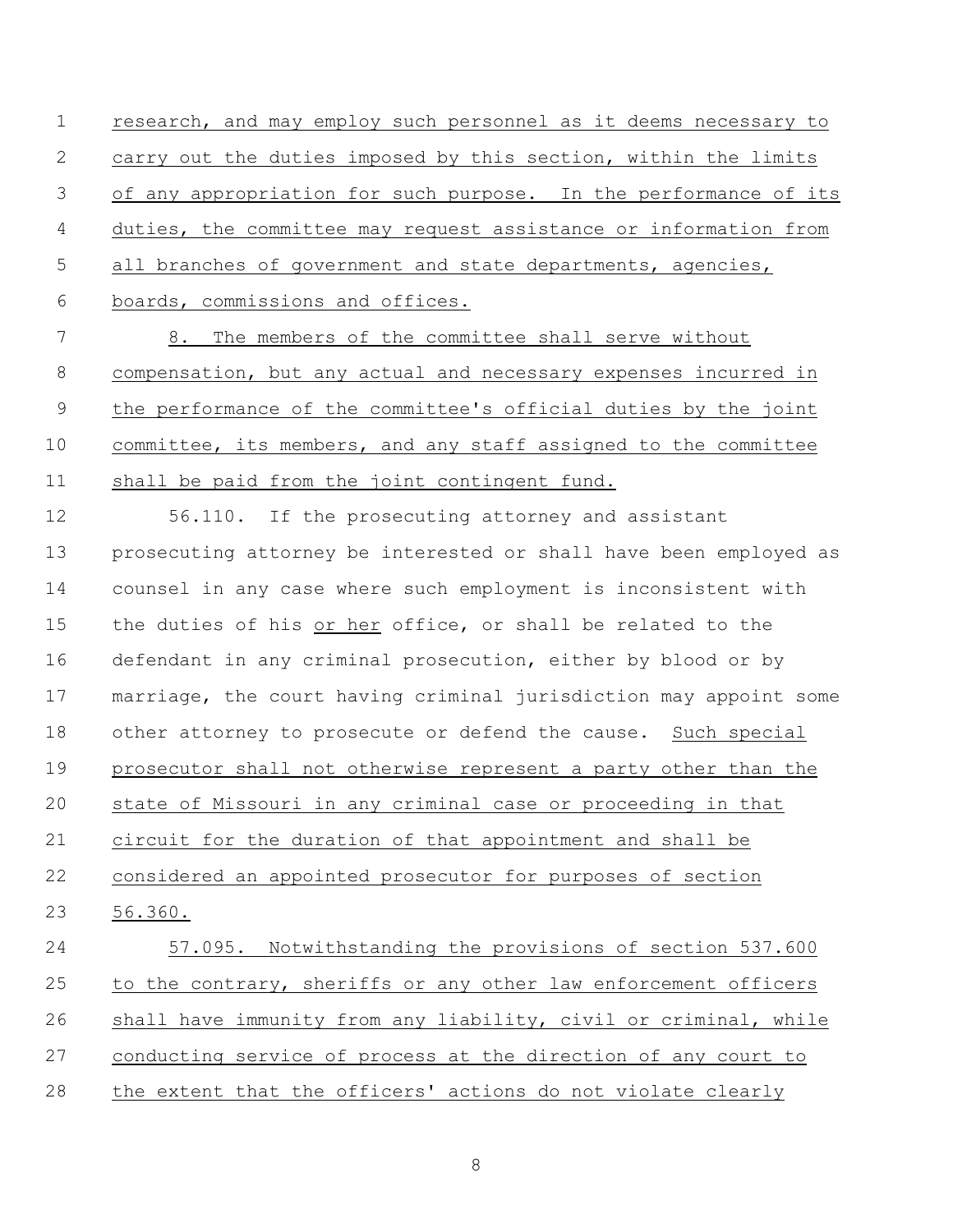established statutory or constitutional rights of which a

reasonable person would have known.

 67.320. 1. Any county **[**of the first classification with more than one hundred ninety-eight thousand but less than one hundred ninety-nine thousand two hundred**]** with a charter form of government and with more than two hundred thousand but fewer than three hundred fifty thousand inhabitants or any county of the first classification with more than one hundred one thousand but fewer than one hundred fifteen thousand inhabitants may prosecute and punish violations of its county orders in the circuit court of such counties in the manner and to the extent herein provided or in a county municipal court if creation of a county municipal court is approved by order of the county commission. The county may adopt orders with penal provisions consistent with state law, but only in the areas of traffic violations, solid waste management, county building codes, on-site sewer treatment, zoning orders, and animal control. Any county municipal court established pursuant to the provisions of this section shall have jurisdiction over violations of that county's orders and the ordinances of municipalities with which the county has a contract to prosecute and punish violations of municipal ordinances of the municipality.

 2. Except as provided in subsection 5 of this section in any county which has elected to establish a county municipal court pursuant to this section, the judges for such court shall be appointed by the county commission of such county, subject to confirmation by the legislative body of such county in the same manner as confirmation for other county appointed officers. The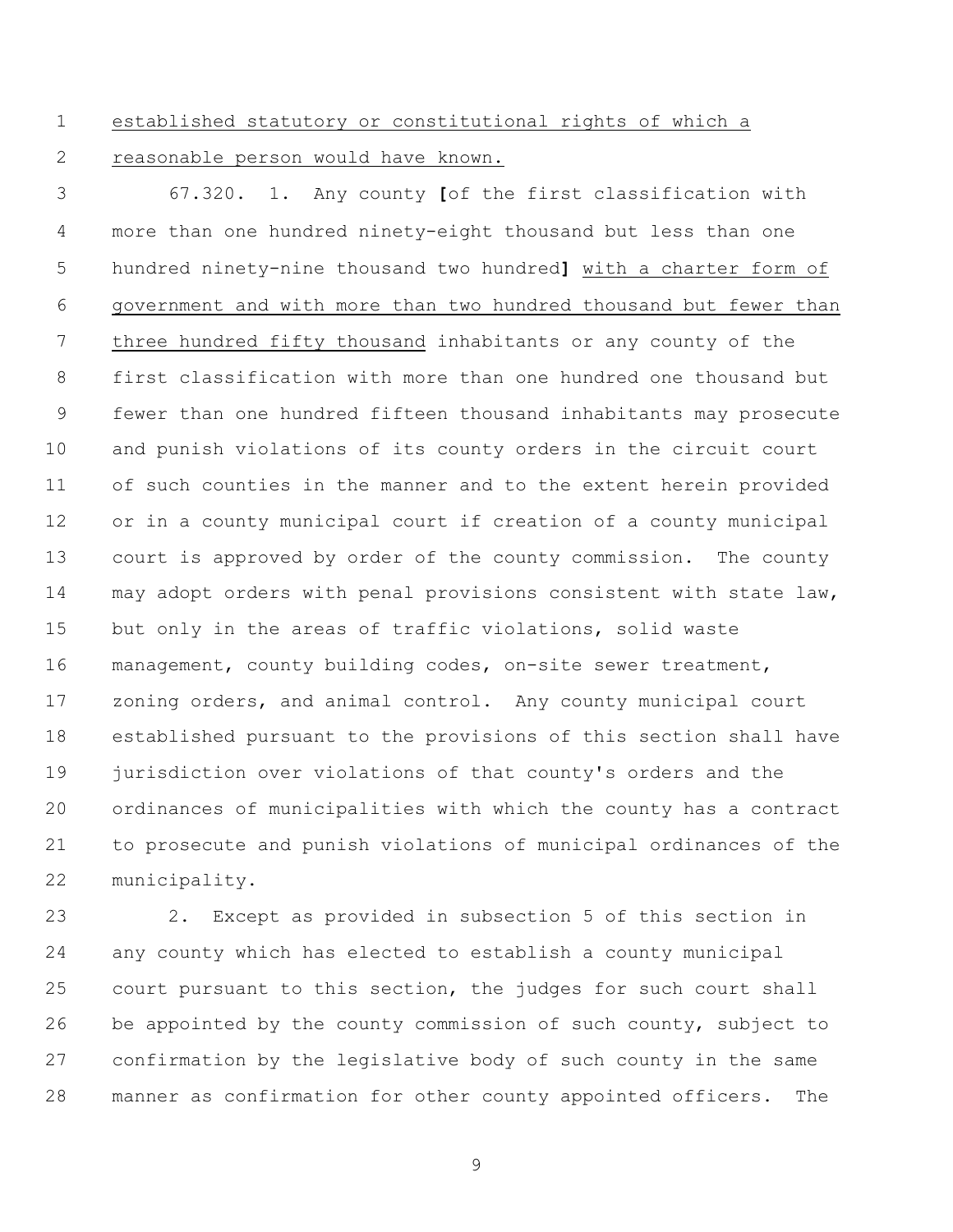number of judges appointed, and qualifications for their appointment, shall be established by order of the commission.

 3. The practice and procedure of each prosecution shall be conducted in compliance with all of the terms and provisions of sections 66.010 to 66.140, except as provided for in this section.

 4. Any use of the term ordinance in sections 66.010 to 66.140 shall be synonymous with the term order for purposes of this section.

 5. In any county of the first classification with more than one hundred one thousand but fewer than one hundred fifteen thousand inhabitants, the first judges shall be appointed by the county commission for a term of four years, and thereafter the judges shall be elected for a term of four years. The number of 15 judges appointed, and qualifications for their appointment, shall be established by order of the commission.

 408.040. 1. Judgments shall accrue interest on the 18 judgment balance as set forth in this section. The "judgment balance" is defined as the total amount of the judgment awarded on the day judgment is entered including, but not limited to, principal, prejudgment interest, and all costs and fees. Post- judgment payments or credits shall be applied first to post-23 judgment costs, then to post-judgment interest, and then to the judgment balance.

 2. In all nontort actions, interest shall be allowed on all money due upon any judgment or order of any court from the date judgment is entered by the trial court until satisfaction be made by payment, accord or sale of property; all such judgments and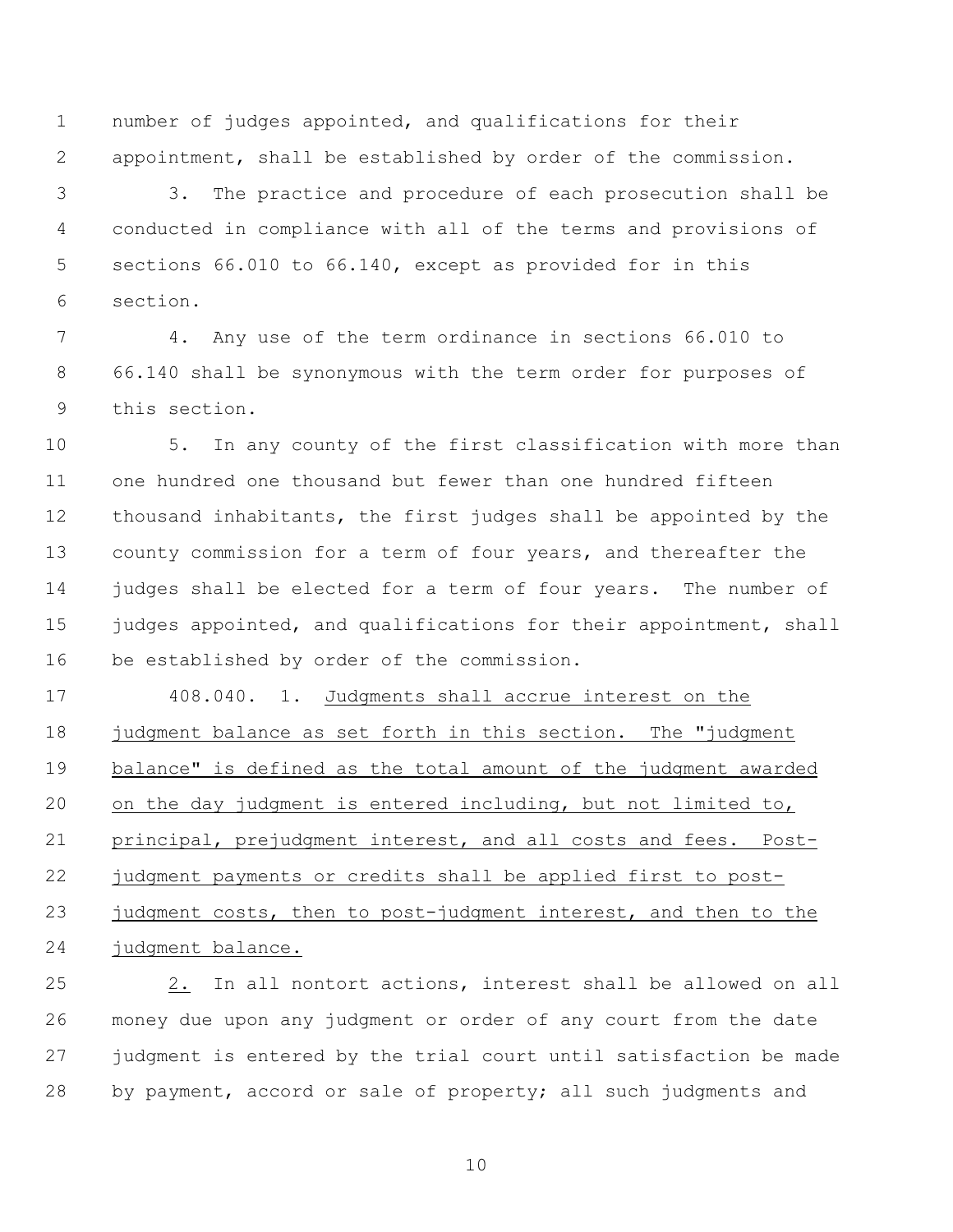orders for money upon contracts bearing more than nine percent interest shall bear the same interest borne by such contracts, and all other judgments and orders for money shall bear nine percent per annum until satisfaction made as aforesaid.

 **[**2.**]** 3. Notwithstanding the provisions of subsection **[**1**]** 2 of this section, in tort actions, interest shall be allowed on all money due upon any judgment or order of any court from the date **[**of**]** judgment is entered by the trial court until full satisfaction. All such judgments and orders for money shall bear a per annum interest rate equal to the intended Federal Funds Rate, as established by the Federal Reserve Board, plus five percent, until full satisfaction is made. The judgment shall state the applicable interest rate, which shall not vary once entered. In tort actions, if a claimant has made a demand for payment of a claim or an offer of settlement of a claim, to the party, parties or their representatives, and to such party's liability insurer if known to the claimant, and the amount of the 18 judgment or order exceeds the demand for payment or offer of settlement, then prejudgment interest shall be awarded, calculated from a date ninety days after the demand or offer was received, as shown by the certified mail return receipt, or from 22 the date the demand or offer was rejected without counter offer, whichever is earlier. In order to qualify as a demand or offer pursuant to this section, such demand must:

 (1) Be in writing and sent by certified mail return receipt 26 requested; and

 (2) Be accompanied by an affidavit of the claimant describing the nature of the claim, the nature of any injuries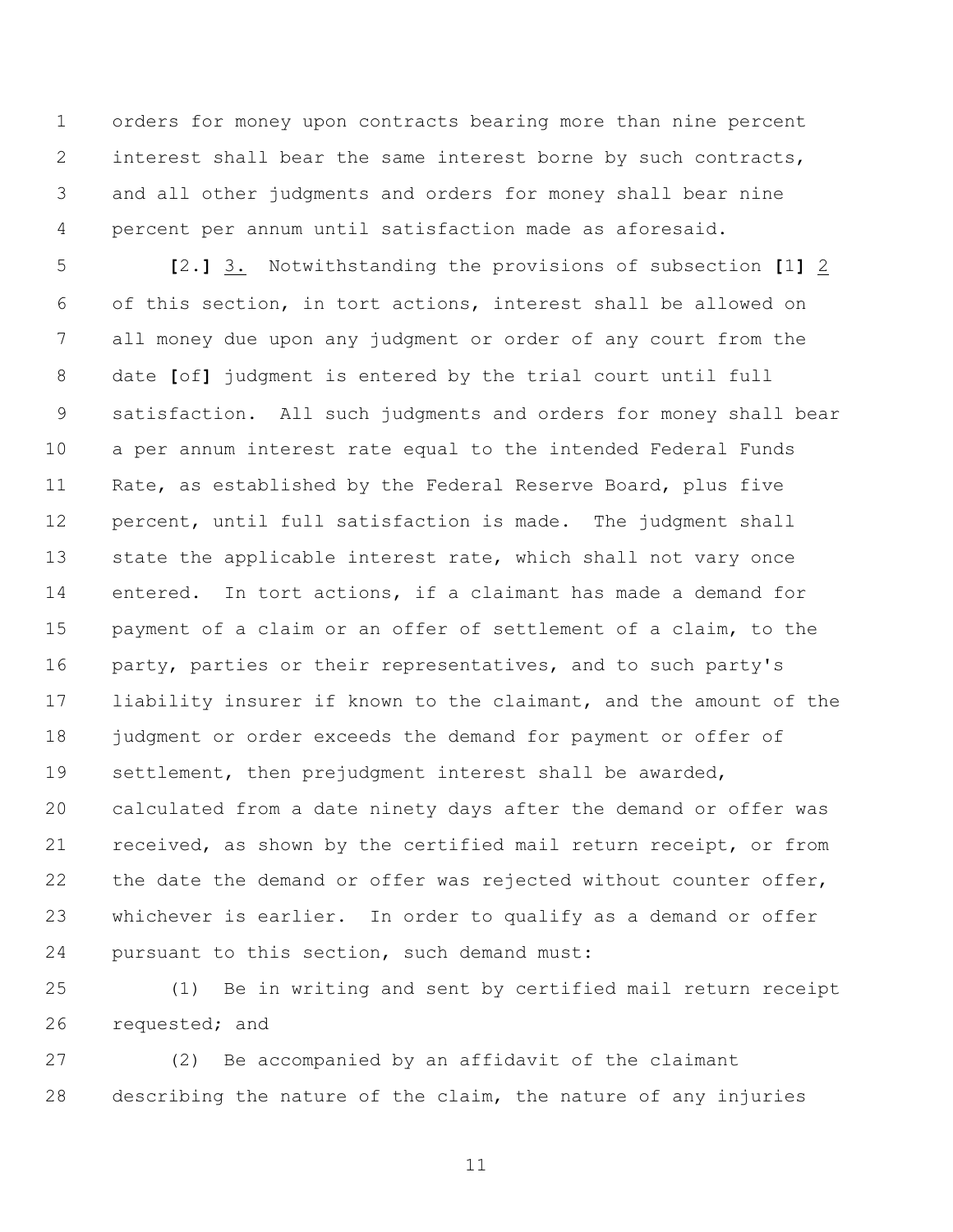claimed and a general computation of any category of damages sought by the claimant with supporting documentation, if any is reasonably available; and

 (3) For wrongful death, personal injury, and bodily injury claims, be accompanied by a list of the names and addresses of medical providers who have provided treatment to the claimant or decedent for such injuries, copies of all reasonably available medical bills, a list of employers if the claimant is seeking damages for loss of wages or earning, and written authorizations sufficient to allow the party, its representatives, and liability insurer if known to the claimant to obtain records from all 12 employers and medical care providers; and

 (4) Reference this section and be left open for ninety days.

 Unless the parties agree in writing to a longer period of time, if the claimant fails to file a cause of action in circuit court prior to a date one hundred twenty days after the demand or offer was received, then the court shall not award prejudgment interest to the claimant. If the claimant is a minor or incompetent or deceased, the affidavit may be signed by any person who reasonably appears to be qualified to act as next friend or conservator or personal representative. If the claim is one for wrongful death, the affidavit may be signed by any person qualified pursuant to section 537.080 to make claim for the death. Nothing contained herein shall limit the right of a claimant, in actions other than tort actions, to recover prejudgment interest as otherwise provided by law or contract.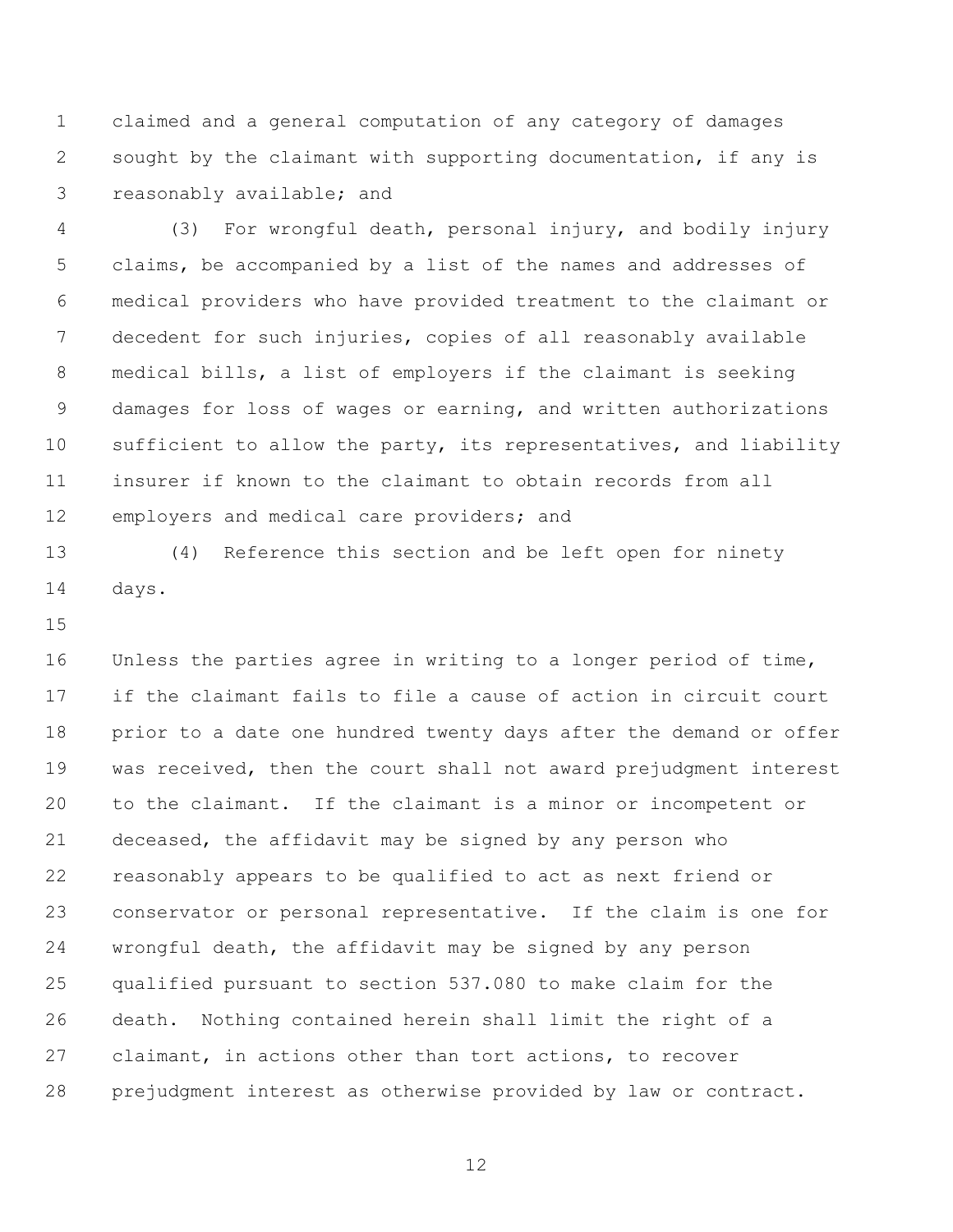| $\mathbf 1$  | [3.] 4. In tort actions, a judgment for prejudgment               |  |  |  |
|--------------|-------------------------------------------------------------------|--|--|--|
| $\mathbf{2}$ | interest awarded pursuant to this [subsection] section should     |  |  |  |
| 3            | bear interest at a per annum interest rate equal to the intended  |  |  |  |
| 4            | Federal Funds Rate, as established by the Federal Reserve Board,  |  |  |  |
| 5            | plus three percent. The judgment shall state the applicable       |  |  |  |
| 6            | interest rate, which shall not vary once entered.                 |  |  |  |
| 7            | 447.534. 1. Notwithstanding the provisions of subsection 2        |  |  |  |
| $8\,$        | of section 447.532, section 447.533, and subsection 1 of section  |  |  |  |
| 9            | 447.545, United States savings bonds which are unclaimed property |  |  |  |
| 10           | and subject to the provisions of sections 447.500 to 447.595      |  |  |  |
| 11           | shall be deemed abandoned when they have remained unclaimed for   |  |  |  |
| 12           | more than three years after their date of maturity and such bonds |  |  |  |
| 13           | and the proceeds from such bonds, including all principal and     |  |  |  |
| 14           | interest due, in the possession of the treasurer or with an owner |  |  |  |
| 15           | whose last known address is located in Missouri shall escheat to  |  |  |  |
| 16           | the state of Missouri three years after becoming unclaimed        |  |  |  |
| 17           | property by virtue of the provisions of sections 447.500 to       |  |  |  |
| 18           | 447.595 and all property rights and legal title to and ownership  |  |  |  |
| 19           | of such United States savings bonds and the proceeds from such    |  |  |  |
| 20           | bonds, including all rights, powers, and privileges of            |  |  |  |
| 21           | survivorship of any owner, co-owner, or beneficiary, shall vest   |  |  |  |
| 22           | solely in the state of Missouri according to the procedure set    |  |  |  |
| 23           | forth as follows:                                                 |  |  |  |
| 24           | (1) After one hundred eighty days following the second            |  |  |  |
| 25           | three year period referenced in this subsection, if no claim has  |  |  |  |
| 26           | been approved in accordance with the provisions of section        |  |  |  |
| 27           | 447.562 for such United States savings bonds or proceeds from     |  |  |  |
| 28           | such bonds, the treasurer shall commence a civil action in the    |  |  |  |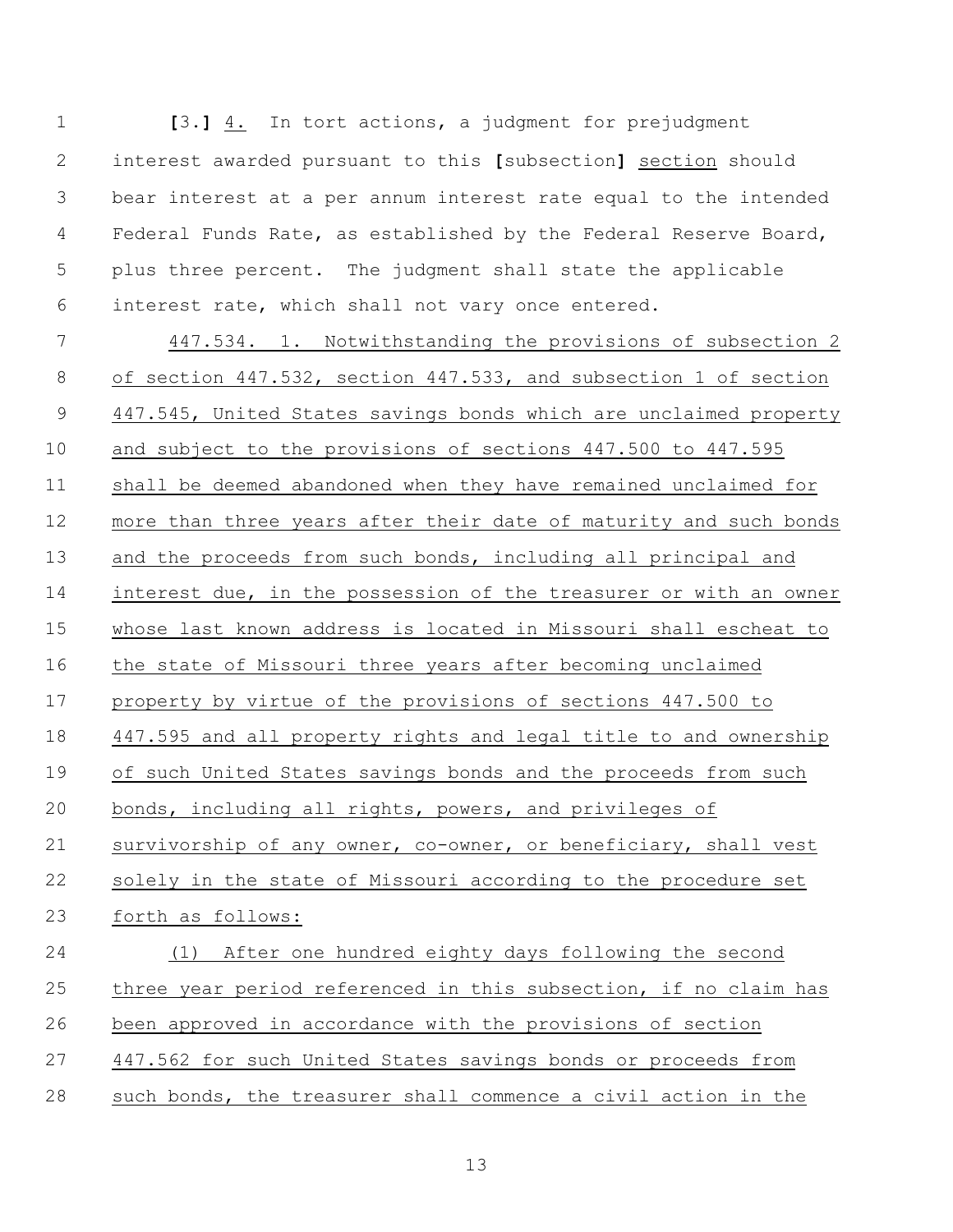circuit court of Cole County for a determination that such United States savings bonds and the proceeds from such bonds shall escheat to the state of Missouri. The treasurer may postpone the bringing of such action until sufficient United States savings bonds have accumulated in the treasurer's custody to justify the expense of such proceedings; (2) If no person shall file a claim or appear at the hearing to substantiate a claim or where the court determines that a claimant is not entitled to the United States savings bonds or proceeds from such bonds claimed by such claimant, then the court, if satisfied by evidence that the treasurer has substantially complied with the laws of the state of Missouri, shall enter a judgment that the subject United States savings bonds and the proceeds from such bonds have escheated to the state of Missouri, and all property rights and legal title to and ownership of such United States savings bonds and the proceeds from such bonds, including all rights, powers, and privileges of 18 survivorship of any owner, co-owner, or beneficiary, shall vest 19 solely in the state of Missouri; (3) The treasurer shall redeem such United States savings bonds escheated to the state of Missouri and the proceeds from such redemption of United States savings bonds shall be deposited in the abandoned fund account created by section 447.543. 2. Any person making a claim for the United States savings bonds escheated to the state of Missouri, or for the proceeds from such bonds, may file a claim in accordance with the provisions of section 447.562. Upon providing sufficient proof of the validity of such person's claim, the treasurer may pay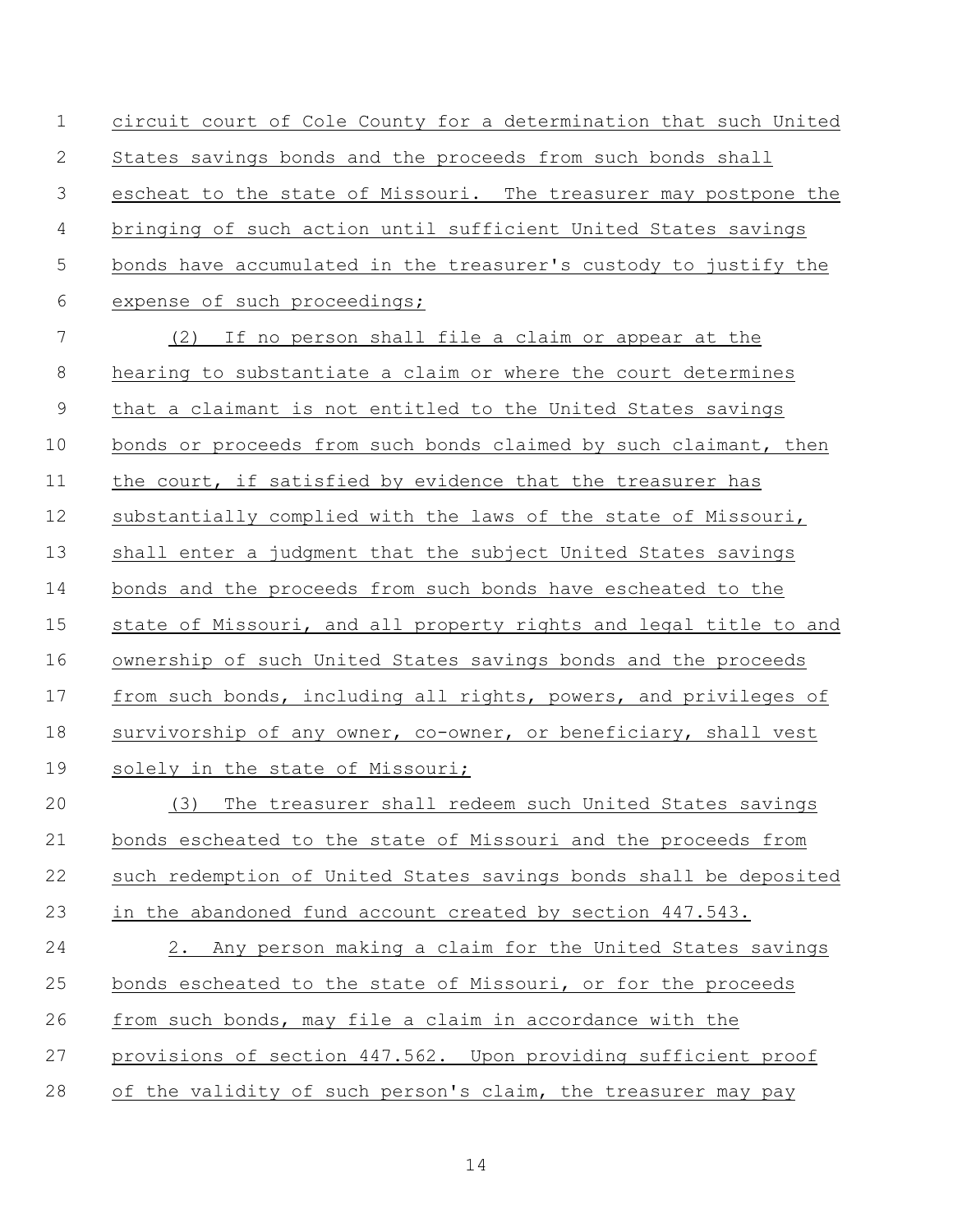## such claim in accordance with the provisions of section 447.565.

 447.560. 1. The treasurer shall retain a record of the name and last known address of each person appearing from the holders' reports to be entitled to the abandoned moneys and property and of the name and last known address of each insured person or annuitant, and with respect to each policy or contract listed in the report of a life insurance corporation, its number, the name of the corporation, and the amount due. The record shall be available for public inspection at all reasonable business hours.

 2. Except as specifically provided by this section, no information furnished to the treasurer in the holder reports, including Social Security numbers or other identifying information, shall be open to public inspection or made public. Any officer, employee or agent of the treasurer who, in violation 16 of the provisions of this section, divulges, discloses or permits the inspection of such information shall be guilty of a misdemeanor.

 3. If an amount is turned over to the state that is less than fifty dollars, the amount reported may be made available as public information, along with the name and last known address of the person appearing from the holder report to be entitled to the abandoned moneys; except that, no additional information other than provided for in this section may be released, and any individual other than the person appearing from the holder report to be entitled to the abandoned moneys shall be governed by sections 447.500 to 447.595 and other applicable Missouri law in his or her use or dissemination of such information.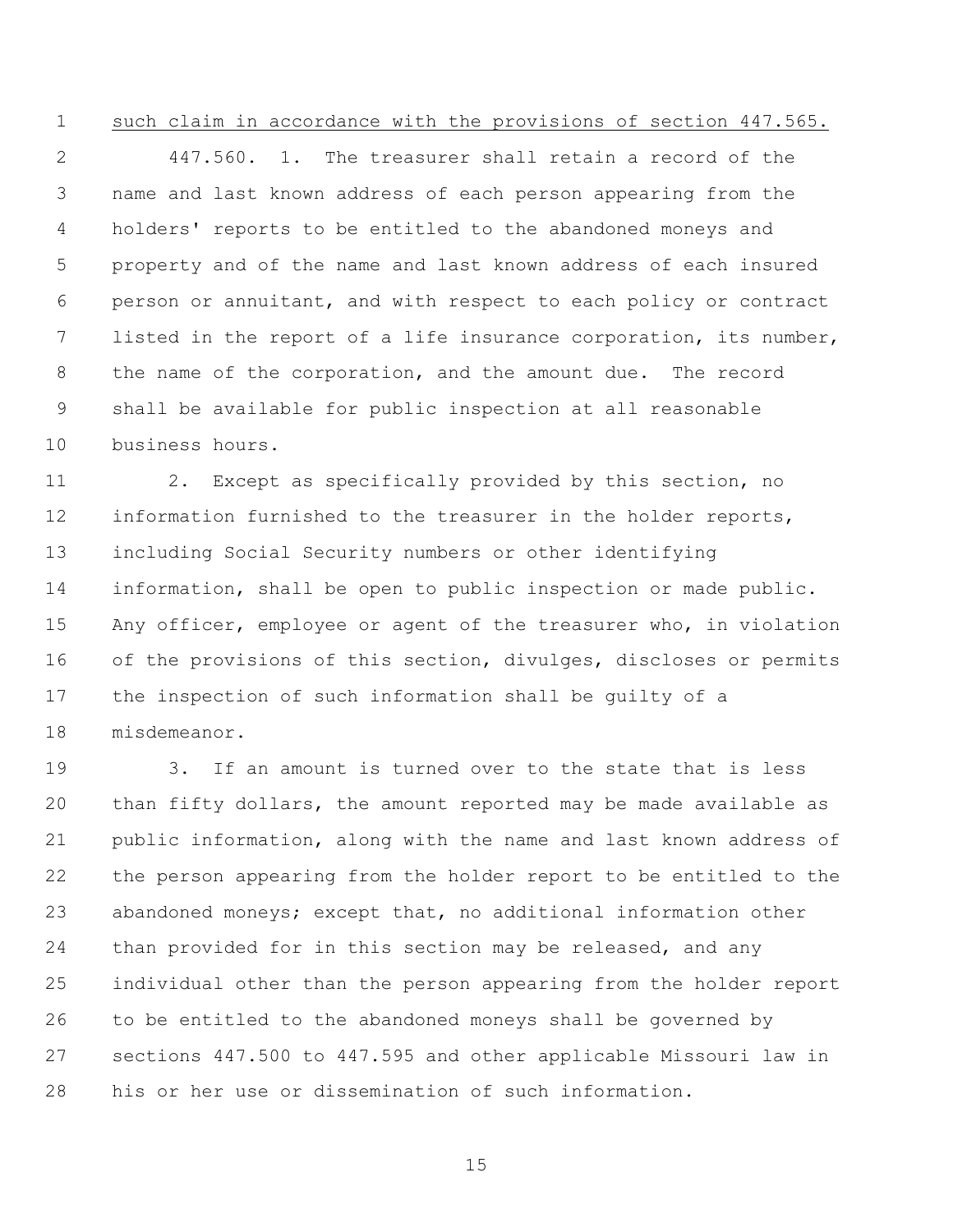4. If the abandoned property is a military medal, the treasurer is authorized to make any information, other than Social Security numbers, contained in the holder report and record under subsection 1 of this section, and any photograph or other visual depiction of the military medal available to the public in order to facilitate the identification of the original owner or such owner's respective heirs or beneficiaries as described under subdivision (4) of section 447.559.

 5. The treasurer shall retain a record of the name and, if known, the last known address of each person named on the United States savings bonds which have escheated to the state of Missouri and which have been redeemed by the treasurer under section 447.534. The record shall be made public and available for public inspection at all reasonable business hours. In addition, if a United States savings bond is redeemed in an amount that is less than fifty dollars, the amount redeemed may be made available as public information. No other information furnished to the treasurer in regard to such United States 19 savings bonds, including Social Security numbers or other identifying information shall be open to public inspection or made public. Any officer, employee or agent of the treasurer who, in violation of the provisions of this section, divulges, discloses, or permits the inspection of such information shall be guilty of a misdemeanor.

 447.584. The treasurer, with the approval of the governor, may enter into agreements with any person, firm or corporation to assist in the identification, collection, and processing of abandoned or escheated property held by any business entity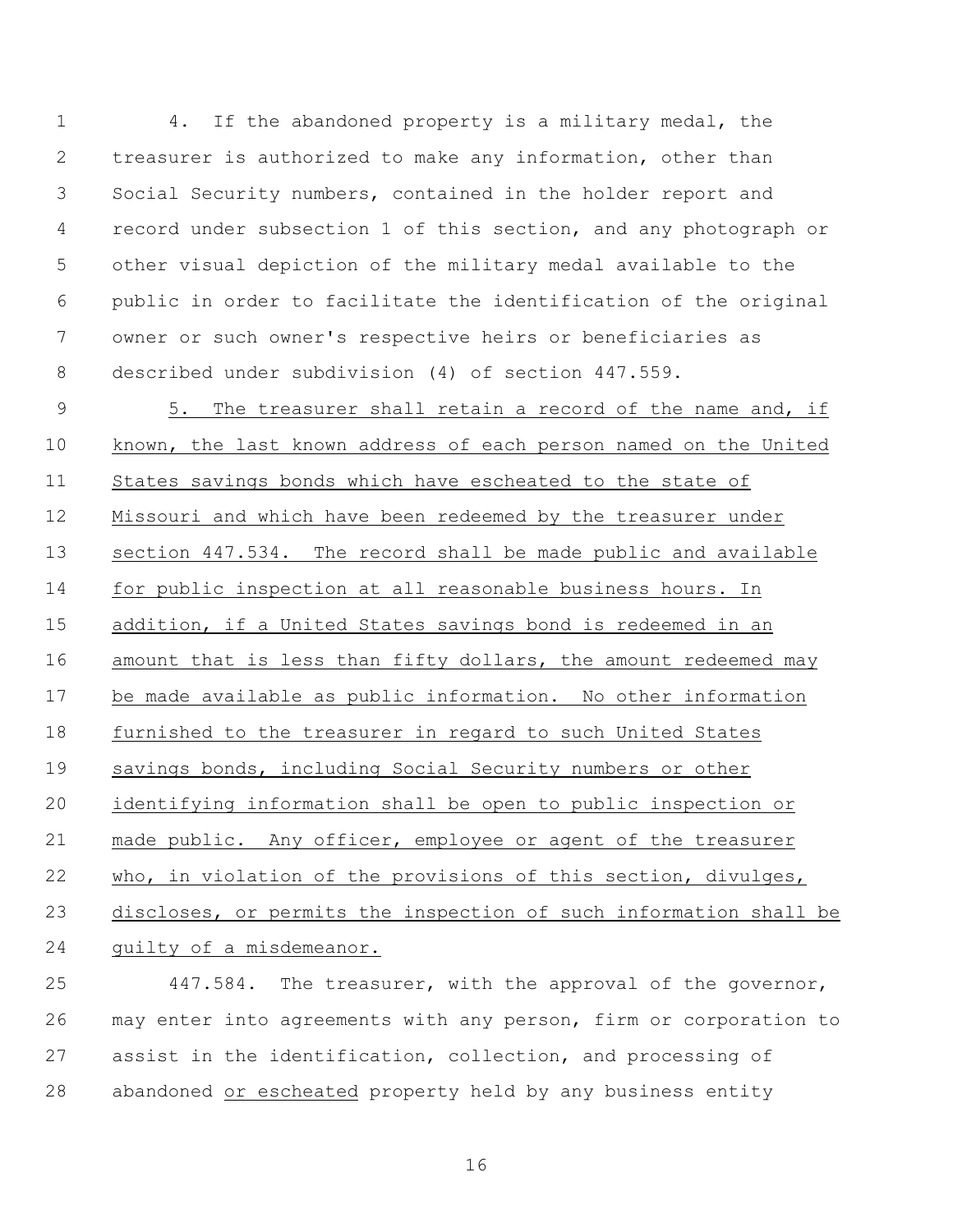domiciled and located in another state or any governmental entity. The treasurer may agree to pay a fee for such services based in whole or in part on a percentage of the value of any property received pursuant to such agreements. Any expenses paid pursuant to this section may not be deducted from the amount subject to claim **[**by the owner**]** under sections 447.500 to 447.595.

 452.556. 1. The state courts administrator shall create a handbook or be responsible for the approval of a handbook outlining the following:

(1) What is included in a parenting plan;

 (2) The benefits of the parties agreeing to a parenting 13 plan which outlines education, custody and cooperation between parents;

 (3) The benefits of alternative dispute resolution; (4) The pro se family access motion for enforcement of custody or temporary physical custody;

 (5) The underlying assumptions for supreme court rules relating to child support; and

 (6) A party's duties and responsibilities pursuant to section 452.377, including the possible consequences of not complying with section 452.377. The handbooks shall be distributed to each court and shall be available in an alternative format, including Braille, large print, or electronic or audio format upon request by a person with a disability, as defined by the federal Americans with Disabilities Act.

 2. Each court shall **[**mail**]** provide a copy of the handbook developed pursuant to subsection 1 of this section to each party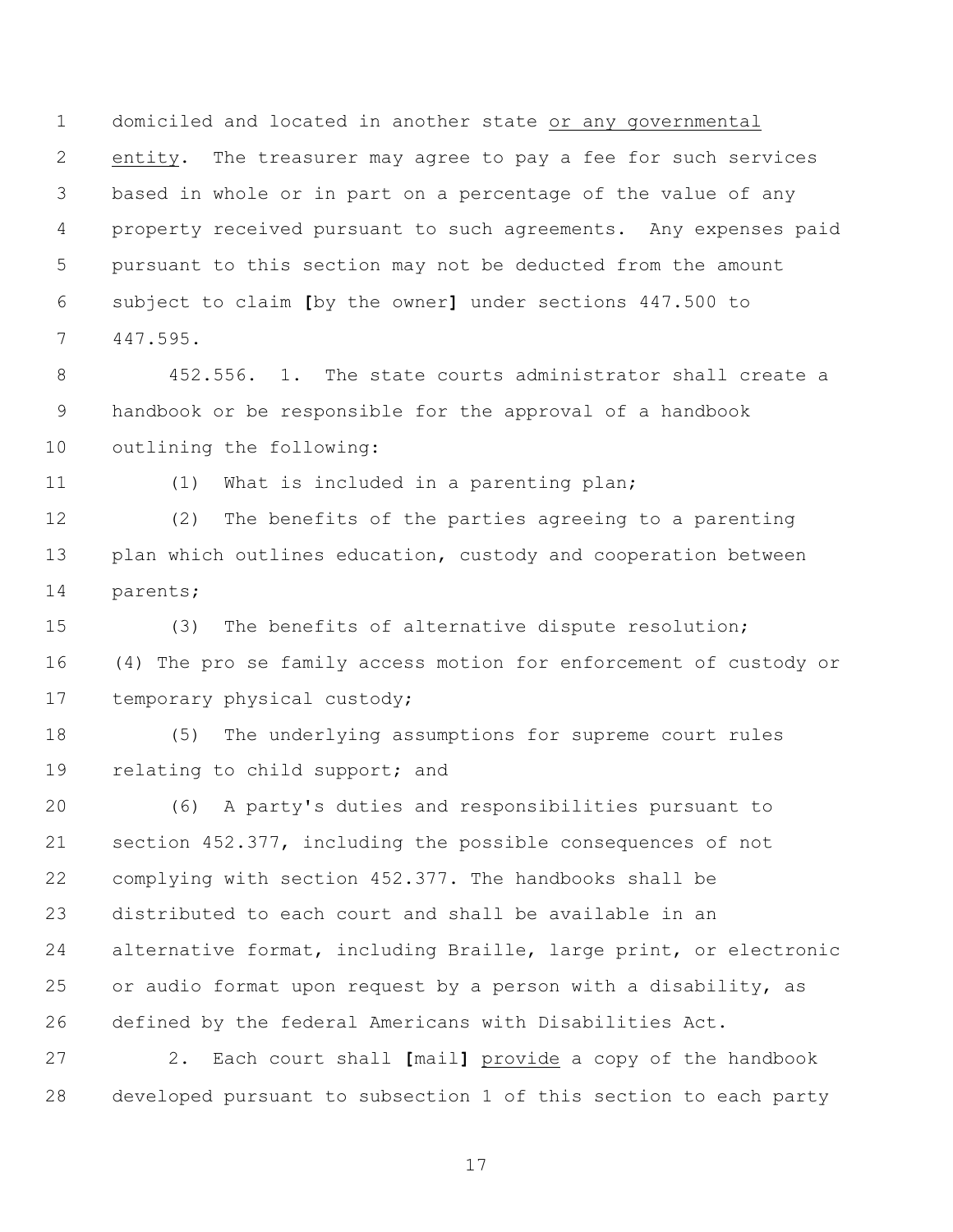in a dissolution or legal separation action filed pursuant to section 452.310, or any proceeding in modification thereof, where minor children are involved, or may provide the petitioner with a copy of the handbook at the time the petition is filed and direct that a copy of the handbook be served along with the petition and summons upon the respondent.

 3. The court shall make the handbook available to interested state agencies and members of the public.

 456.4-420. 1. If a trust instrument containing a no- contest clause is or has become irrevocable, an interested person 11 may file a petition to the court for an interlocutory determination whether a particular motion, petition, or other claim for relief by the interested person would trigger application of the no-contest clause or would otherwise trigger a forfeiture that is enforceable under applicable law and public policy.

 2. The petition described in subsection 1 of this section shall be verified under oath. The petition may be filed by an 19 interested person either as a separate judicial proceeding, or brought with other claims for relief in a single judicial proceeding, all in the manner prescribed generally for such proceedings under this chapter. If a petition is joined with other claims for relief, the court shall enter its order or judgment on the petition before proceeding any further with any other claim for relief joined therein. In ruling on such a petition, the court shall consider the text of the clause, the context to the terms of the trust instrument as a whole, and in the context of the verified factual allegations in the petition.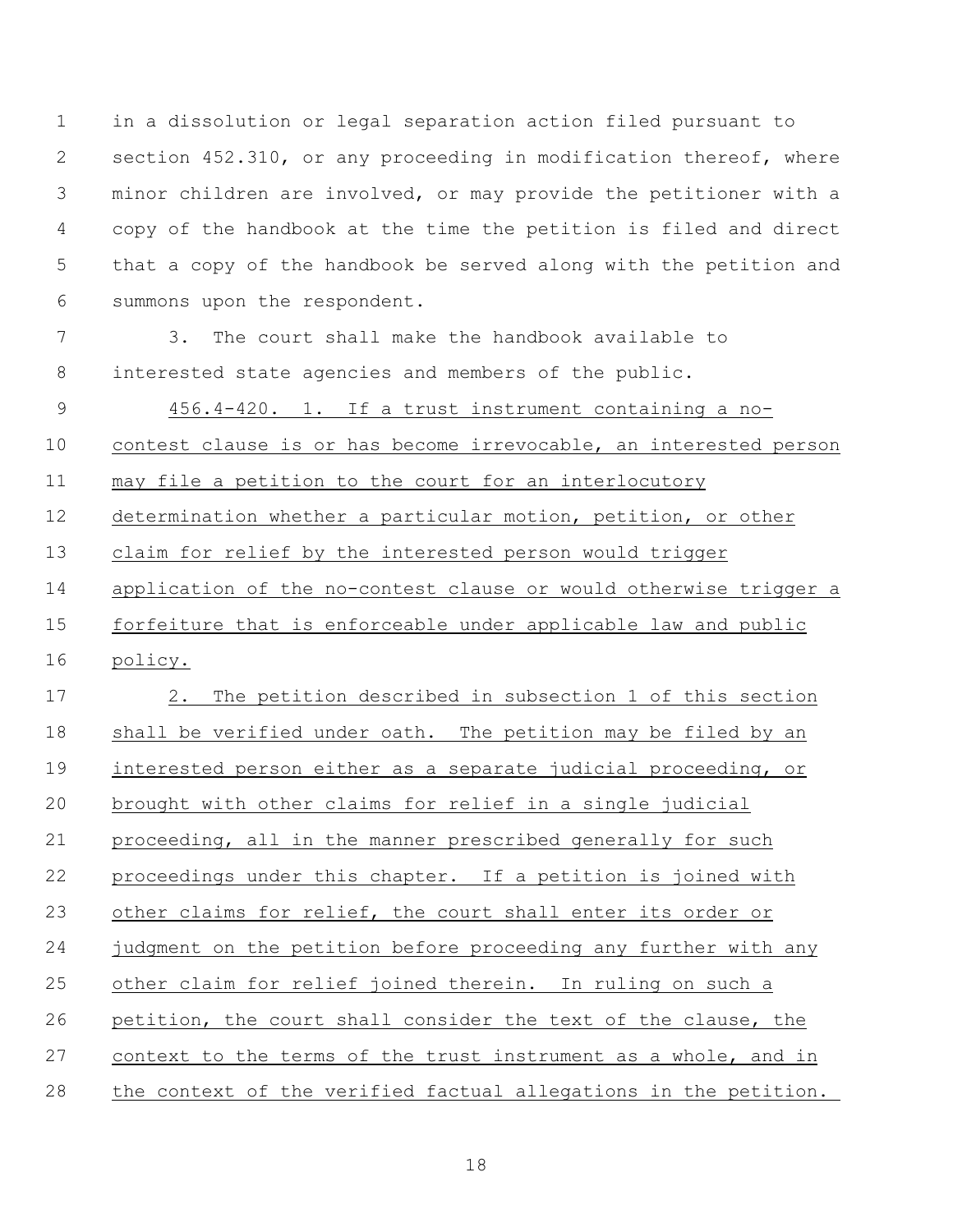No evidence beyond the pleadings and the trust instrument shall be taken except as required to resolve an ambiguity in the no-contest clause.

 3. An order or judgment determining a petition described in subsection 1 of this section shall have the effect set forth in subsections 4 and 5 of this section, and shall be subject to appeal as with other final judgments. If the order disposes of fewer than all claims for relief in a judicial proceeding, that order is subject to interlocutory appeal in accordance with the applicable rules for taking such an appeal. If an interlocutory 11 appeal is taken, the court may stay the pending judicial proceeding until final disposition of said appeal on such terms and conditions as the court deems reasonable and proper under the circumstances. A final ruling on the applicability of a no- contest clause shall not preclude any later filing and adjudication of other claims related to the trust. 4. An order or judgment, in whole or in part, on a petition described in subsection 1 of this section shall result in the no- contest clause being enforceable to the extent of the court's ruling, and shall govern application of the no-contest clause to the extent that the interested person then proceeds forward with the claims described therein. In the event such an interlocutory 23 order or judgment is vacated, reversed, or otherwise modified on appeal, no interested person shall be prejudiced by any reliance, through action, inaction or otherwise, on the order or judgment prior to final disposition of the appeal. 5. An order or judgment shall have effect only as to the

specific trust terms and factual basis recited in the petition.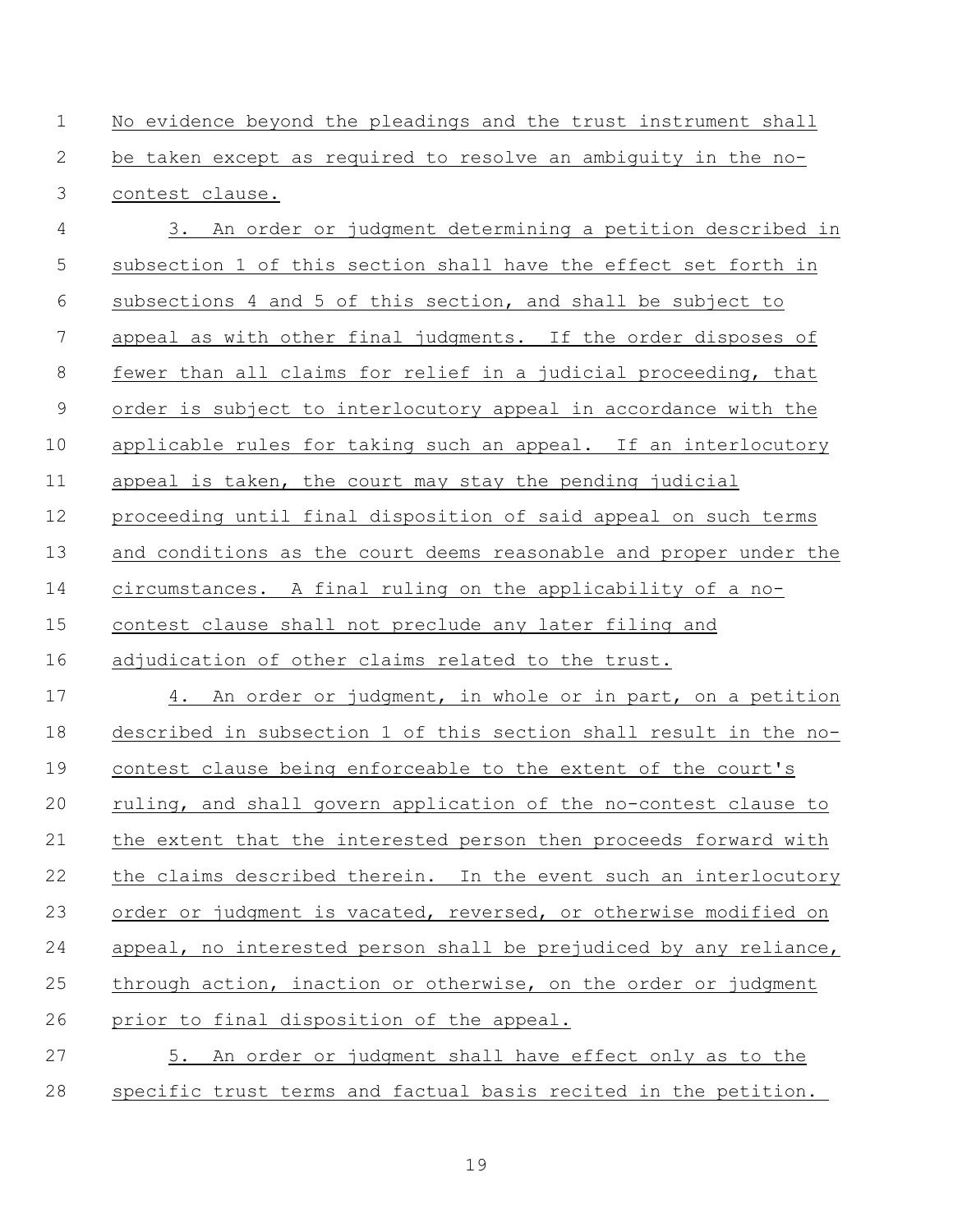If claims are later filed that are materially different than those upon which the order or judgment is based, then to the extent such new claims are raised, the party in whose favor the order or judgment was entered shall have no protection from enforcement of the no-contest clause otherwise afforded by the order and judgment entered under this section. 6. For purposes of this section, a "no-contest clause" 8 shall mean a provision in a trust instrument purporting to rescind a donative transfer to, or a fiduciary appointment of, any person, or that otherwise effects a forfeiture of some or all of an interested person's beneficial interest in a trust estate as a result of some action taken by the beneficiary. This definition shall not be construed in any way as determining whether a no-contest clause is enforceable under applicable law and public policy in a particular factual situation. As used in this section, the term "no-contest clause" shall also mean an "in terrorem clause".

 7. A no-contest clause is not enforceable against an interested person in, but not limited to, the following circumstances:

 (1) Filing a motion, petition, or other claim for relief objecting to the jurisdiction or venue of the court over a proceeding concerning a trust, or over any person joined, or 24 attempted to be joined, in such a proceeding; (2) Filing a motion, petition, or other claim for relief

 concerning an accounting, report, or notice that has or should have been made by a trustee, provided the interested person otherwise has standing to do so under applicable law, including,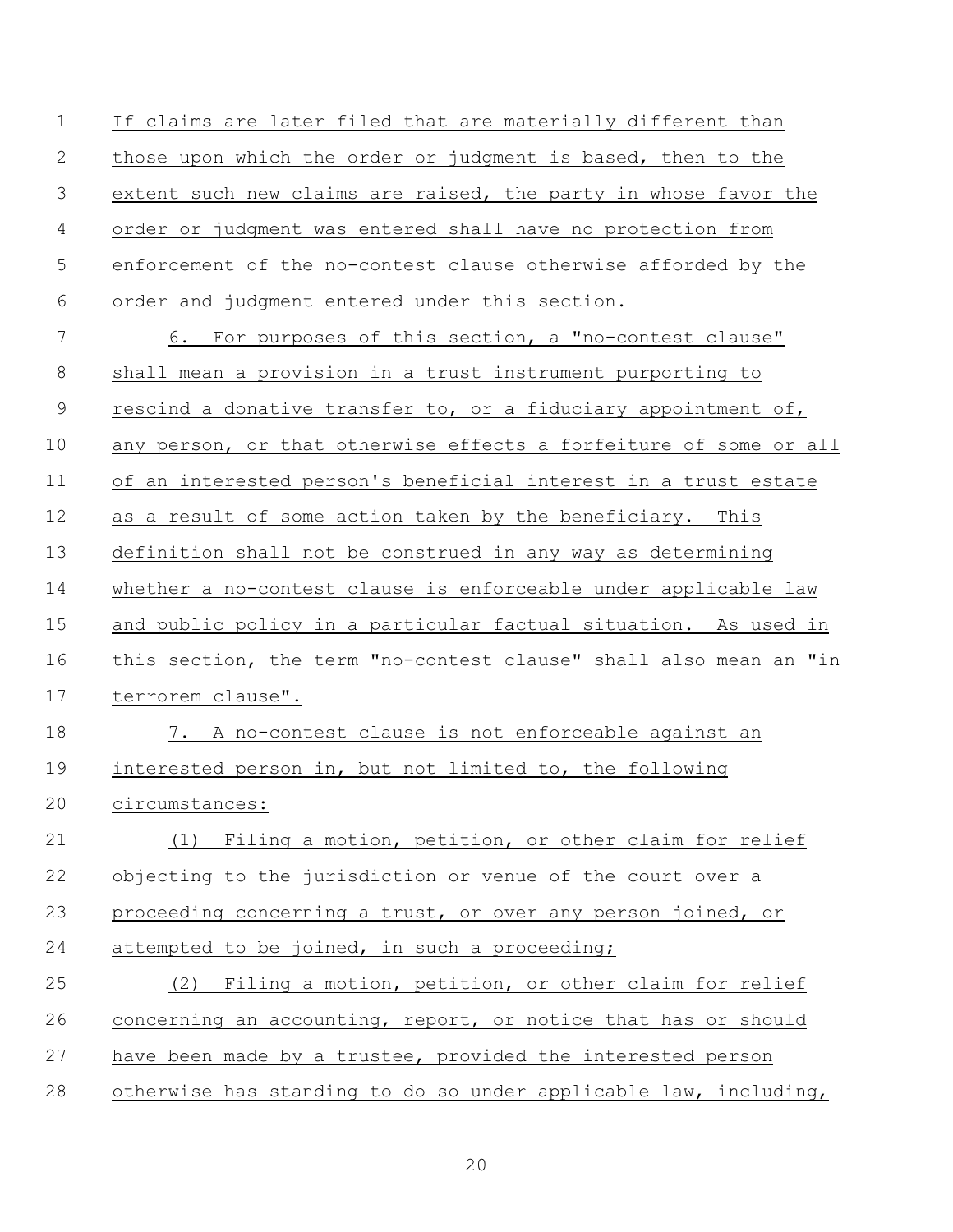| $\mathbf 1$  | but not limited to, section 456.6-603;                            |  |  |
|--------------|-------------------------------------------------------------------|--|--|
| $\mathbf{2}$ | (3) Filing a motion, petition, or other claim for relief          |  |  |
| 3            | under chapter 475 concerning the appointment of a guardian or     |  |  |
| 4            | conservator for the settlor;                                      |  |  |
| 5            | (4) Filing a motion, petition, or other claim for relief          |  |  |
| 6            | under chapter 404 concerning the settlor;                         |  |  |
| 7            | (5)<br>Disclosure to any person of information concerning a       |  |  |
| $\,8\,$      | trust instrument or that is relevant to a proceeding before the   |  |  |
| $\mathsf 9$  | court concerning the trust instrument or property of the trust    |  |  |
| 10           | estate, unless such disclosure is otherwise prohibited by law;    |  |  |
| 11           | Filing a motion, pleading, or other claim for relief<br>(6)       |  |  |
| 12           | seeking approval of a nonjudicial settlement agreement concerning |  |  |
| 13           | a trust instrument, as set forth in section 456.1-111;            |  |  |
| 14           | (7)<br>To the extent a petition under subsection 1 of this        |  |  |
| 15           | section is limited to the procedure and purpose described         |  |  |
| 16           | therein.                                                          |  |  |
| 17           | In any proceeding brought under this section, the court<br>8.     |  |  |
| 18           | may award costs, expenses, and attorneys' fees to any party, as   |  |  |
| 19           | provided in section 456.10-1004.                                  |  |  |
| 20           | 474.395. 1. If a will contains a no-contest clause, an            |  |  |
| 21           | interested person may file a petition with the court for a        |  |  |
| 22           | determination whether a particular motion, petition, action, or   |  |  |
| 23           | other claim for relief by the interested person would trigger     |  |  |
| 24           | application of the no-contest clause or would otherwise trigger a |  |  |
| 25           | forfeiture that is enforceable under applicable law and public    |  |  |
| 26           | policy, which application would be adjudicated in the manner      |  |  |
| 27           | prescribed in section 456.4-420, and subject to the provisions    |  |  |
| 28           | set forth therein.                                                |  |  |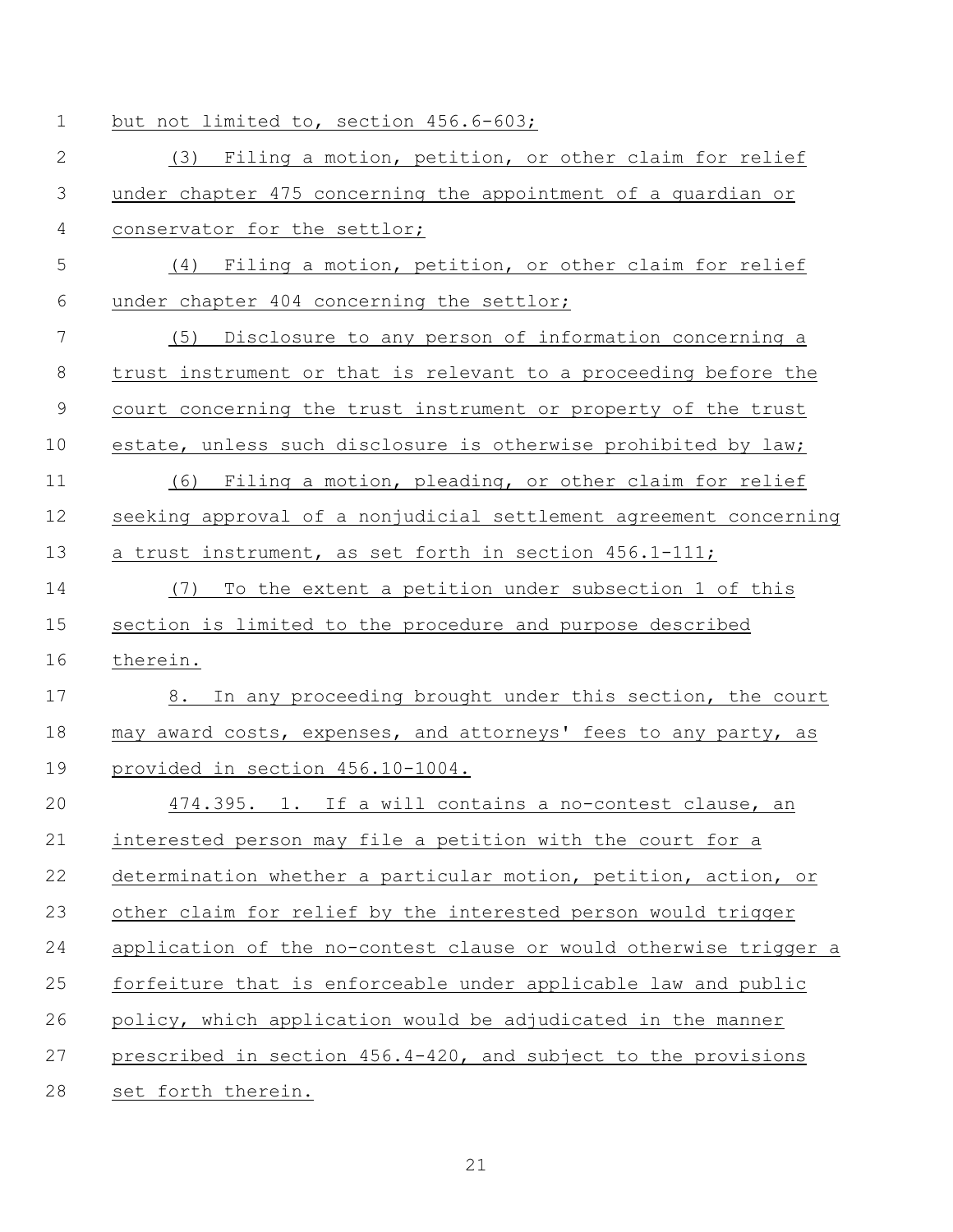2. For purposes of this section, a "no-contest clause" shall mean a provision in a will purporting to rescind a donative transfer to, or a fiduciary appointment of, any person who institutes a proceeding challenging the validity of all or part of the will, or that otherwise effects a forfeiture of some or all of an interested person's beneficial interest in the estate as a result of some action taken by the beneficiary. This definition shall not be construed in any way as determining whether a no-contest clause is enforceable under applicable law and public policy in a particular factual situation. As used in this section, the term no-contest clause shall also mean an "in terrorem clause".

 476.001. An efficient, well operating and productive 14 judiciary is essential to the preservation of the people's liberty and prosperity. In order to achieve this goal, the general assembly and the supreme court must constantly be aware of the operations, needs, strengths and weaknesses of the 18 judicial system. It is the purpose of sections 476.001, 476.055, 476.330 to 476.380, 476.412, **[**476.415 and**]** 476.681, and 477.405 to provide the general assembly and the supreme court with the mechanisms to obtain on a continuing basis a comprehensive analysis of judicial resources and an efficient and organized method of identifying the problems and needs as they occur. It is the further purpose of sections 476.001, 476.055, 476.330 to 476.380, 476.412, **[**476.415 and**]** 476.681, 477.405, 478.073, 478.320, and subdivision (12) of subsection 1 of section 600.042 to provide a system for the efficient allocation of available personnel, facilities and resources to achieve a uniform and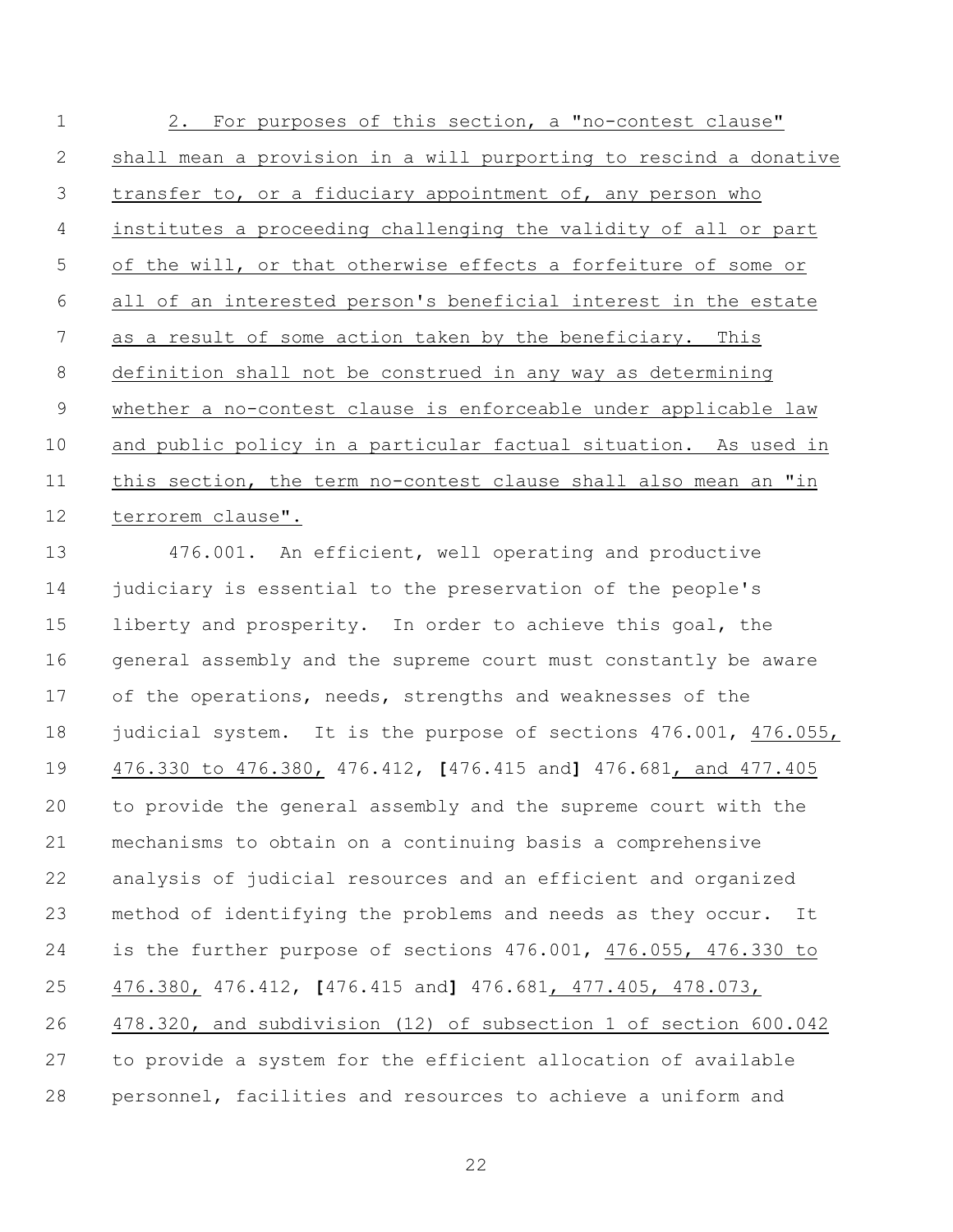effective operation of the judicial system.

 476.320. There is hereby established "The Judicial Conference of the State of Missouri". The conference shall consist of the judges **[**and commissioners**]** of the supreme court and of the court of appeals, the circuit judges, associate circuit judges, family court commissioners, the commissioners of the juvenile division of the circuit courts, and all judges and commissioners who have retired under any of the provisions of sections 476.450 to 476.595 heretofore or hereafter in effect. The chief justice of the supreme court, or in his absence the vice president elected by the executive council, shall be the presiding officer.

 476.330. The conference shall meet on the call of the chief justice. A meeting shall be called at least once **[**a**]** every odd- numbered year at some convenient time and place in the state. It shall be the duty of all members of the conference to attend such **[**annual**]** meeting.

 476.340. 1. The governing body of the conference, between **[**annual**]** sessions, shall be the executive council. The executive council shall consist of the following members:

 (1) The chief justice of the supreme court, or some member 22 of the supreme court appointed by him;

 (2) Two other members of the supreme court appointed by the supreme court;

 (3) One member of each district of the court of appeals elected by the judges thereof, respectively;

 (4) Eight circuit judges, other than judges of the probate division, three of whom shall be elected for three-year terms,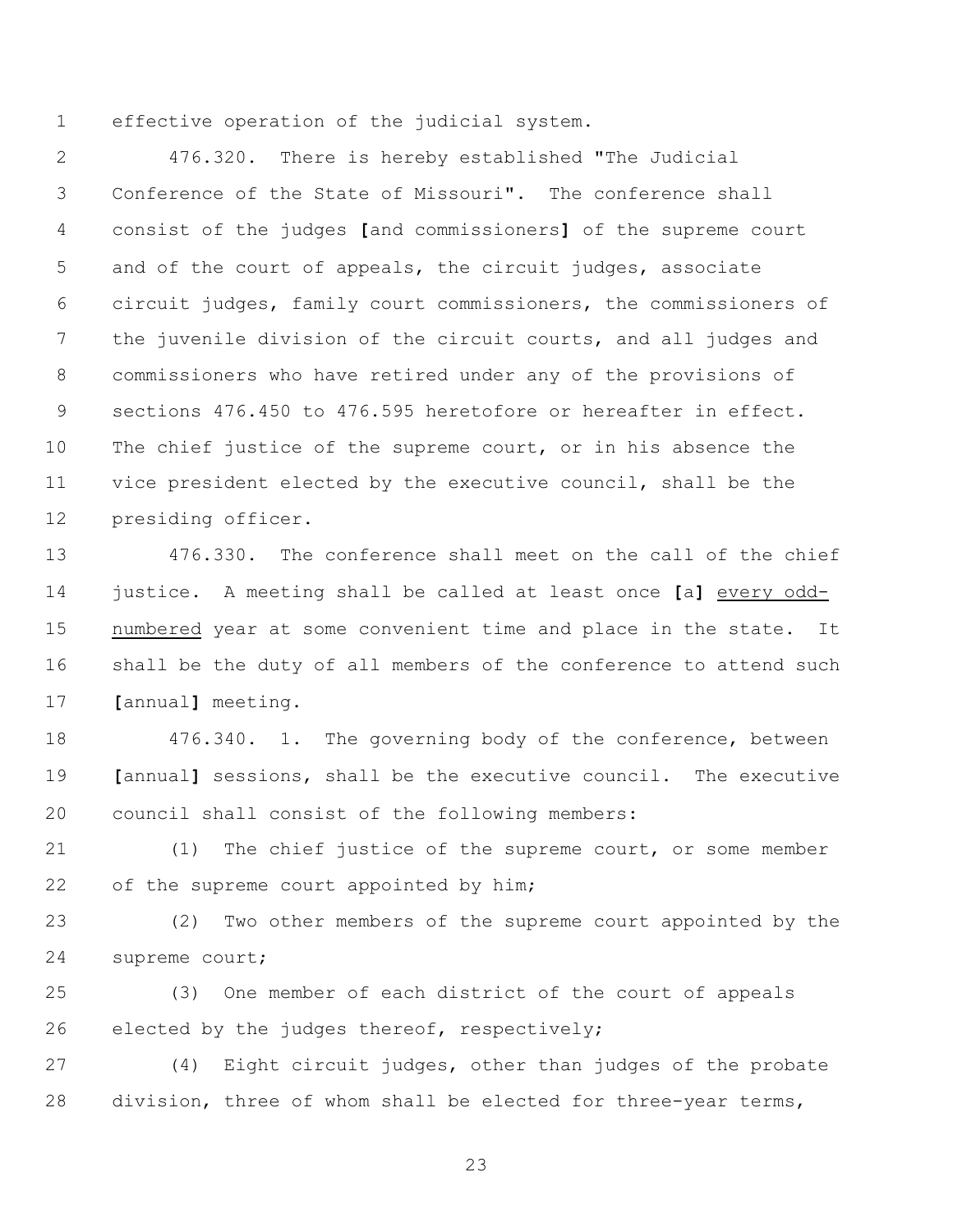one from each district of the court of appeals, by the circuit judges, other than judges of the probate division, of the district to represent each of the districts of the court of appeals, respectively. A judge whose circuit is in part in more than one district of the court of appeals may vote in and be elected to represent either district but not both. Five of the circuit judges on the council shall be elected for three-year 8 terms by the circuit judges of the state;

 (5) One judge of the probate division of circuit courts in counties having a population of more than thirty thousand inhabitants elected for a three-year term by the judges of the 12 probate divisions of the circuit courts in such counties;

 (6) Three associate circuit judges elected for three-year terms, one from each district of the court of appeals, by the associate circuit judges of the district to represent each of the districts of the court of appeals, respectively;

 (7) Three other associate circuit judges elected for 18 three-year terms by the associate circuit judges of the state;

 (8) One associate circuit judge from counties having a population of thirty thousand inhabitants or less elected for a three-year term by the associate circuit judges in such counties;

 (9) One retired judge or commissioner who is a member of the judicial conference elected for a three-year term by such judges and commissioners.

 Members of the executive council on August 28, 2003, shall serve out their terms and their replacements shall be elected under the provisions of this section. Vacancies shall be filled for the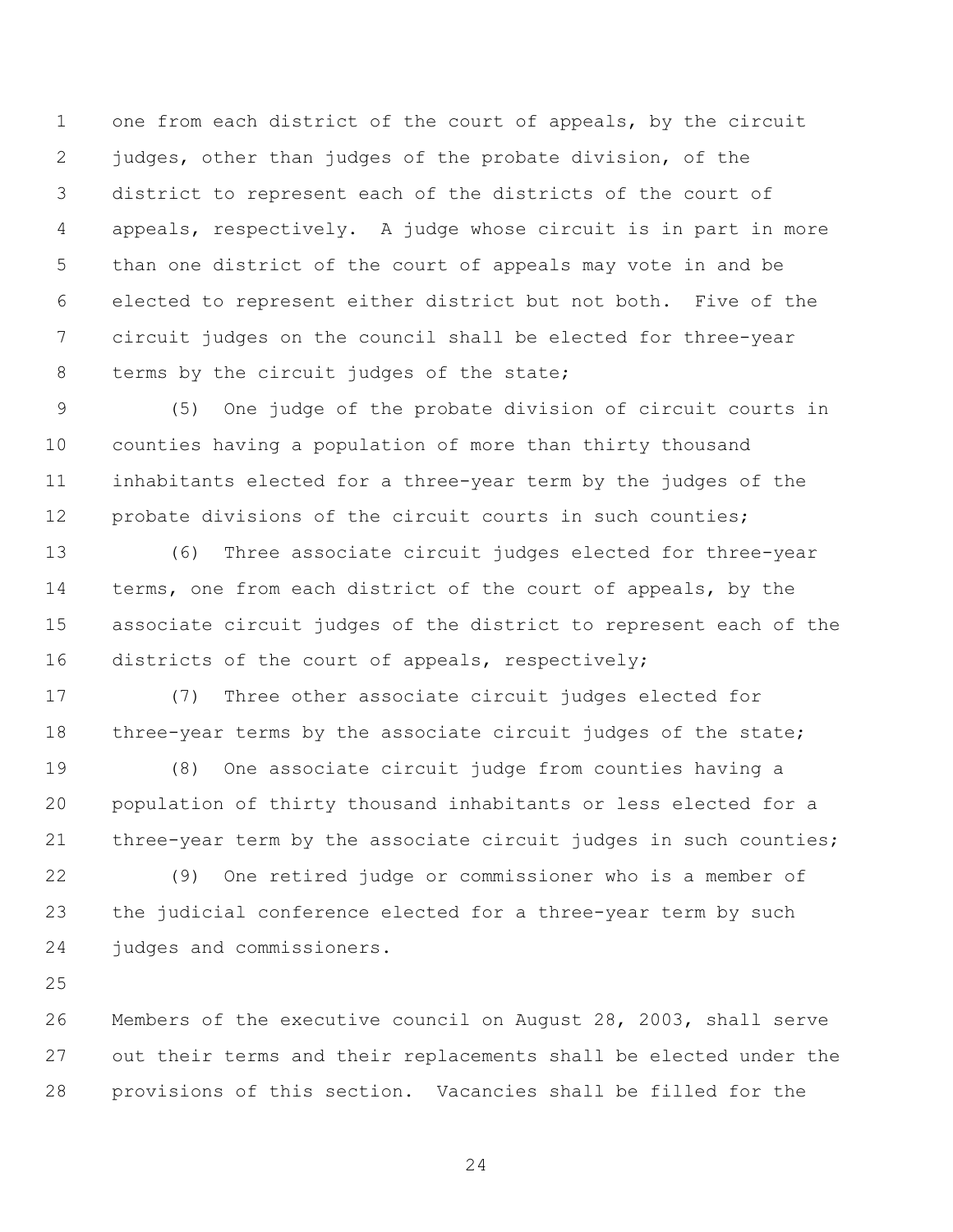unexpired term of any member as provided by resolution of the judicial conference.

 2. The executive council shall have general supervision of the work of the conference and such other duties and authority as may be given to it under rules or resolutions adopted by the conference. The members of the executive council shall elect one of its members vice president to act in the absence of the chief justice.

 478.240. 1. The presiding judge of each circuit which is provided by subsection 3 of section 15 of article V of the constitution shall be selected for a two-year term. The circuit and associate circuit judges in each circuit shall select by secret ballot a circuit judge from their number to serve as presiding judge. Selection and removal procedures, not inconsistent with the rules of the supreme court, may be provided by local court rule. If a presiding judge is disqualified from acting as a judicial officer pursuant to the constitution, 18 article V, section 24, the circuit judges and associate circuit judges of the circuit shall select a circuit judge as presiding judge. If the circuit does not have an eligible judge to be elected presiding judge, then the chief justice of the supreme court may designate an acting presiding judge until a successor is chosen or until the disability of the presiding judge terminates.

 2. Subject to the authority of the supreme court and the chief justice under article V of the constitution, the presiding judge of the circuit shall have general administrative authority over all judicial personnel and court officials in the circuit,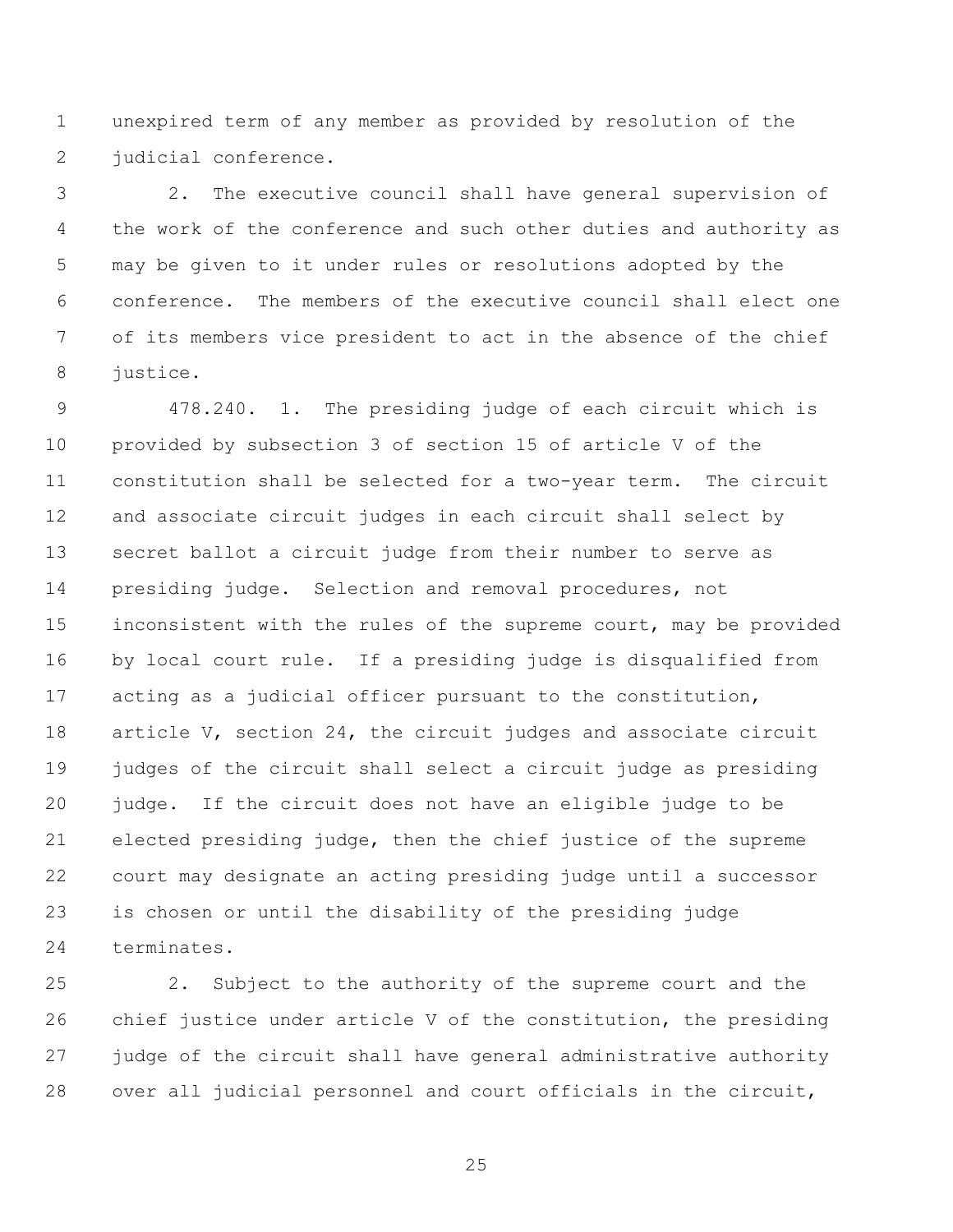including the authority to assign any judicial or court personnel anywhere in the circuit, and shall have the authority to assign judges to hear such cases or classes of cases as the presiding judge may designate, and to assign judges to divisions. Such assignment authority shall include the authority to authorize particular associate circuit judges to hear and determine cases or classes of cases. By this subsection the presiding judge shall not, however, be authorized to make the following assignments:

 (1) Assignment of a municipal judge to hear any case other than to initially hear a municipal ordinance violation case of the municipality which makes provision for such municipal judge, except that the presiding judge of a circuit may assign a municipal judge of a municipality within the circuit to hear and determine municipal ordinance violations in a court of another municipality within the circuit if the municipality to which the judge is especially assigned by the presiding judge has made provision for the compensation of such judge;

 (2) Assignment of a judge to hear the trial of a felony case when he or she has previously conducted the preliminary hearing in that case, unless the defendant has signed a written waiver permitting the same judge to hear both the preliminary hearing and the trial, or unless the defendant has indicated on the record that the defendant is permitting the same judge to hear both the preliminary hearing and the trial;

 (3) Assignment of a case to a judge contrary to provisions of supreme court rules or local circuit court rules; and (4) Assignment of a case or class of cases not within the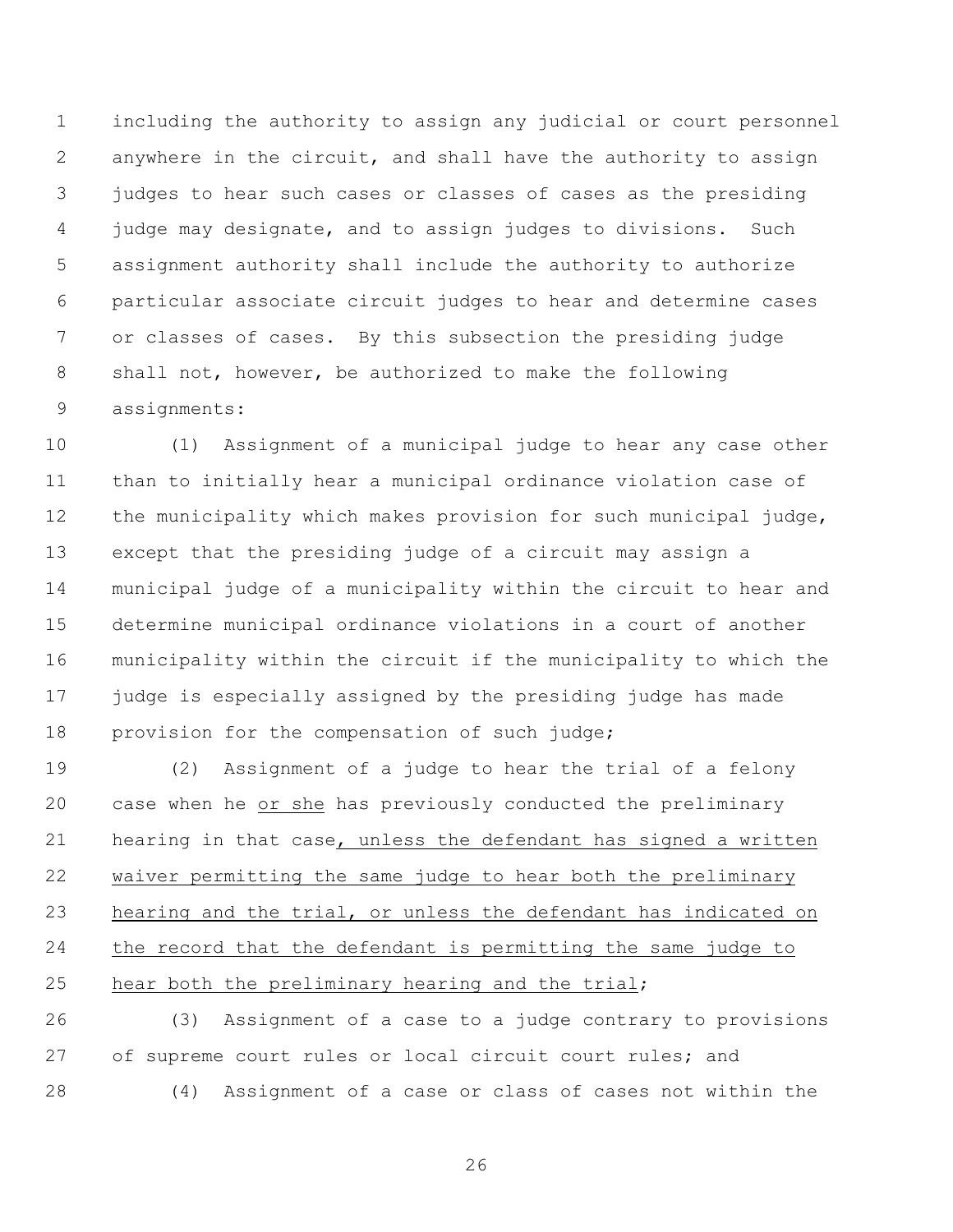class of cases specified in section 472.020, to a circuit judge who is also judge of the probate division and who was on January 1, 1979, a probate judge shall only be with the consent of such judge of the probate division.

 3. If any circuit judge or associate circuit judge shall proceed to hear and determine any case or class of cases which has not been assigned to him or her by the presiding judge pursuant to subsection 1 or 2 of this section, or to which he or she had not been transferred by the chief justice of the supreme court, or in the event the purported assignment to him or her shall be determined to be defective or deficient in any manner, any order or judgment he or she may have entered may be set 13 aside, as otherwise provided by rule or by law, and the judge may 14 be subject to discipline under article V, section 24 of the Missouri Constitution, but he or she shall not be deemed to have acted other than as a judicial officer because of any such absence, defect or deficiency of assignment under this section, 18 or transfer by the chief justice.

 478.320. 1. In counties having a population of thirty thousand or less, there shall be one associate circuit judge. In counties having a population of more than thirty thousand and less than one hundred thousand, there shall be two associate circuit judges. In counties having a population of one hundred thousand or more, there shall be three associate circuit judges and one additional associate circuit judge for each additional one hundred thousand inhabitants.

 2. **[**When the office of state courts administrator indicates in an annual judicial weighted workload model for three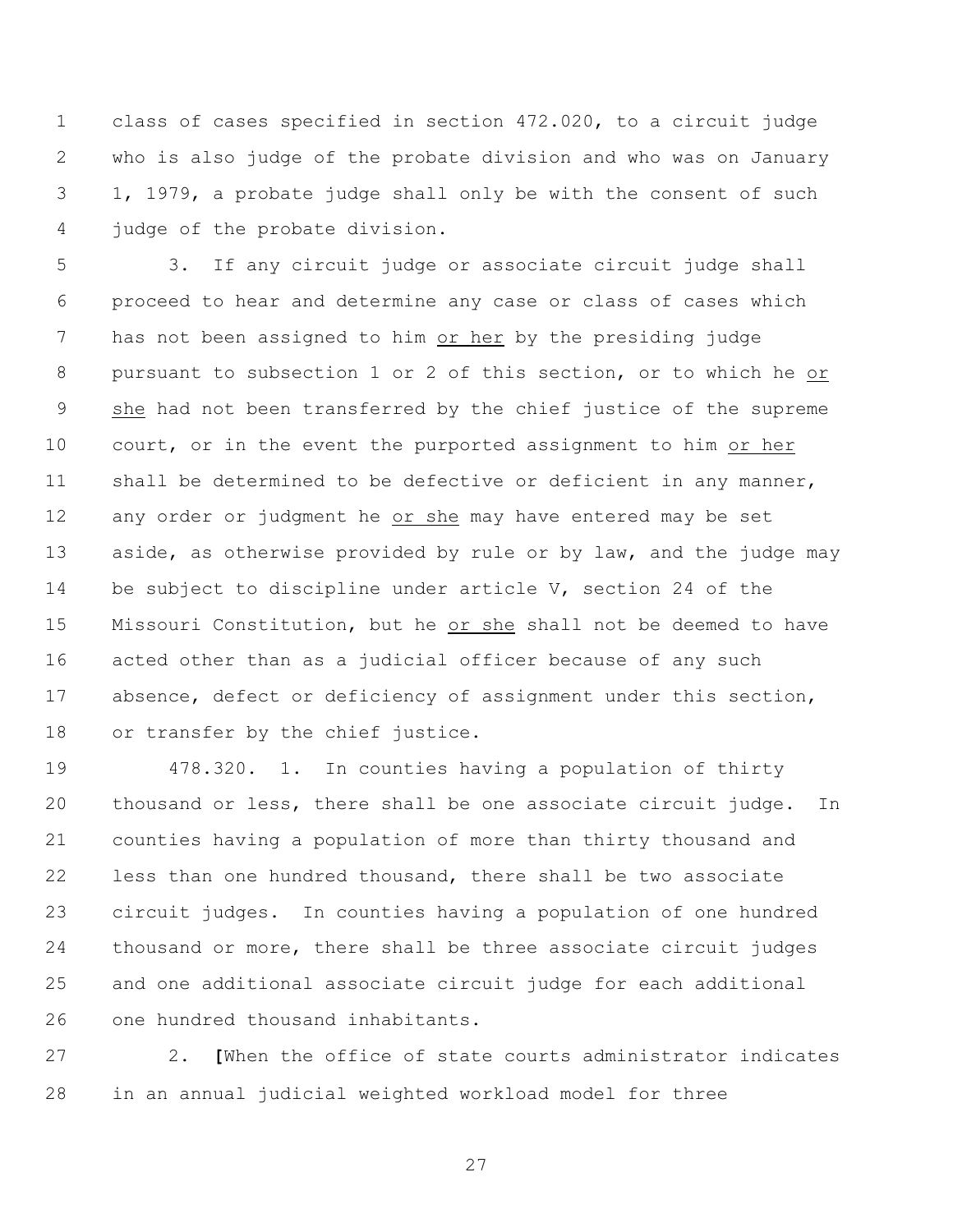consecutive years or more the need for four or more full-time judicial positions in any judicial circuit having a population of one hundred thousand or more, there shall be one additional associate circuit judge position in such circuit for every four full-time judicial positions needed as indicated in the weighted workload model. In a multicounty circuit, the additional associate circuit judge positions shall be apportioned among the counties in the circuit on the basis of population, starting with 9 the most populous county, then the next most populous county, and so forth.

 3.**]** For purposes of this section, notwithstanding the provisions of section 1.100, population of a county shall be determined on the basis of the last previous decennial census of 14 the United States; and, beginning after certification of the year 2000 decennial census, on the basis of annual population estimates prepared by the United States Bureau of the Census, provided that the number of associate circuit judge positions in a county shall be adjusted only after population estimates for three consecutive years indicate population change in the county to a level provided by subsection 1 of this section.

 **[**4.**]** 3. Except in circuits where associate circuit judges are selected under the provisions of Sections 25(a) to (g) of Article V of the constitution, the election of associate circuit judges shall in all respects be conducted as other elections and the returns made as for other officers.

 **[**5.**]** 4. In counties not subject to Sections 25(a) to (g) of Article V of the constitution, associate circuit judges shall be elected by the county at large.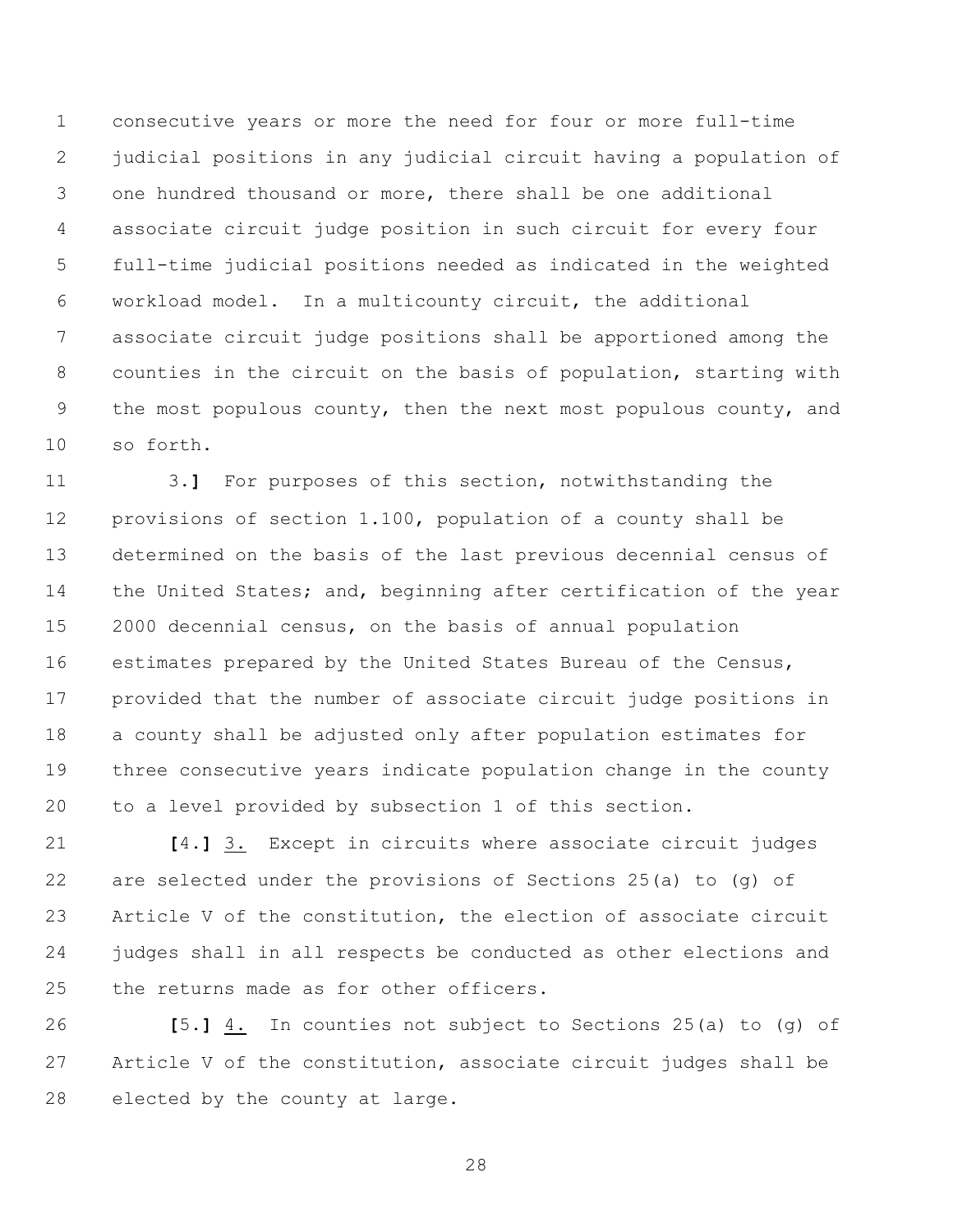**[**6.**]** 5. No associate circuit judge shall practice law, or do a law business, nor shall he or she accept, during his or her term of office, any public appointment for which he or she receives compensation for his or her services.

 **[**7.**]** 6. No person shall be elected as an associate circuit judge unless he or she has resided in the county for which he or she is to be elected at least one year prior to the date of his or her election; provided that, a person who is appointed by the governor to fill a vacancy may file for election and be elected notwithstanding the provisions of this subsection.

 478.437. **[**The circuit court of the county of St. Louis, comprising circuit number twenty-one, shall be composed of nineteen divisions and nineteen judges**]** 1. Beginning in fiscal year 2015, there shall be twenty circuit judges in the twenty- first judicial circuit. These judges shall sit in twenty divisions, and each of the judges shall separately try causes, exercise the powers and perform all the duties imposed upon circuit judges.

 2. Beginning in fiscal year 2015, there shall be one additional associate circuit judge position in the twenty-first judicial circuit. This associate circuit judgeship shall not be included in the statutory formula for authorizing additional judgeships per county under section 478.320.

 478.464. **[**1.**]** In the sixteenth judicial circuit, **[**associate circuit divisions shall hereafter be numbered beginning with the number 25:

 (1) Division 101 shall hereafter be division 25; (2) Division 102 shall hereafter be division 26;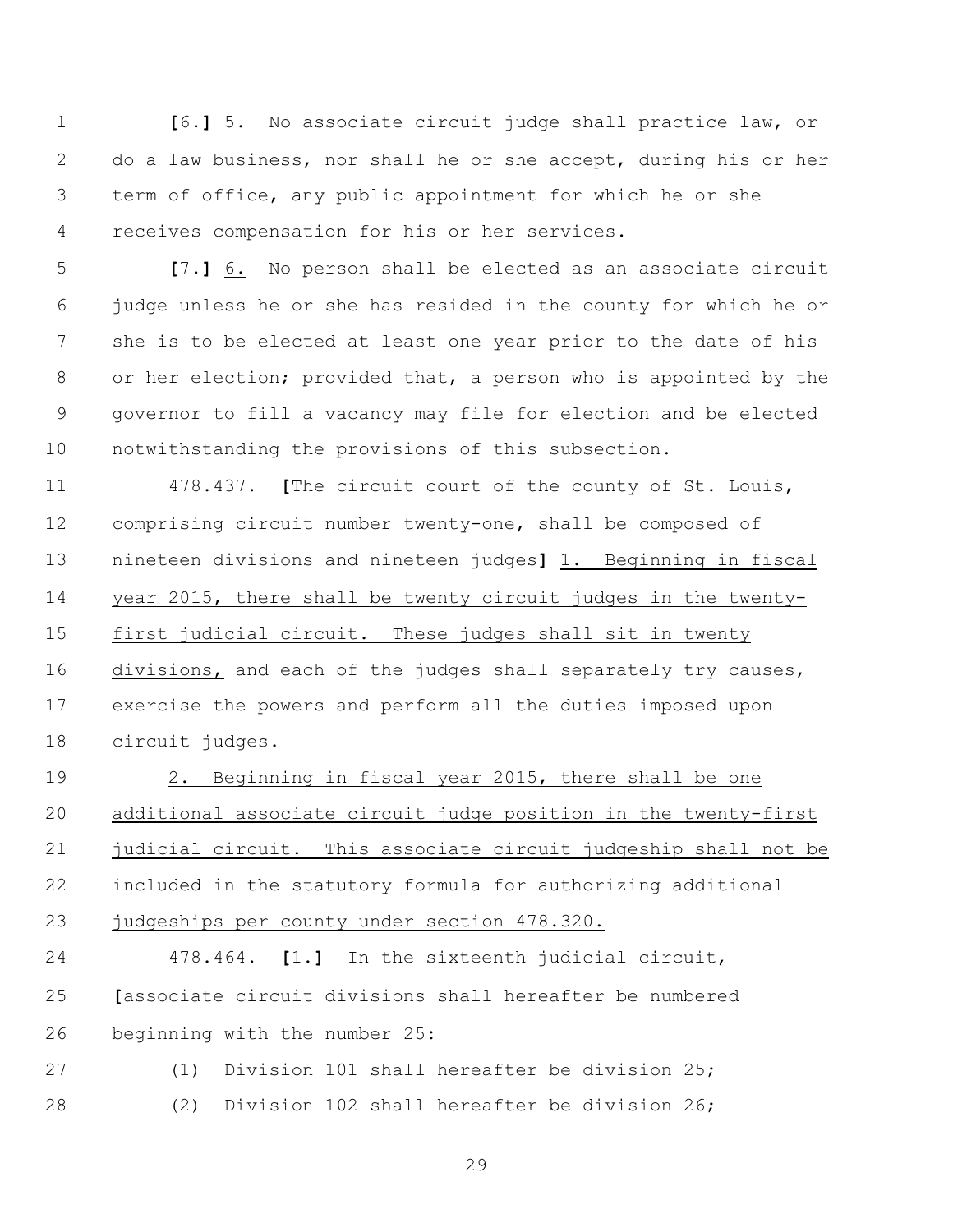(3) Division 103 shall hereafter be division 27; (4) Division 104 shall hereafter be division 28; (5) Division 105 shall hereafter be division 29; (6) Division 106 shall hereafter be division 30; (7) Division 107 shall hereafter be division 31; and (8) Division 108 shall hereafter be division 32. 2. Twelve months after construction of two new courtrooms in Independence is completed, there shall be one additional associate circuit judge in the sixteenth judicial circuit, to be

 known as division 33. The presiding judge of such circuit shall certify to the state of administration office the actual date of completion of said construction.

 3.**]** there shall be ten associate circuit judges. These judges shall sit in ten divisions, which shall be numbered beginning with the number 25. Divisions 25, 26, 27, 29, and 31 shall sit in Kansas City and divisions 28, 30, 32, and 33 shall sit in Independence. Division 34 shall sit in the location determined by the court en banc. The tenth associate circuit judgeship shall not be included in the statutory formula for authorizing additional associate circuit judgeships per county under section 478.320.

 478.513. 1. There shall be five circuit judges in the thirty-first judicial circuit **[**consisting of the county of Greene**]**. These judges shall sit in divisions numbered one, two, three, four and five.

 2. The circuit judge in division three shall be elected in 1980. The circuit judges in divisions one, four and five shall be elected in 1982. The circuit judge in division two shall be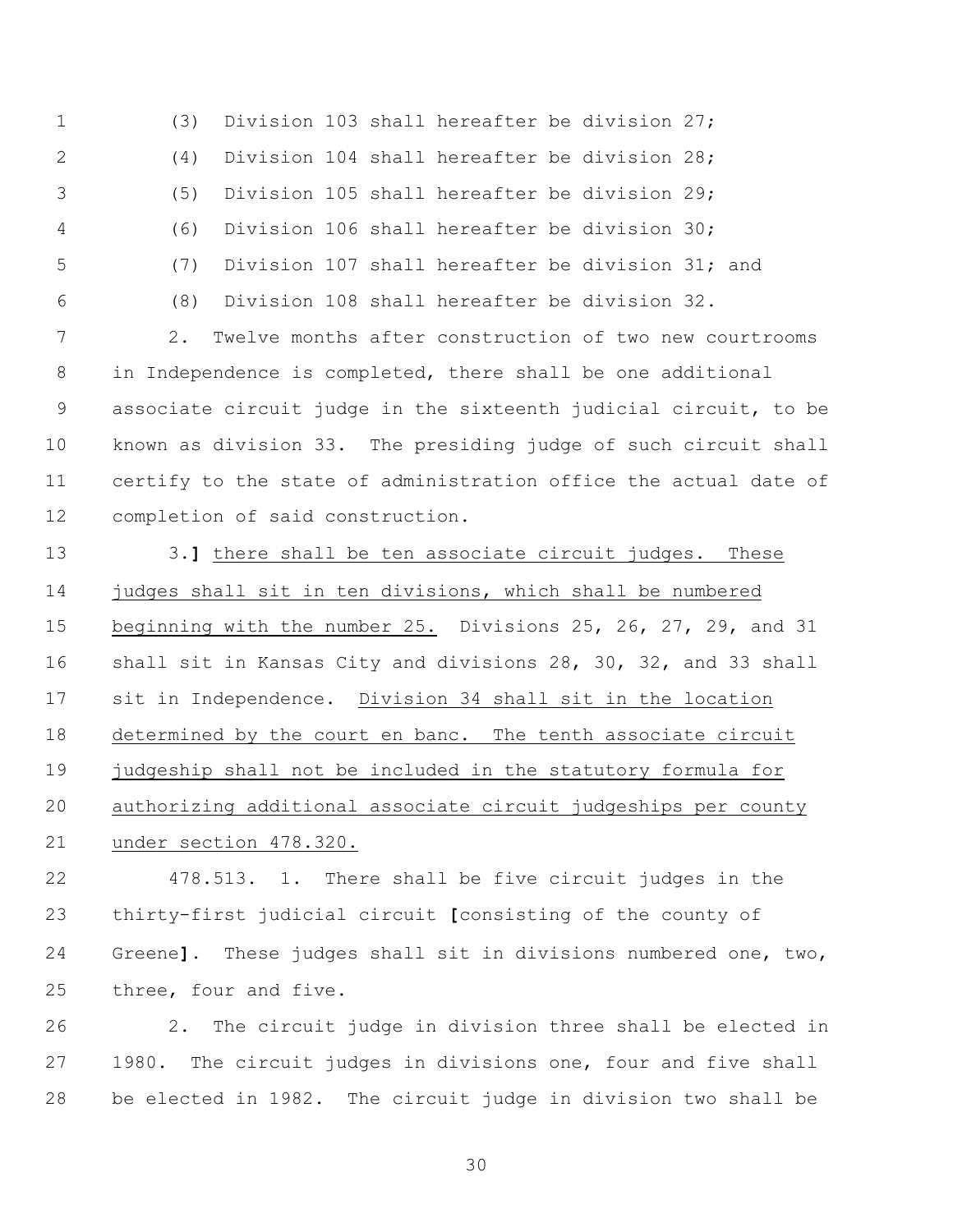elected in 1984.

 3. Beginning in fiscal year 2015, there shall be one additional associate circuit judge in the thirty-first judicial circuit, and there shall continue to be the associate judge position authorized in fiscal year 2014. Neither associate circuit judgeship shall be included in the statutory formula for authorizing additional associate circuit judgeships per county under section 478.320.

 478.600. 1. There shall be four circuit judges in the eleventh judicial circuit **[**consisting of the county of St. Charles**]**. These judges shall sit in divisions numbered one, two, 12 three and four. Beginning on January 1, 2007, there shall be six circuit judges in the eleventh judicial circuit and these judges 14 shall sit in divisions numbered one, two, three, four, five, and seven. The division five associate circuit judge position and the division seven associate circuit judge position shall become circuit judge positions beginning January 1, 2007, and shall be numbered as divisions five and seven.

 2. The circuit judge in division two shall be elected in 1980. The circuit judge in division four shall be elected in 1982. The circuit judge in division one shall be elected in 1984. The circuit judge in division three shall be elected in 1992. The circuit judges in divisions five and seven shall be elected for a six-year term in 2006.

 3. Beginning January 1, 2007, the family court commissioner positions in the eleventh judicial circuit appointed under section 487.020 shall become associate circuit judge positions in all respects and shall be designated as divisions nine and ten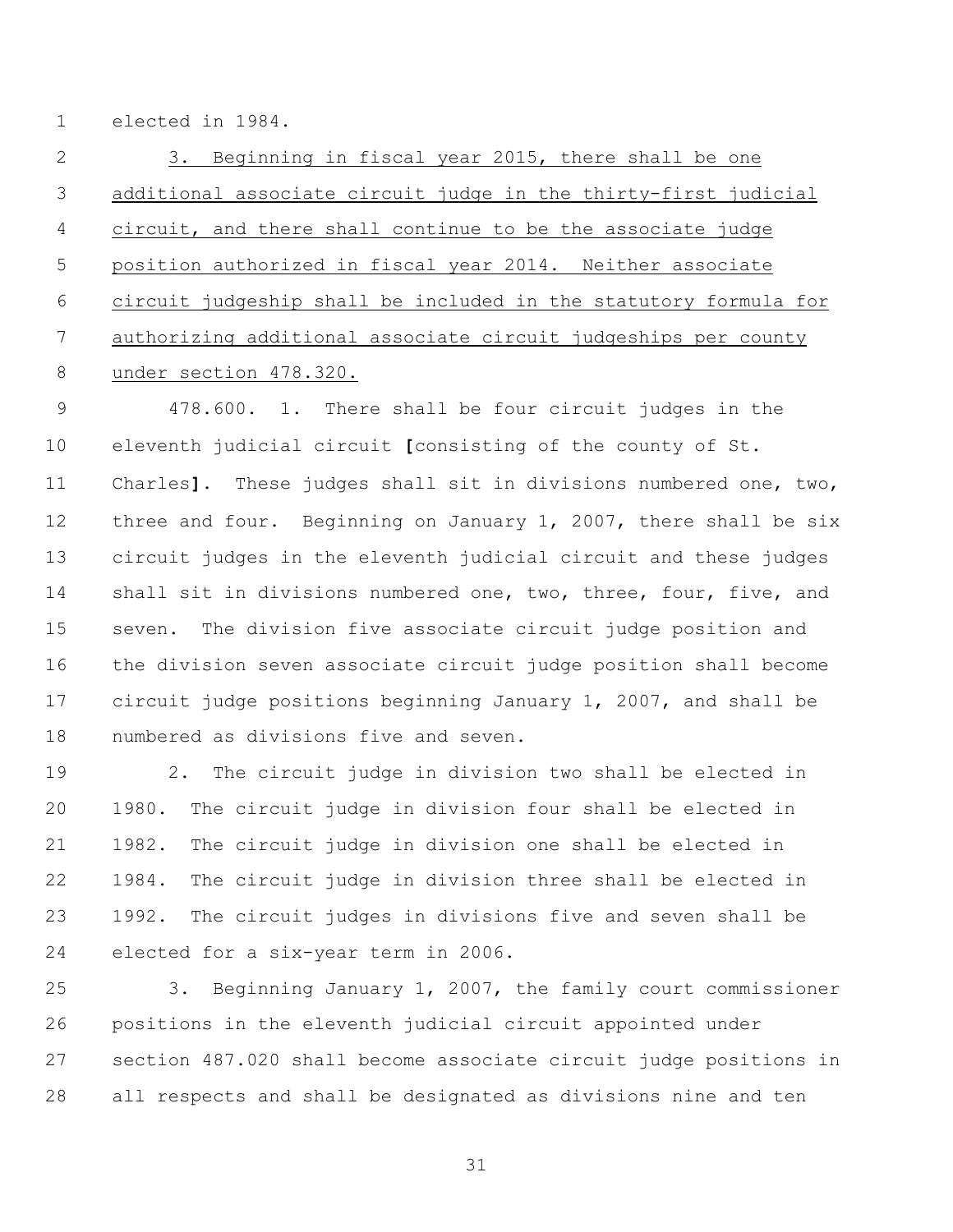respectively. These positions may retain the duties and responsibilities with regard to the family court. The associate circuit judges in divisions nine and ten shall be elected in 2006 for full four-year terms.

 4. Beginning on January 1, 2007, the drug court commissioner position in the eleventh judicial circuit appointed under section 478.003 shall become an associate circuit judge position in all respects and shall be designated as division eleven. This position retains the duties and responsibilities with regard to the drug court. Such associate circuit judge shall be elected in 2006 for a full four-year term. This associate circuit judgeship shall not be included in the statutory formula for authorizing additional associate circuit judgeships per county under section 478.320.

 5. Beginning in fiscal year 2015, there shall be one additional associate circuit judge position in the eleventh judicial circuit. The associate circuit judge shall be elected in 2016. This associate circuit judgeship shall not be included in the statutory formula for authorizing additional circuit judgeships per county under section 478.320.

 478.610. 1. There shall be three circuit judges in the thirteenth judicial circuit consisting of the counties of Boone and Callaway. These judges shall sit in divisions numbered one, two and three. Beginning on January 1, 2007, there shall be four circuit judges in the thirteenth judicial circuit and these judges shall sit in divisions numbered one, two, three, and four.

 2. The circuit judge in division two shall be elected in 1980. The circuit judges in divisions one and three shall be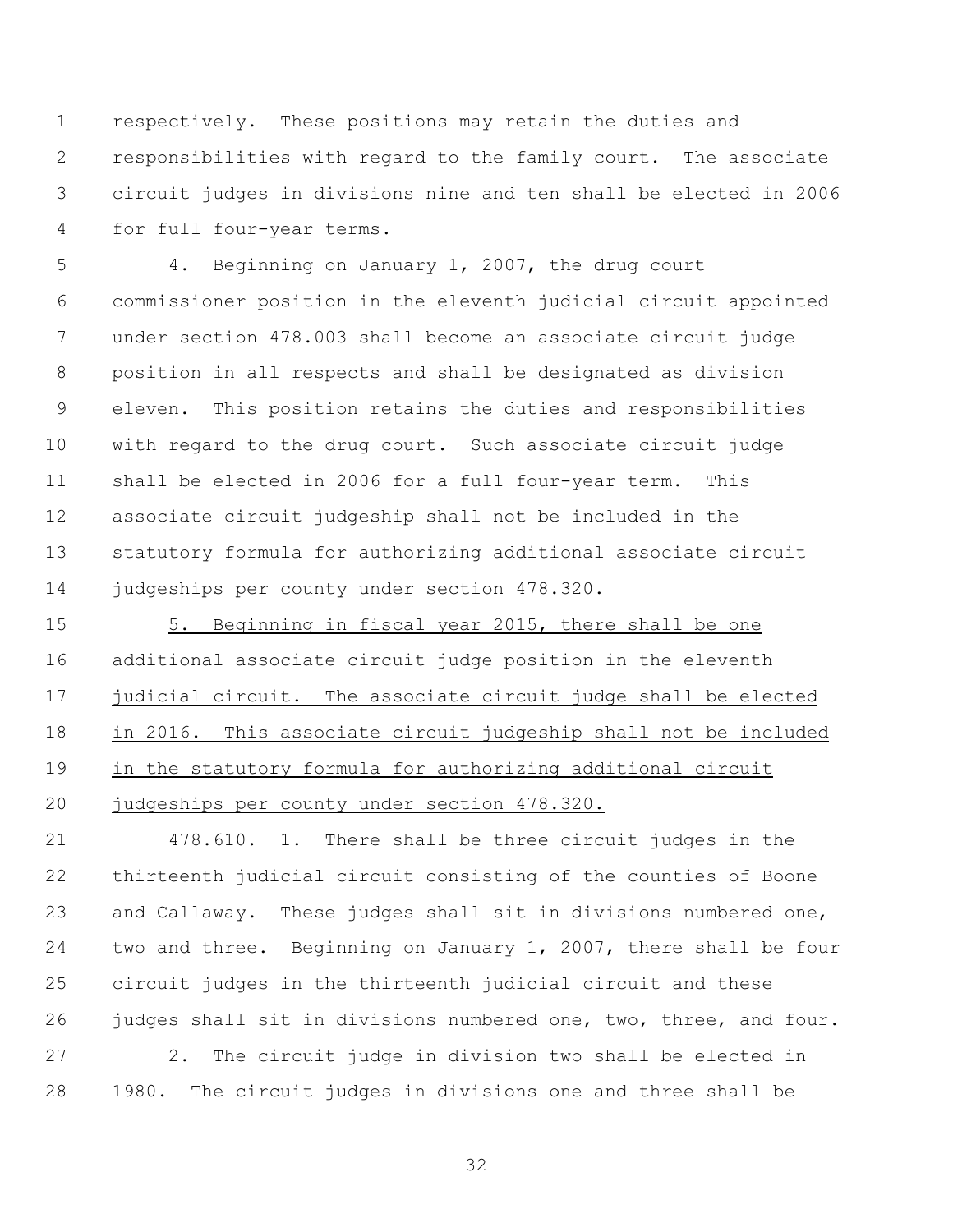elected in 1982. The circuit judge in division four shall be elected in 2006 for a two-year term and thereafter in 2008 for a full six-year term.

 3. **[**The authority for a majority of judges of the thirteenth judicial circuit to appoint or retain a commissioner pursuant to section 478.003 shall expire August 28, 2001. As of such date,**]** Beginning August 28, 2001, there shall be one more additional associate circuit judge position in Boone County than is provided pursuant to section 478.320.

 478.740. 1. There shall be two circuit judges in the thirty-eighth judicial circuit. These judges shall sit in divisions numbered one and two.

 2. The circuit judge in division two shall be elected in 2016, and such judicial position shall not be considered vacant or filled until January 1, 2017. The judge in division one shall be elected in 2018.

 488.305. 1. The clerk of the circuit court shall charge and collect fees for the clerk's duties as prescribed by sections 429.090 and 429.120 in such amounts as are determined pursuant to sections 488.010 to 488.020.

 2. The clerk of the circuit court may charge and collect in cases where a garnishment is granted, a surcharge not to exceed ten dollars for the clerk's duties. Any moneys collected under this subsection shall be placed in a fund to be used at the discretion of the circuit clerk to maintain and improve case processing and record preservation. 488.2206. 1. In addition to all court fees and costs

prescribed by law, a surcharge of up to ten dollars shall be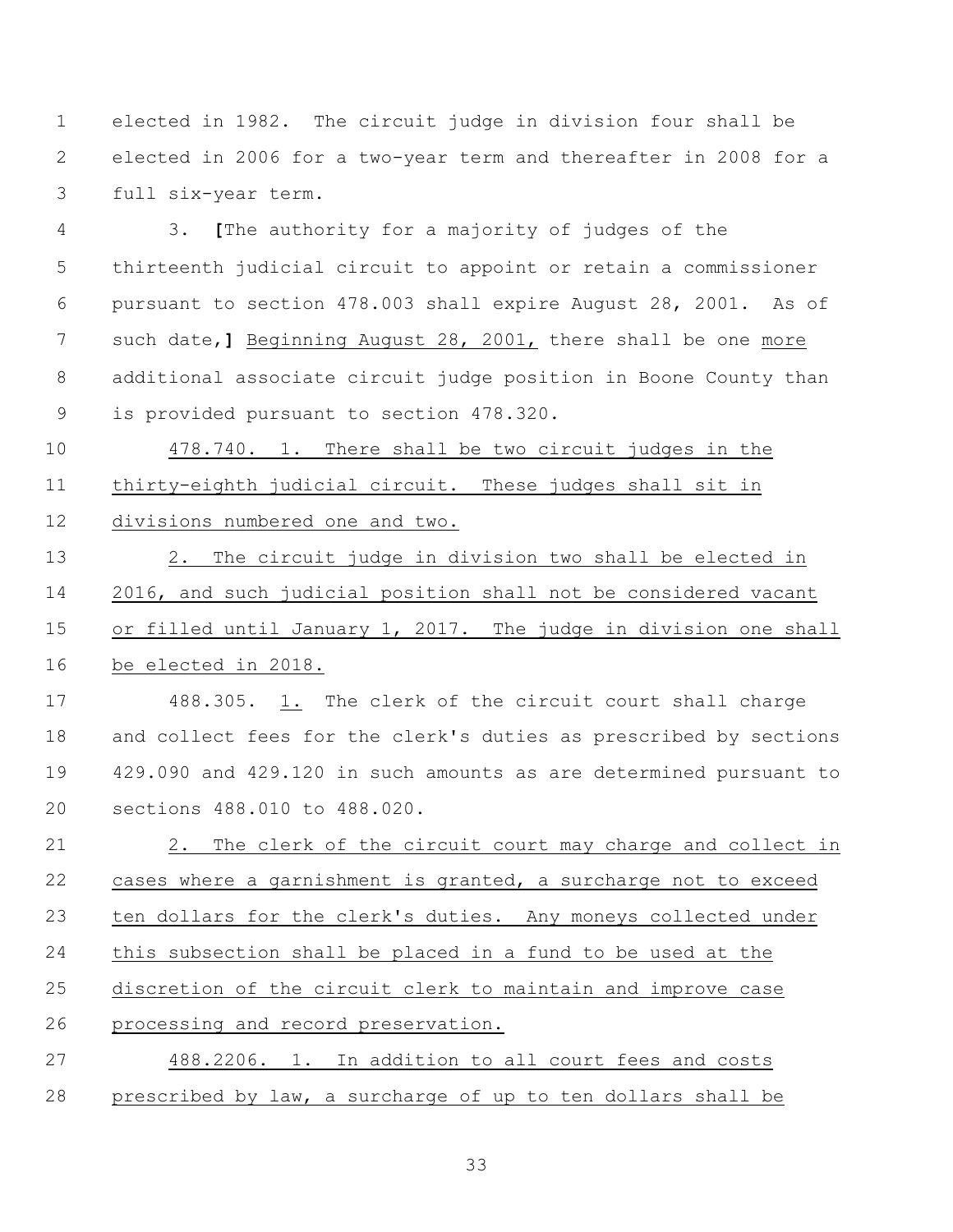assessed as costs in each court proceeding filed in any court within the thirty-first judicial circuit in all criminal cases including violations of any county or municipal ordinance or any violation of a criminal or traffic law of the state, including an infraction, except that no such surcharge shall be collected in any proceeding in any court when the proceeding or defendant has been dismissed by the court or when costs are to be paid by the state, county, or municipality. For violations of the general criminal laws of the state or county ordinances, no such surcharge shall be collected unless it is authorized, by order, ordinance, or resolution by the county government where the violation occurred. For violations of municipal ordinances, no such surcharge shall be collected unless it is authorized, by 14 order, ordinance, or resolution by the municipal government where the violation occurred. Such surcharges shall be collected and disbursed by the clerk of each respective court responsible for collecting court costs in the manner provided by sections 488.010 to 488.020, and shall be payable to the treasurer of the political subdivision authorizing such surcharge. 2. Each county or municipality shall use all funds received pursuant to this section only to pay for the costs associated 22 with the land assemblage and purchase, construction, maintenance, and operation of any county or municipal judicial facility including, but not limited to, debt service, utilities, maintenance, and building security. The county or municipality shall maintain records identifying such operating costs, and any moneys not needed for the operating costs of the county or municipal judicial facility shall be transmitted quarterly to the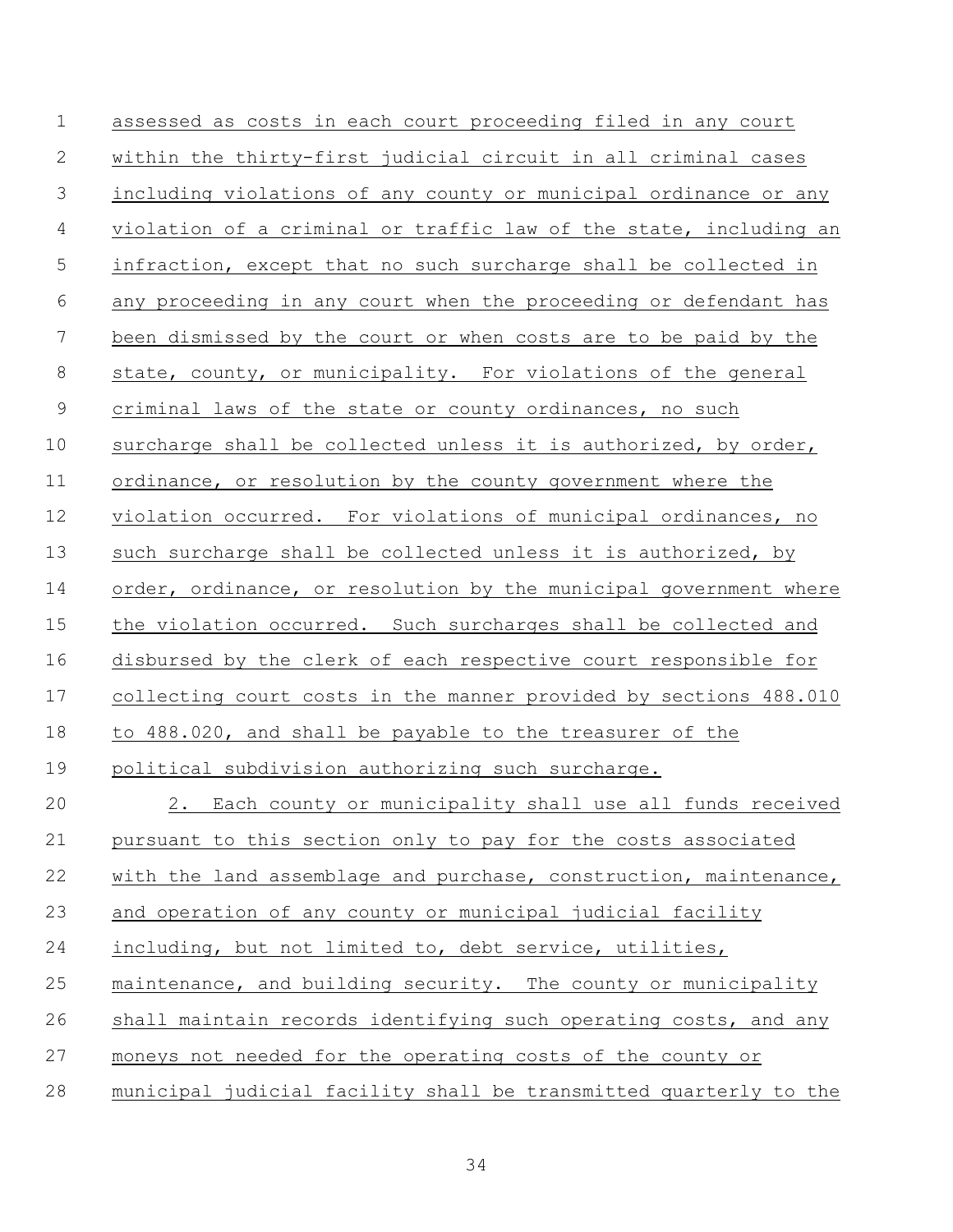# general revenue fund of the county or municipality respectively.

 525.040. 1. Notice of garnishment, served as provided in sections 525.010 to 525.480 shall have the effect of attaching all personal property, money, rights, credits, bonds, bills, notes, drafts, checks or other choses in action of the defendant in the garnishee's possession or charge, or under his or her control at the time of the service of the garnishment, or which may come into his or her possession or charge, or under his or 9 her control, or be owing by him or her, between that time and the time of filing his or her answer, or in the case of a continuous wage garnishment, until the judgment is paid in full or until the employment relationship is terminated, whichever occurs first; but he or she shall not be liable to a judgment in money on account of such bonds, bills, notes, drafts, checks or other choses in action, unless the same shall have been converted into money since the garnishment, or he or she fail, in such time as the court may prescribe, to deliver them into court, or to the 18 sheriff or other person designated by the court.

 2. Writs of garnishment which would otherwise have equal priority shall have priority according to the date of service on the garnishee. If the employee's wages have been attached by more than one writ of garnishment, the employer shall inform the inferior garnisher of the existence and case number of all senior garnishments.

 525.070. Whenever any property, effects, money or debts, belonging or owing to the defendant, shall be confessed, or found by the court or jury, to be in the hands of the garnishee, the garnishee may, at any time before final judgment, discharge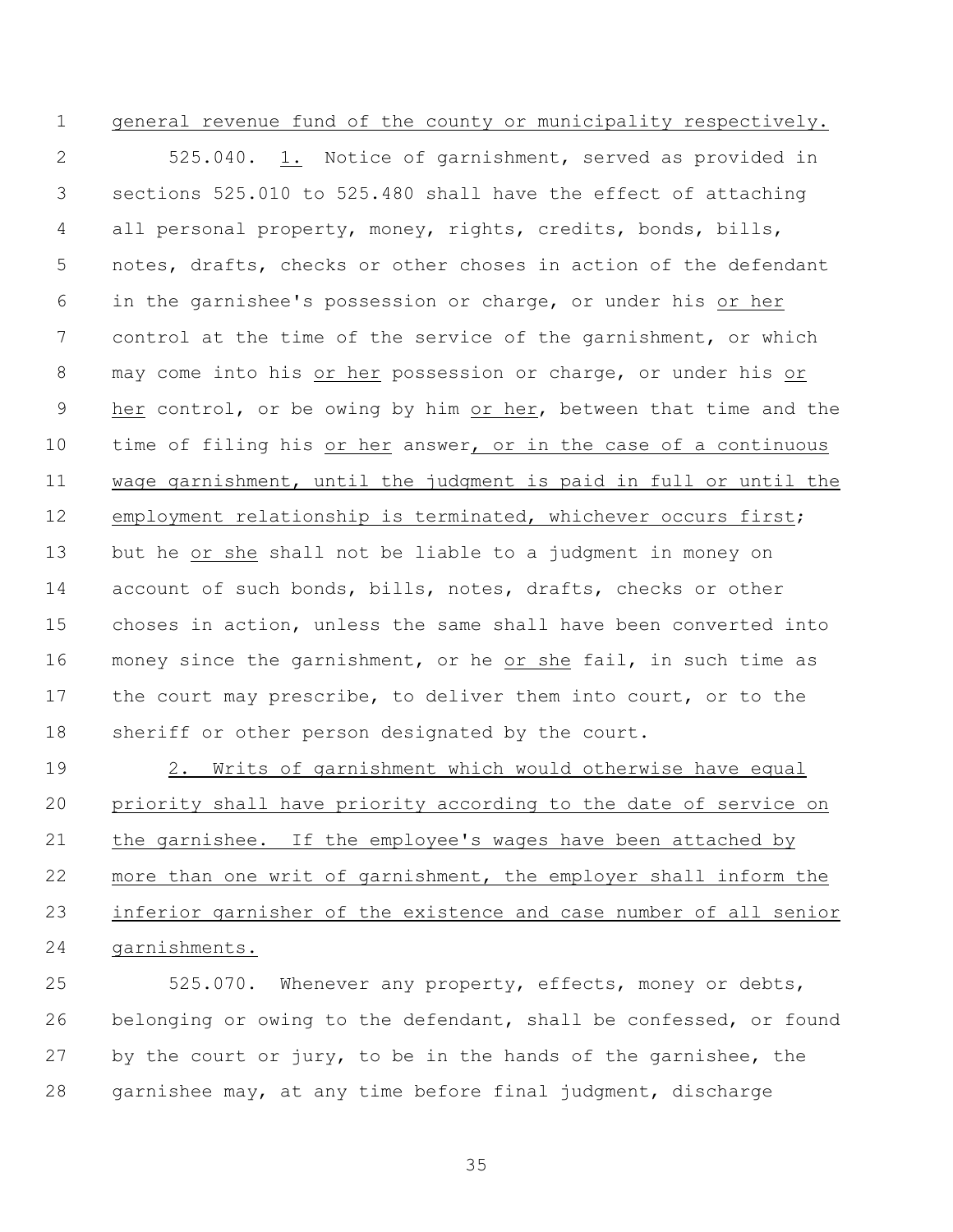himself or herself, by paying or delivering the same, or so much thereof as the court shall order, to the sheriff **[**or**]**, to the court, or if applicable, to the attorney for the party on whose behalf the order of garnishment issued, from all further liability on account of the property, money or debts so paid or delivered.

 525.080. 1. If it appear that a garnishee, at or after his or her garnishment, was possessed of any property of the 9 defendant, or was indebted to him or her, the court, or judge in 10 vacation, may order the delivery of such property, or the payment of the amount owing by the garnishee, to the sheriff **[**or**]**, into 12 court, or to the attorney for the party on whose behalf the order 13 of garnishment issued, at such time as the court may direct; or may permit the garnishee to retain the same, upon his or her executing a bond to the plaintiff, with security, approved by the court, to the effect that the property shall be forthcoming, or the amount paid, as the court may direct. Upon a breach of the obligation of such bond, the plaintiff may proceed against the obligors therein, in the manner prescribed in the case of a delivery bond given to the sheriff.

 2. Notwithstanding subsection 1 of this section, when property is protected from garnishment by state or federal law including but not limited to federal restrictions on the garnishment of earnings in Title 15, U.S.C. Sections 1671 to 1677 and Old Age, Survivors and Disability Insurance benefits as provided in Title 42, U.S.C. Section 407, such property need not 27 be delivered to the court, or to any other person, by the garnishee to the extent such protection or preemption is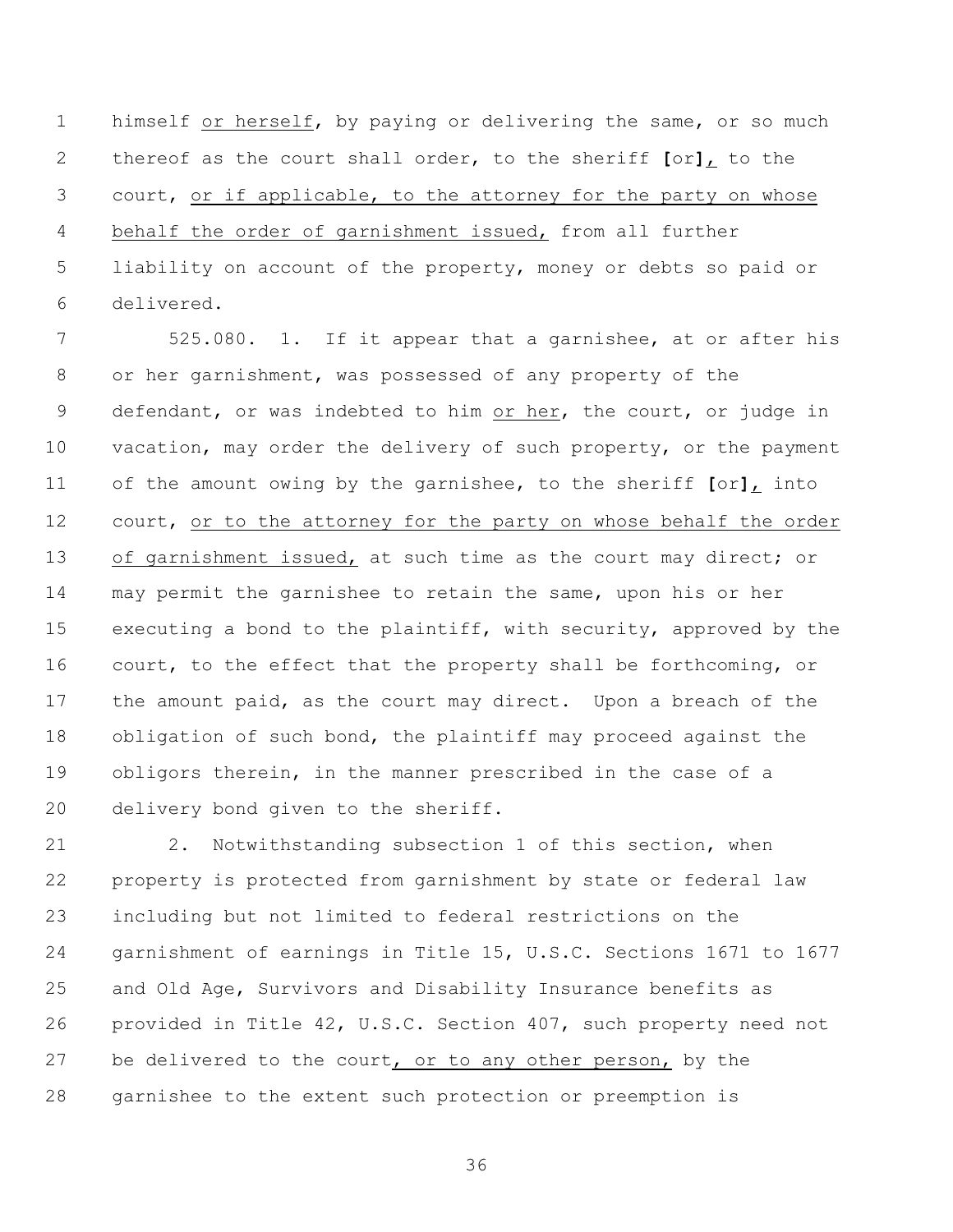applicable.

 525.230. **[**1. The court shall make the garnishee a reasonable allowance**]** The garnishee may deduct a one-time sum not to exceed twenty dollars, or the fee previously agreed upon between the garnishee and judgment debtor where the garnishee is a financial institution, for his or her trouble and expenses in answering the interrogatories and withholding the funds, to be **[**paid out of the funds or proceeds of the property or effects confessed in his or her hands. The reasonable allowances shall include any court costs, attorney's fees and any other bona fide expenses of the garnishee.

12 2. The court also shall allow the garnishee, in addition to the reasonable allowance for his or her trouble and expenses in answering the interrogatories, to collect an administrative fee consisting of the greater of eight dollars or two percent of the amount required to be deducted by any court-ordered garnishment or series of garnishments arising out of the same judgment debt. Such fee shall be for the trouble and expenses in administering the notice of garnishment and paying over any garnished funds available to the court. The fee shall be withheld by the employer from the employee, or by any other garnishee from any fund garnished, in addition to the moneys withheld to satisfy the court-ordered judgment. Such fee shall not be a credit against the court-ordered judgment and shall be collected first**]** withheld from any funds garnished, in addition to the moneys withheld to satisfy the court-ordered judgment. Such fee shall not be a credit against the court-ordered judgment and shall be collected 28 first. The garnishee may file a motion with the court for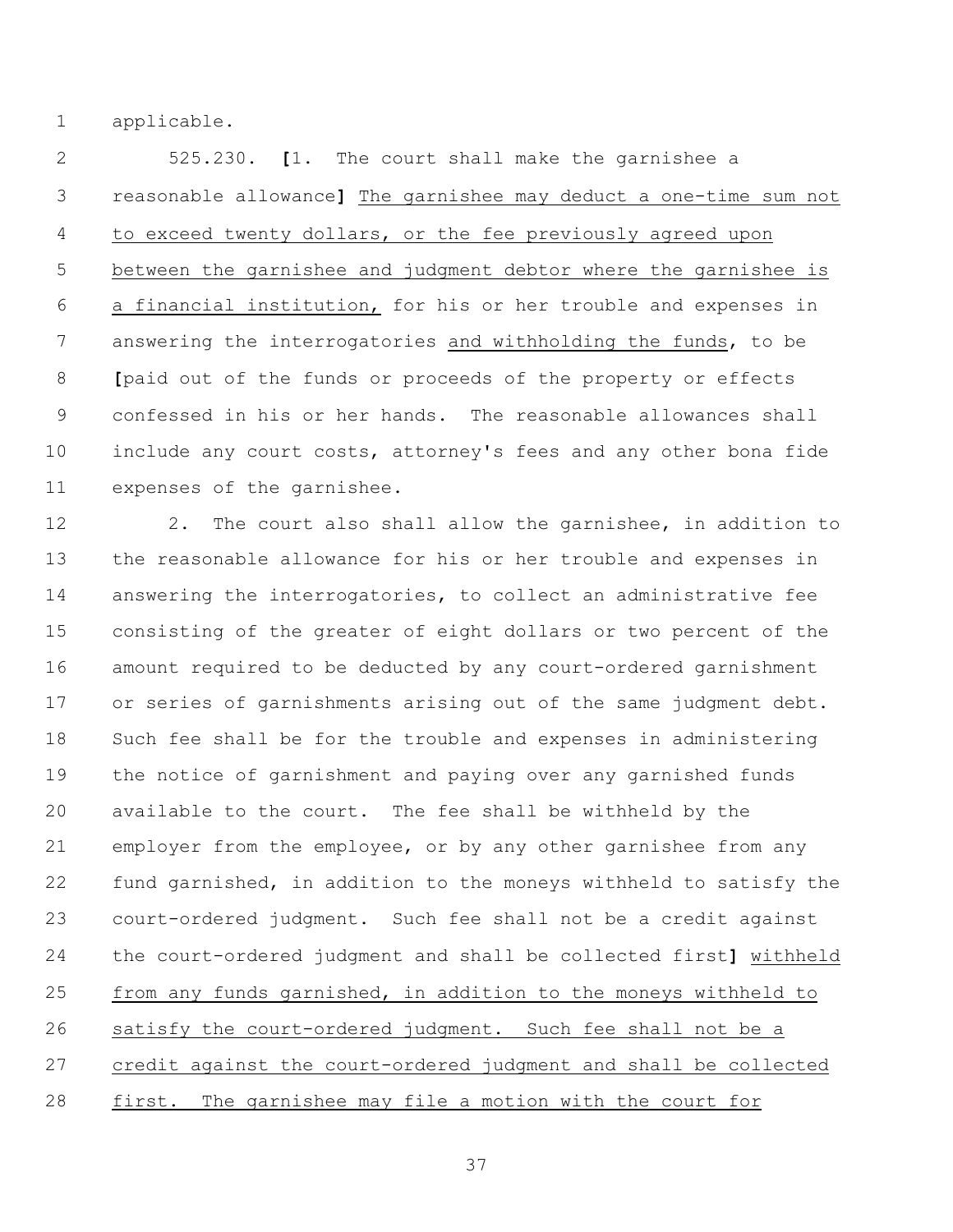additional costs, including attorney's fees, reasonably incurred in answering the interrogatories in which case the court may make such award as it deems reasonable. The motion shall be filed on or before the date the garnishee makes payment or delivers 5 property subject to garnishment to the court.

 525.310. 1. **[**When a judgment has been rendered against an officer, appointee or employee of the state of Missouri, or any municipal corporation or other political subdivision of the state, the judgment creditor, or his attorney or agent, may file in the office of the clerk of the court before whom the judgment was rendered, an application setting forth such facts, and that the judgment debtor is employed by the state, or a municipal corporation or other political subdivision of the state, with the name of the department of state or the municipal corporation or other political subdivision of the state which employs the 16 judgment debtor, and the name of the treasurer, or the name and 17 title of the paying, disbursing or auditing officer of the state, municipal corporation or other political subdivision of the state, charged with the duty of payment or audit of such salary, wages, fees or earnings of such employee, and upon the filing of such application the clerk shall issue a writ of sequestration directed to the sheriff or other officer authorized to execute writs in the county in which such paying, disbursing or auditing officer may be found and the sheriff or other officer to whom the writ is directed shall serve a true copy thereof upon such paying, disbursing or auditing officer named therein, which shall have the effect of attaching any and all salary, wages, fees or earnings of the judgment debtor, which are not made exempt by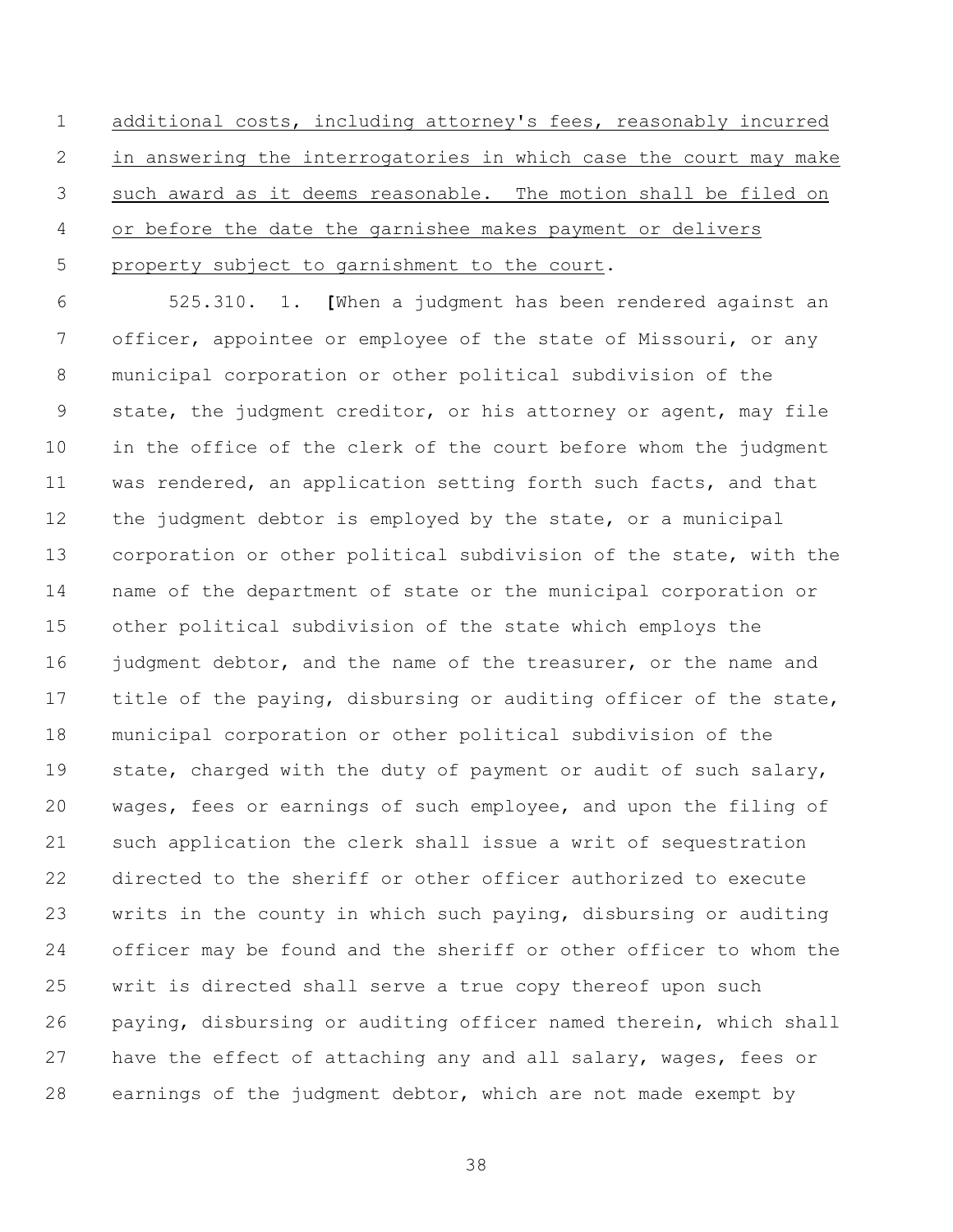virtue of the exemption statutes of this state and are not in excess of the amount due on the judgment and costs, then due and payable, from the date of the writ to the return day thereof.

 2. The paying, disbursing or auditing officer charged with 5 the duty of payment or audit of the salary, wages, fees or earnings of the judgment debtor shall deliver to the sheriff or officer serving the writ the amount, not to exceed the amount due upon the judgment and costs, of the salary, wages, fees or earnings of the judgment debtor not made exempt by virtue of the exemption statutes of this state, as the same shall become due to the judgment debtor. The paying, disbursing or auditing officer shall pay to the judgment debtor the remaining portion of his salary, wages, fees or earnings, as the same shall become due to 14 the judgment debtor. The sheriff, or officer serving the writ, shall provide to the paying, disbursing or auditing officer along with the writ sufficient information to compute the amount which shall be delivered to the sheriff or officer serving the writ. Neither the state, municipal corporation or other political subdivision of the state, nor the paying, disbursing or auditing officer shall be liable for the payment of any amount above the amount delivered to the sheriff or officer serving the writ if the computation of the amount delivered is in accordance with the information provided with the writ.

 3. The sheriff or officer serving such writ shall endorse thereon the day and date he received the same, and upon receiving any amount in connection with the writ, shall issue his receipt to such paying, disbursing or auditing officer therefor. All amounts delivered to the sheriff, or officer serving said writ,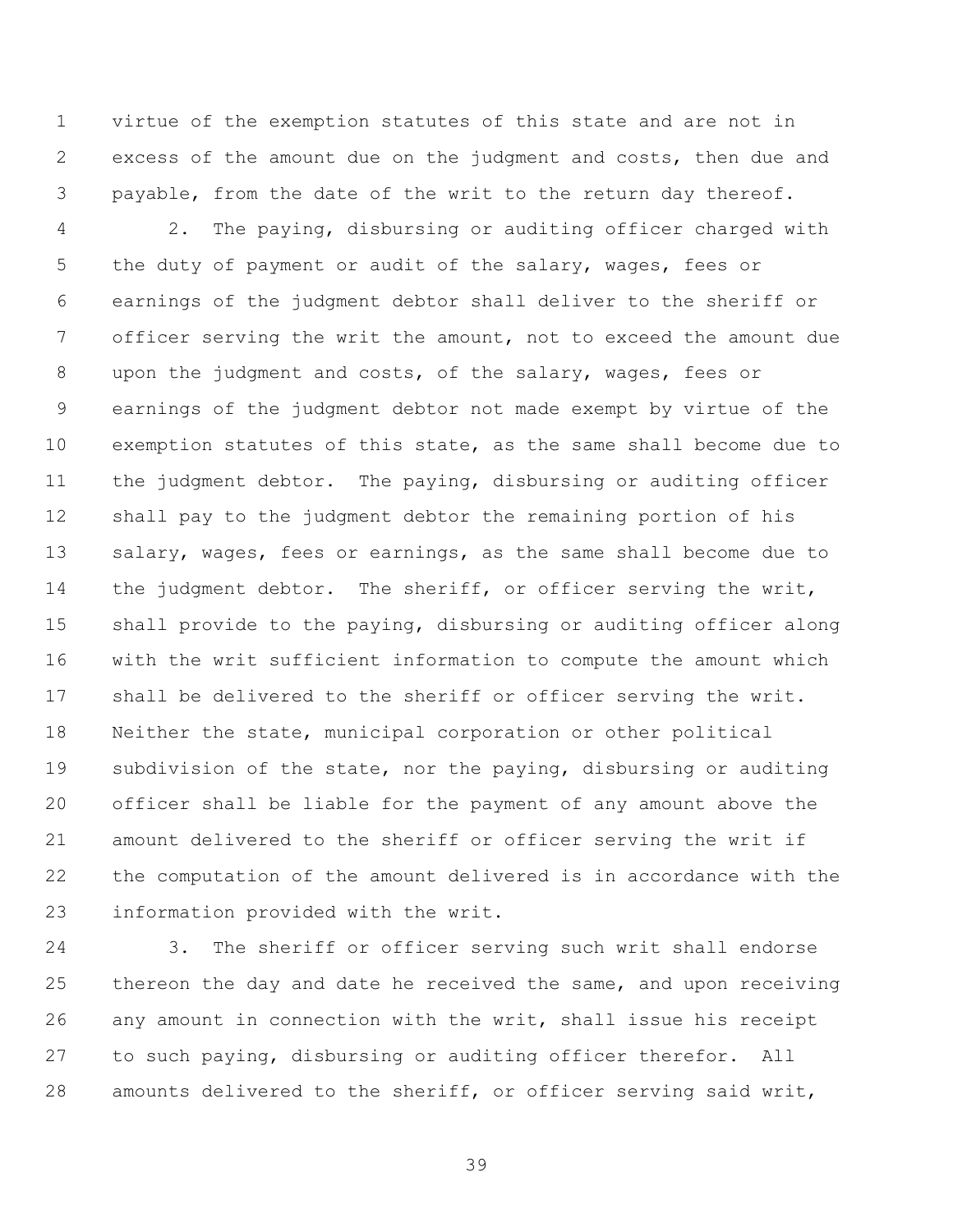in connection with the writ, or so much thereof as shall be necessary therefor, shall be applied to the payment of the judgment debt, interest and costs in the same manner as in the case of garnishment under execution. The sheriff or other officer serving the writ shall make his return to the writ showing the manner of serving the same, and he shall be allowed the same fees therefor as provided for levy of execution, and the writ shall be returnable in the same manner as the execution issued out of the court in which the judgment was rendered. Nothing in this section shall deprive the judgment debtor of any exemptions to which he may be entitled under the exemption laws 12 of this state, and the same may be claimed by him to the sheriff or other officer serving the writ at any time on or before the return day of the writ in the manner provided under the exemption laws of this state. It shall be the duty of such sheriff or other officer serving the writ, at the time of the service 17 thereof, to apprise the judgment debtor of his exemption rights, either in person or by registered letter directed to the judgment debtor to his last known address.**]** The state, municipal, or other political subdivision employer served with a garnishment shall have the same duties and obligations as those imposed upon a private employer when served with a garnishment. 23 2. Pay of any officer, appointee, or employee of the state of Missouri, or any municipal corporation or other political subdivision of the state, shall be subject to garnishment to the

same extent as in any other garnishment. All garnishments

 against such employee shall proceed in the same manner as any other garnishment.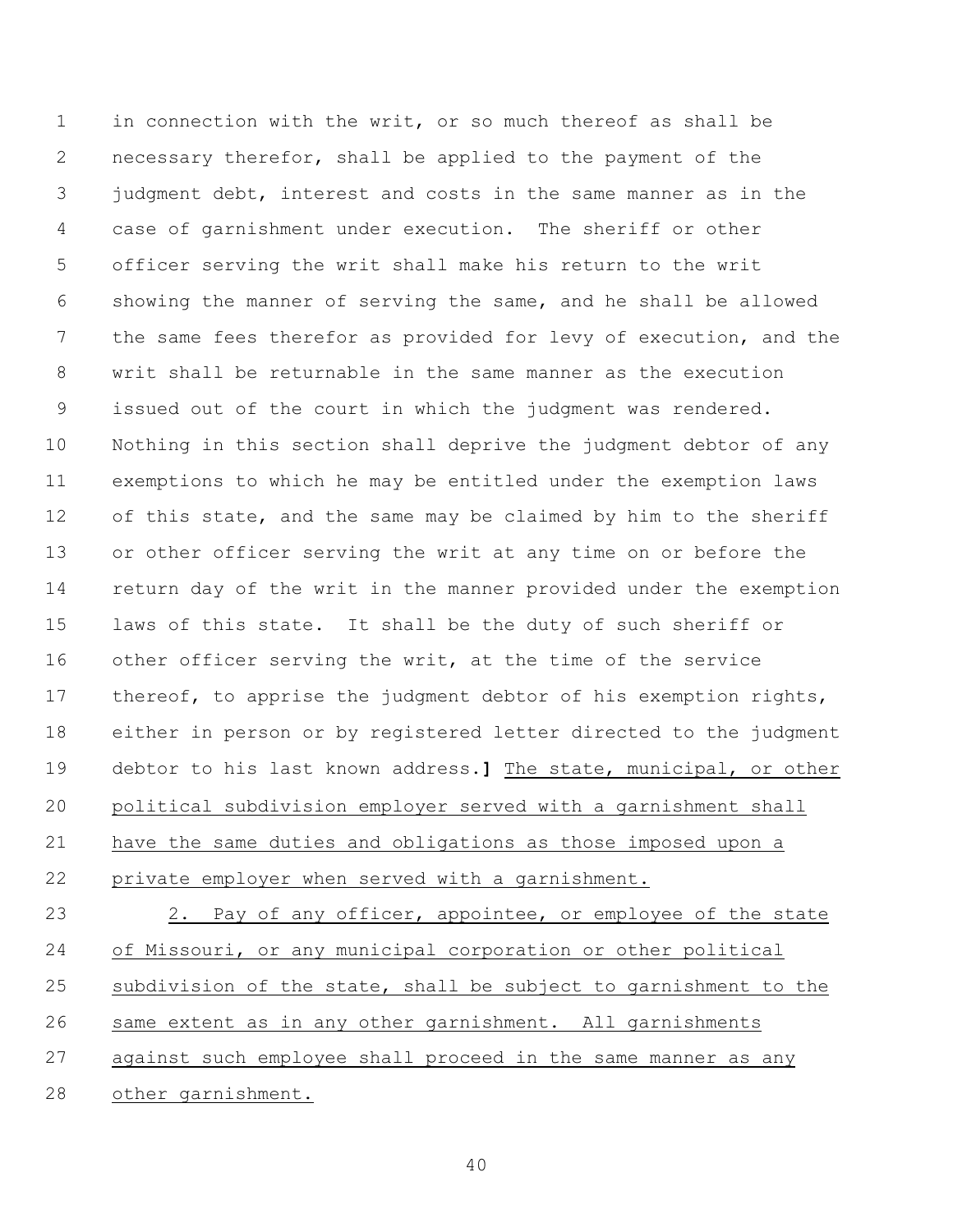3. Service of legal process to which a department, municipal corporation, or other political subdivision of the state is subject under this section may be accomplished by personal service upon the paying, disbursing, or auditing officer of the state, municipal corporation, or other political subdivision of the state, charged with the duty of payment or 7 audit of such salary, wages, fees, or earnings of such employees. 632.480. As used in sections 632.480 to 632.513, the following terms mean: (1) "Agency with jurisdiction", the department of corrections or the department of mental health; (2) "Mental abnormality", a congenital or acquired condition affecting the emotional or volitional capacity which predisposes the person to commit sexually violent offenses in a degree constituting such person a menace to the health and safety of others; (3) "Predatory", acts directed towards individuals, including family members, for the primary purpose of victimization; (4) "Sexually violent offense", the felonies of rape in the first degree, forcible rape, rape, statutory rape in the first degree, sodomy in the first degree, forcible sodomy, sodomy, 23 statutory sodomy in the first degree, or an attempt to commit any of the preceding crimes, or child molestation in the first or second degree, sexual abuse, sexual abuse in the first degree, rape in the second degree, sexual assault, sexual assault in the first degree, sodomy in the second degree, deviate sexual assault, deviate sexual assault in the first degree, or the act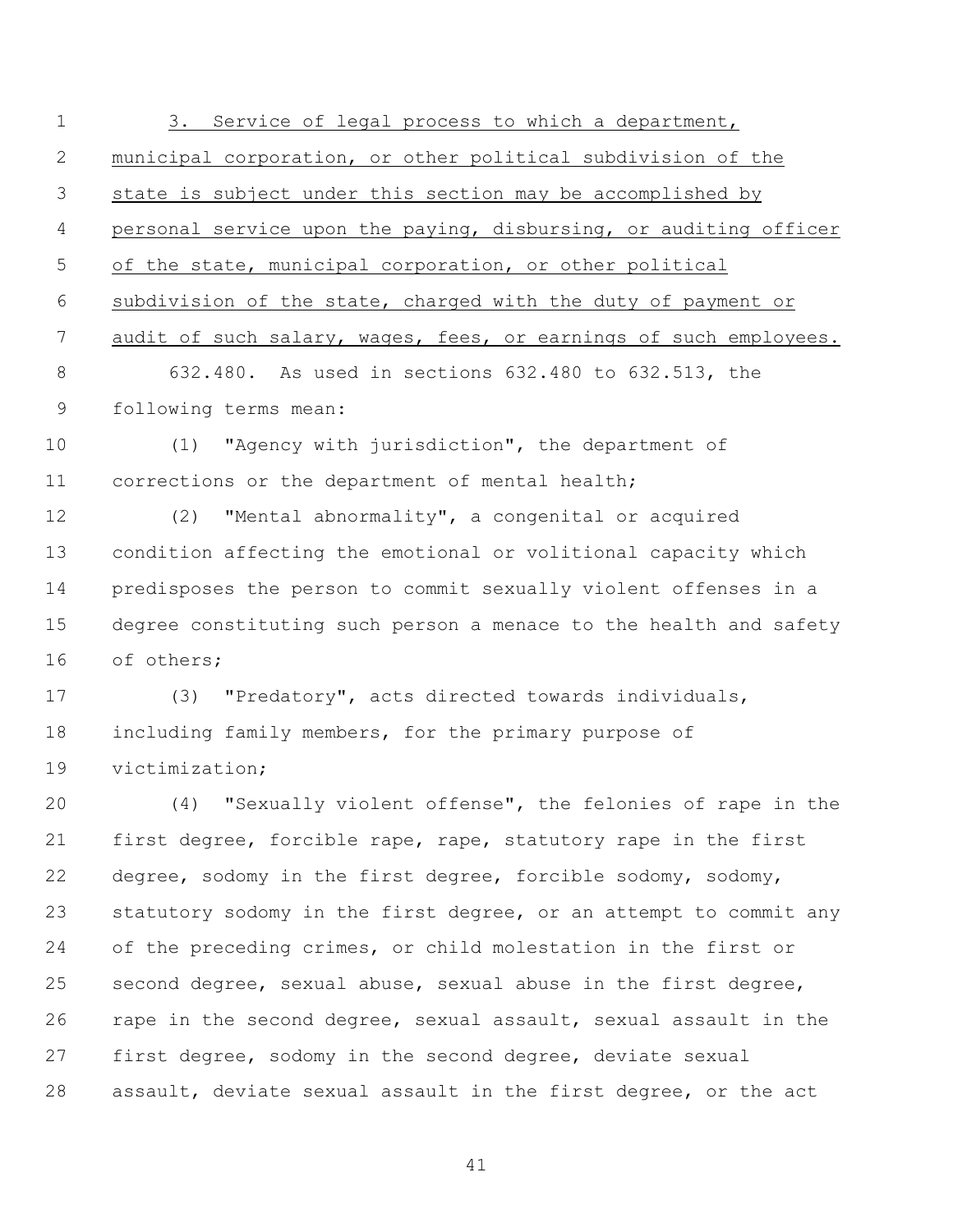of abuse of a child involving either sexual contact, a prohibited sexual act, sexual abuse, or sexual exploitation of a minor, or any felony offense that contains elements substantially similar to the offenses listed above;

 (5) "Sexually violent predator", any person who suffers from a mental abnormality which makes the person more likely than not to engage in predatory acts of sexual violence if not confined in a secure facility and who:

 (a) Has pled guilty or been found guilty in this state or any other jurisdiction, or been found not guilty by reason of mental disease or defect pursuant to section 552.030, of a sexually violent offense; or

 (b) Has been committed as a criminal sexual psychopath pursuant to section 632.475 and statutes in effect before August 13, 1980.

 632.483. 1. When it appears that a person may meet the criteria of a sexually violent predator, the agency with jurisdiction shall give written notice of such to the attorney general and the multidisciplinary team established in subsection 4 of this section. Written notice shall be given:

 (1) Within three hundred sixty days prior to the anticipated release from a correctional center of the department of corrections of a person who has been convicted of a sexually violent offense, except that in the case of persons who are returned to prison for no more than one hundred eighty days as a result of revocation of postrelease supervision, written notice shall be given as soon as practicable following the person's readmission to prison;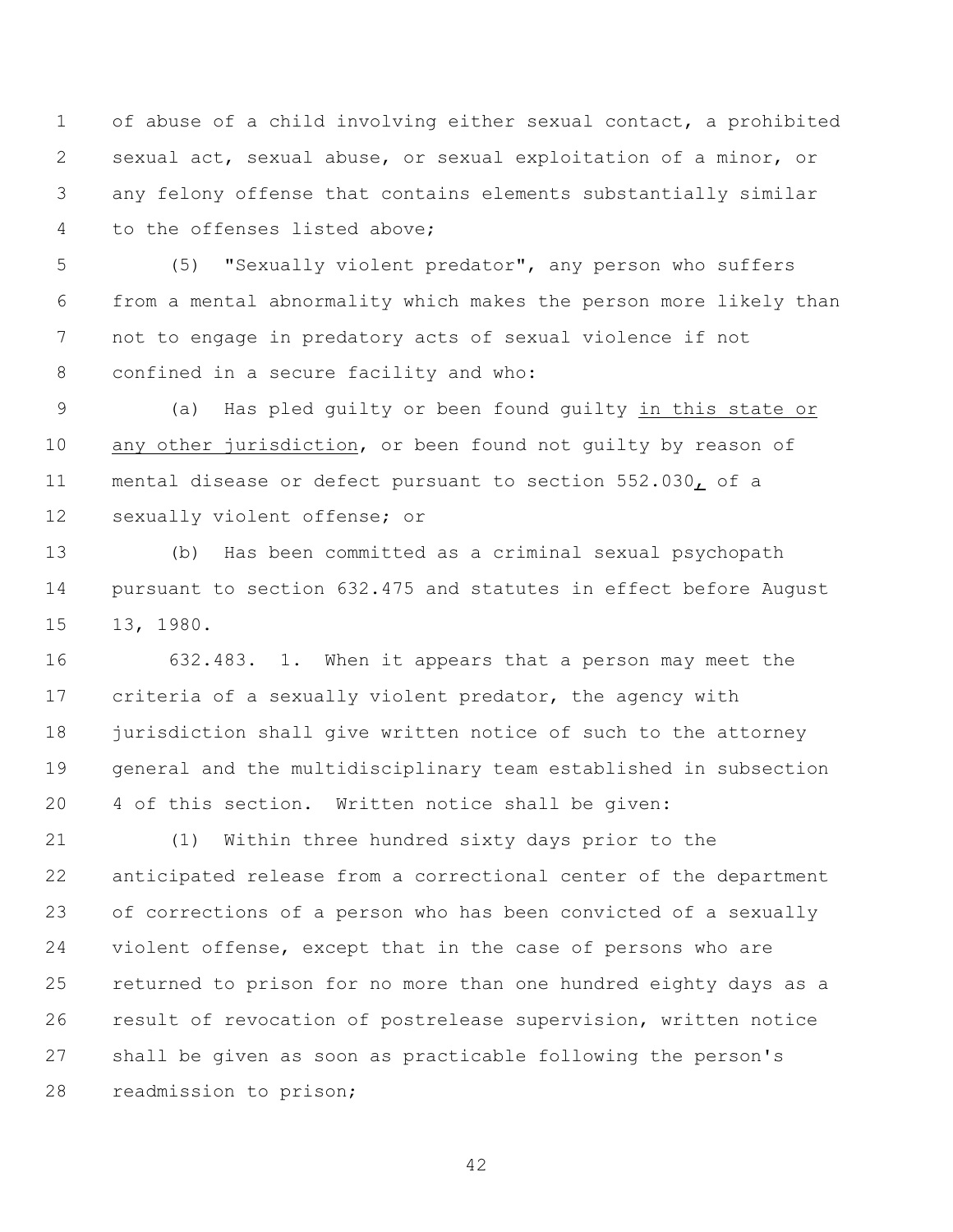(2) At any time prior to the release of a person who has been found not guilty by reason of mental disease or defect of a sexually violent offense; or

 (3) At any time prior to the release of a person who was committed as a criminal sexual psychopath pursuant to section 632.475 and statutes in effect before August 13, 1980.

 2. The agency with jurisdiction shall provide the attorney general and the multidisciplinary team established in subsection 4 of this section with the following:

 (1) The person's name, identifying factors, anticipated future residence and offense history;

 (2) Documentation of institutional adjustment and any treatment received or refused, including the Missouri sexual offender program; and

 (3) A determination by either a psychiatrist or a psychologist as defined in section 632.005 as to whether the person meets the definition of a sexually violent predator.

18 3. The agency with jurisdiction, its employees, officials, members of the multidisciplinary team established in subsection 4 of this section, members of the prosecutor's review committee appointed as provided in subsection 5 of this section and individuals contracting or appointed to perform services hereunder shall be immune from liability for any conduct performed in good faith and without gross negligence pursuant to the provisions of sections 632.480 to 632.513.

 4. The director of the department of mental health and the director of the department of corrections shall establish a multidisciplinary team consisting of no more than seven members,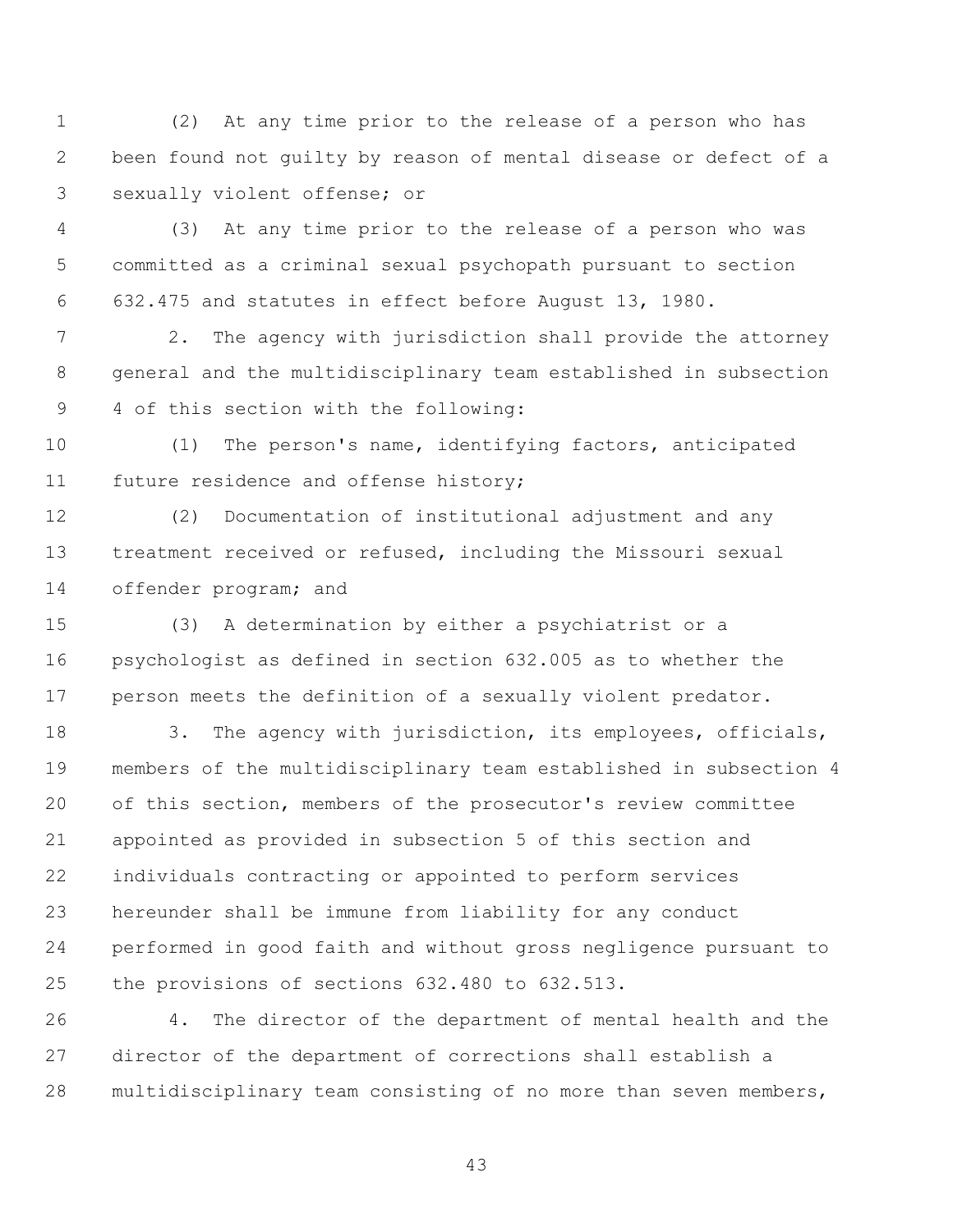at least one from the department of corrections and the department of mental health, and which may include individuals from other state agencies to review available records of each person referred to such team pursuant to subsection 1 of this section. The team, within thirty days of receiving notice, shall assess whether or not the person meets the definition of a sexually violent predator. The team shall notify the attorney general of its assessment.

 5. The prosecutors coordinators training council established pursuant to section 56.760 shall appoint a five-member prosecutors' review committee composed of a cross section of county prosecutors from urban and rural counties. No more than three shall be from urban counties, and one member shall be the prosecuting attorney of the county in which the person was convicted or committed pursuant to chapter 552, if the conviction was in this state. The committee shall review the records of each person referred to the attorney general pursuant to subsection 1 of this section. The prosecutors' review committee shall make a determination of whether or not the person meets the definition of a sexually violent predator. The determination of the prosecutors' review committee or any member pursuant to this section or section 632.484 shall not be admissible evidence in any proceeding to prove whether or not the person is a sexually violent predator. The assessment of the multidisciplinary team shall be made available to the attorney general and the prosecutors' review committee.

 632.484. 1. When the attorney general receives written notice from any law enforcement agency that a person, who has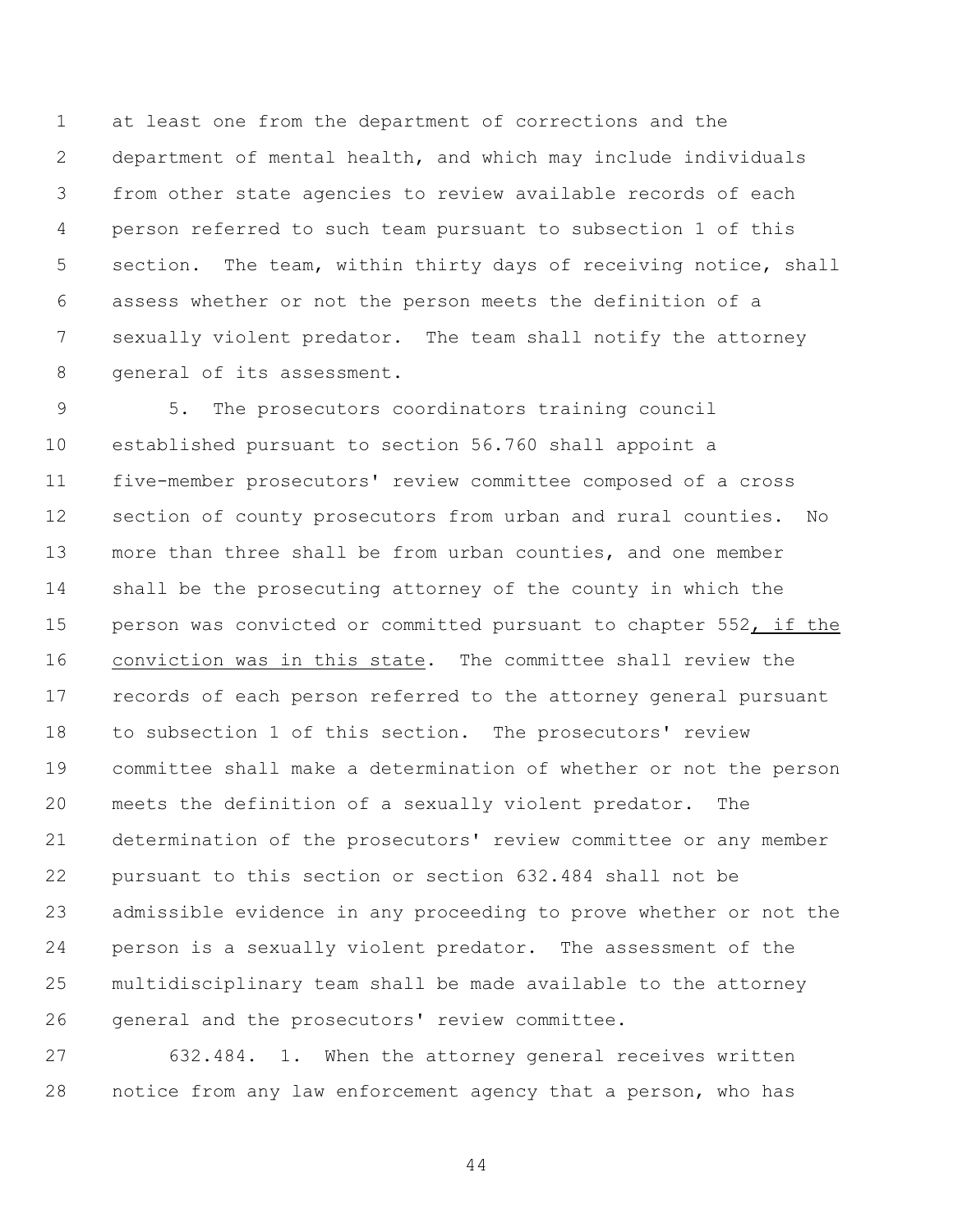pled guilty to or been convicted of a sexually violent offense and who is not presently in the physical custody of an agency with jurisdiction has committed a recent overt act, the attorney general may file a petition for detention and evaluation with the probate division of the court in which the person was convicted, or committed pursuant to chapter 552, alleging the respondent may meet the definition of a sexually violent predator and should be detained for evaluation for a period of up to nine days. If the person was convicted in another jurisdiction and the recent overt act was committed in this state, the attorney general may file the petition for detention and evaluation with the probate division of the court in the county of this state where the overt 13 act was committed. The written notice shall include the previous conviction record of the person, a description of the recent overt act, if applicable, and any other evidence which tends to show the person to be a sexually violent predator. The attorney general shall provide notice of the petition to the prosecuting attorney of the county where the petition was filed.

 2. Upon a determination by the court that the person may meet the definition of a sexually violent predator, the court shall order the detention and transport of such person to a secure facility to be determined by the department of mental health. The attorney general shall immediately give written notice of such to the department of mental health.

 3. Upon receiving physical custody of the person and written notice pursuant to subsection 2 of this section, the department of mental health shall, through either a psychiatrist or psychologist as defined in section 632.005, make a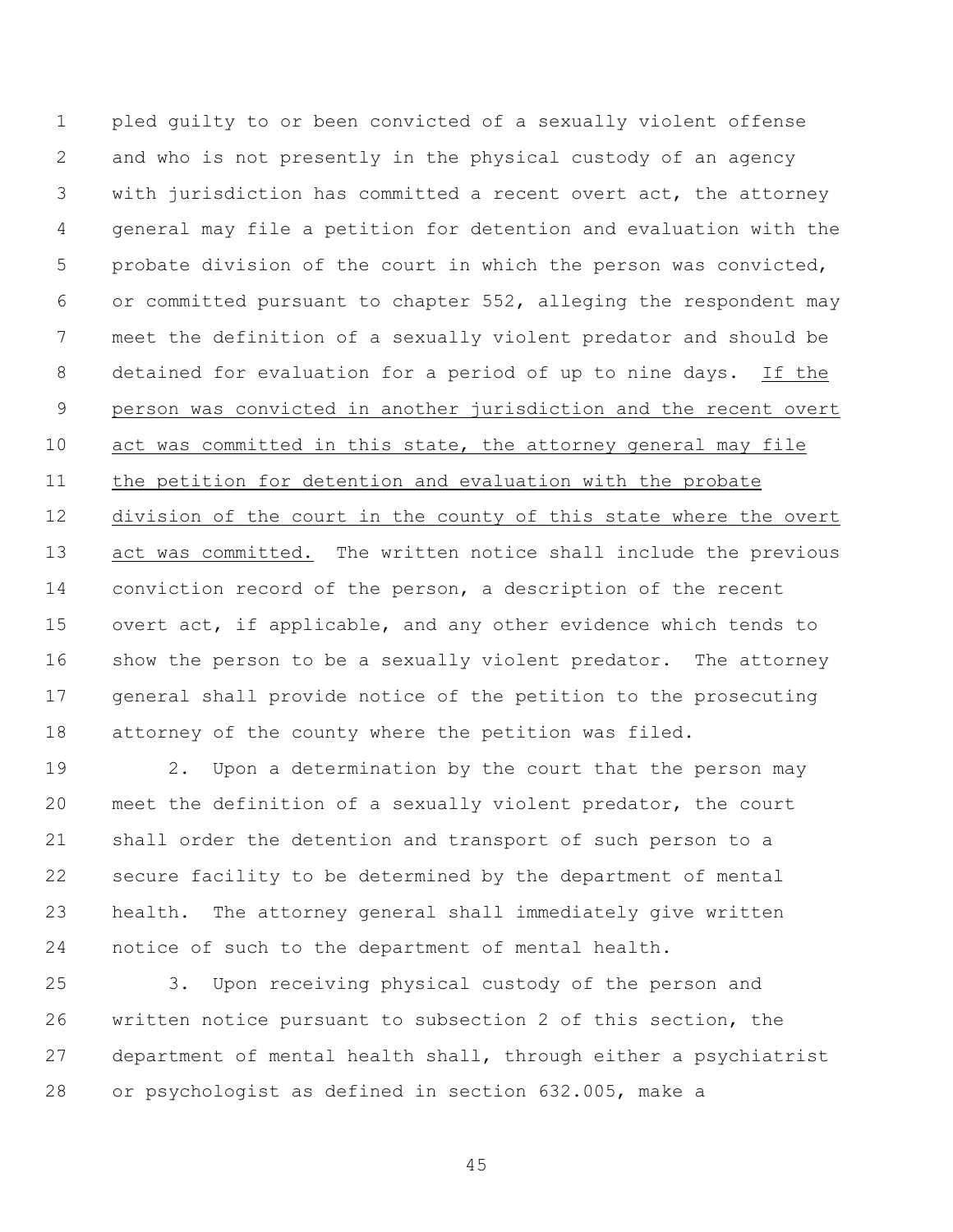determination whether or not the person meets the definition of a sexually violent predator. The department of mental health shall, within seven days of receiving physical custody of the person, provide the attorney general with a written report of the results of its investigation and evaluation. The attorney general shall provide any available records of the person that are retained by the department of corrections to the department of mental health for the purposes of this section. If the department of mental health is unable to make a determination within seven days, the attorney general may request an additional detention of ninety-six hours from the court for good cause shown.

 4. If the department determines that the person may meet 14 the definition of a sexually violent predator, the attorney general shall provide the results of the investigation and evaluation to the prosecutors' review committee. The prosecutors' review committee shall, by majority vote, determine whether or not the person meets the definition of a sexually violent predator within twenty-four hours of written notice from the attorney general's office. If the prosecutors' review committee determines that the person meets the definition of a sexually violent predator, the prosecutors' review committee shall provide written notice to the attorney general of its determination. The attorney general may file a petition pursuant to section 632.486 within forty-eight hours after obtaining the results from the department.

 5. For the purposes of this section "recent overt act" means any act that creates a reasonable apprehension of harm of a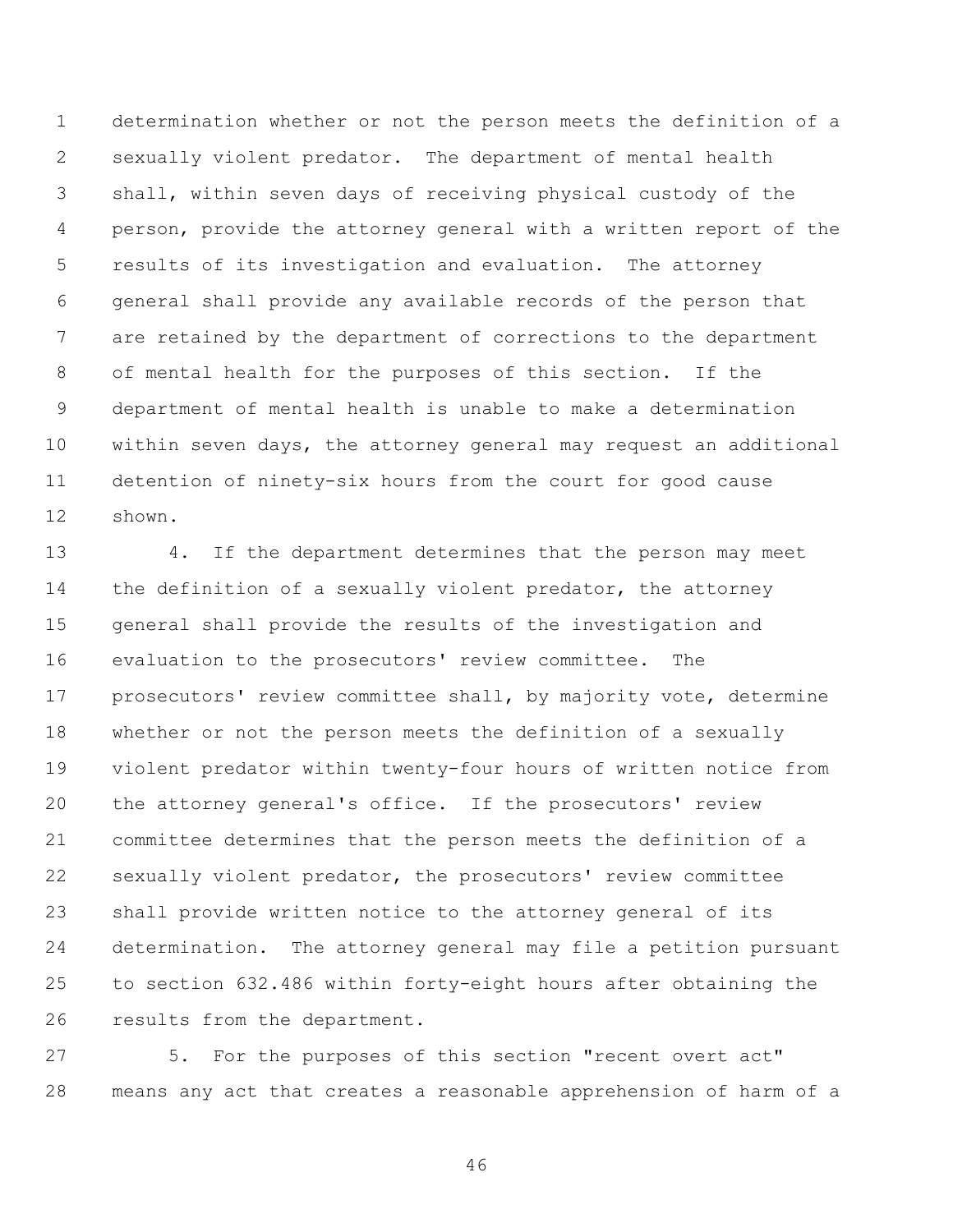sexually violent nature.

 650.120. 1. There is hereby created in the state treasury the "Cyber Crime Investigation Fund". The treasurer shall be custodian of the fund and may approve disbursements from the fund in accordance with sections 30.170 and 30.180. **[**Beginning with the 2010 fiscal year and in each subsequent fiscal year, the general assembly shall appropriate three million dollars to the cyber crime investigation fund.**]** The department of public safety shall be the administrator of the fund. Moneys in the fund shall be used solely for the administration of the grant program established under this section. Notwithstanding the provisions of section 33.080 to the contrary, any moneys remaining in the fund at the end of the biennium shall not revert to the credit of the general revenue fund. The state treasurer shall invest moneys in the fund in the same manner as other funds are invested. Any interest and moneys earned on such investments shall be credited to the fund.

 2. The department of public safety shall create a program to distribute grants to multijurisdictional Internet cyber crime law enforcement task forces, multijurisdictional enforcement groups, as defined in section 195.503, that are investigating Internet sex crimes against children, and other law enforcement agencies. The program shall be funded by the cyber crime investigation fund created under subsection 1 of this section. Not more than three percent of the money in the fund may be used by the department to pay the administrative costs of the grant program. The grants shall be awarded and used to pay the salaries of detectives and computer forensic personnel whose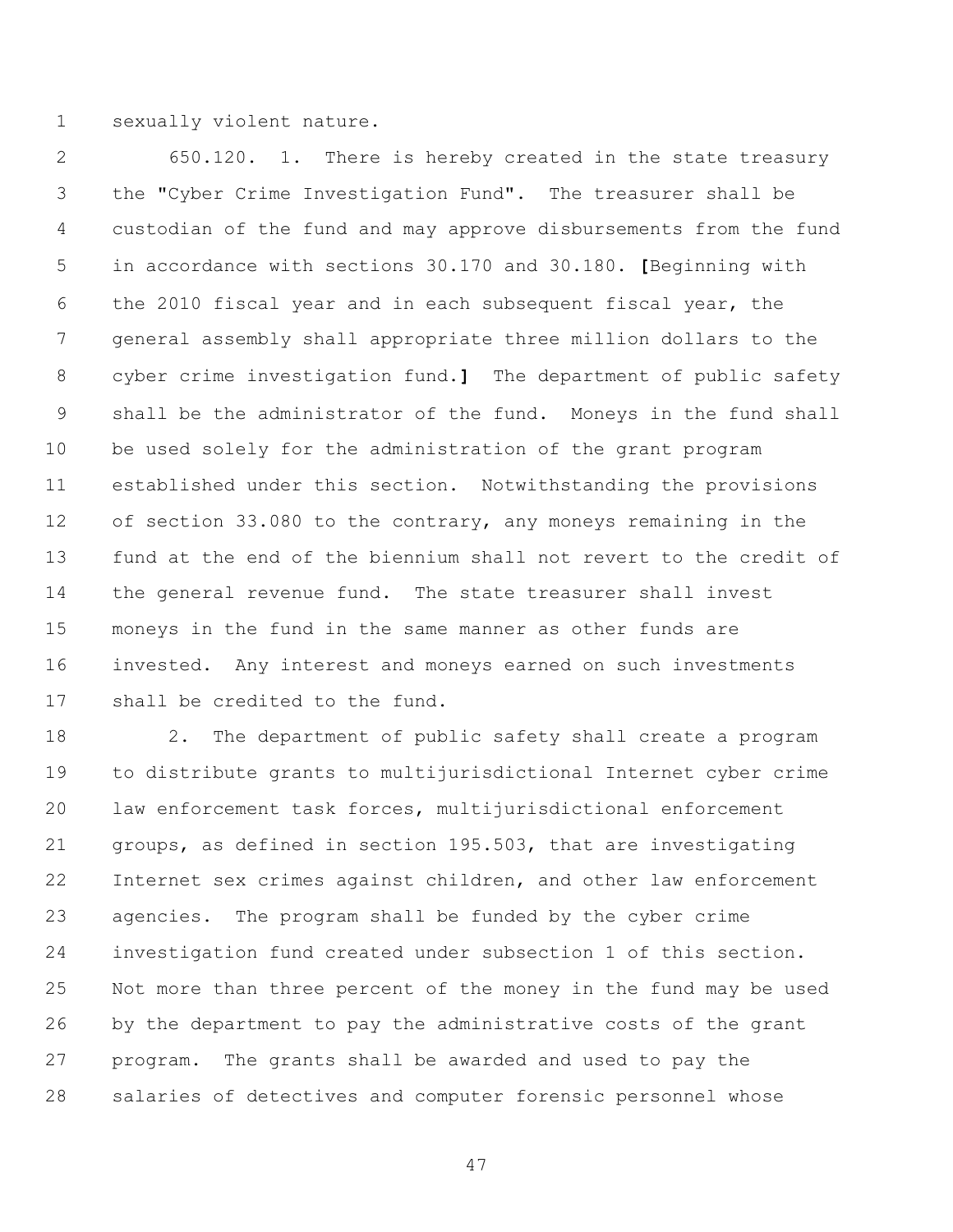focus is investigating Internet sex crimes against children, including but not limited to enticement of a child, possession or promotion of child pornography, provide funding for the training of law enforcement personnel and prosecuting and circuit attorneys as well as their assistant prosecuting and circuit attorneys, and purchase necessary equipment, supplies, and services. The funding for such training may be used to cover the travel expenses of those persons participating.

 3. A panel is hereby established in the department of public safety to award grants under this program and shall be comprised of the following members:

 (1) The director of the department of public safety, or his or her designee;

 (2) Two members **[**shall be**]** appointed by the director of the department of public safety from a list of six nominees submitted 16 by the Missouri Police Chiefs Association;

 (3) Two members **[**shall be**]** appointed by the director of the department of public safety from a list of six nominees submitted 19 by the Missouri Sheriffs' Association;

 (4) Two members of the state highway patrol **[**shall be**]** appointed by the director of the department of public safety from a list of six nominees submitted by the Missouri State Troopers Association;

 (5) One member of the house of representatives **[**who shall be**]** appointed by the speaker of the house of representatives; and (6) One member of the senate **[**who shall be**]** appointed by the president pro tem.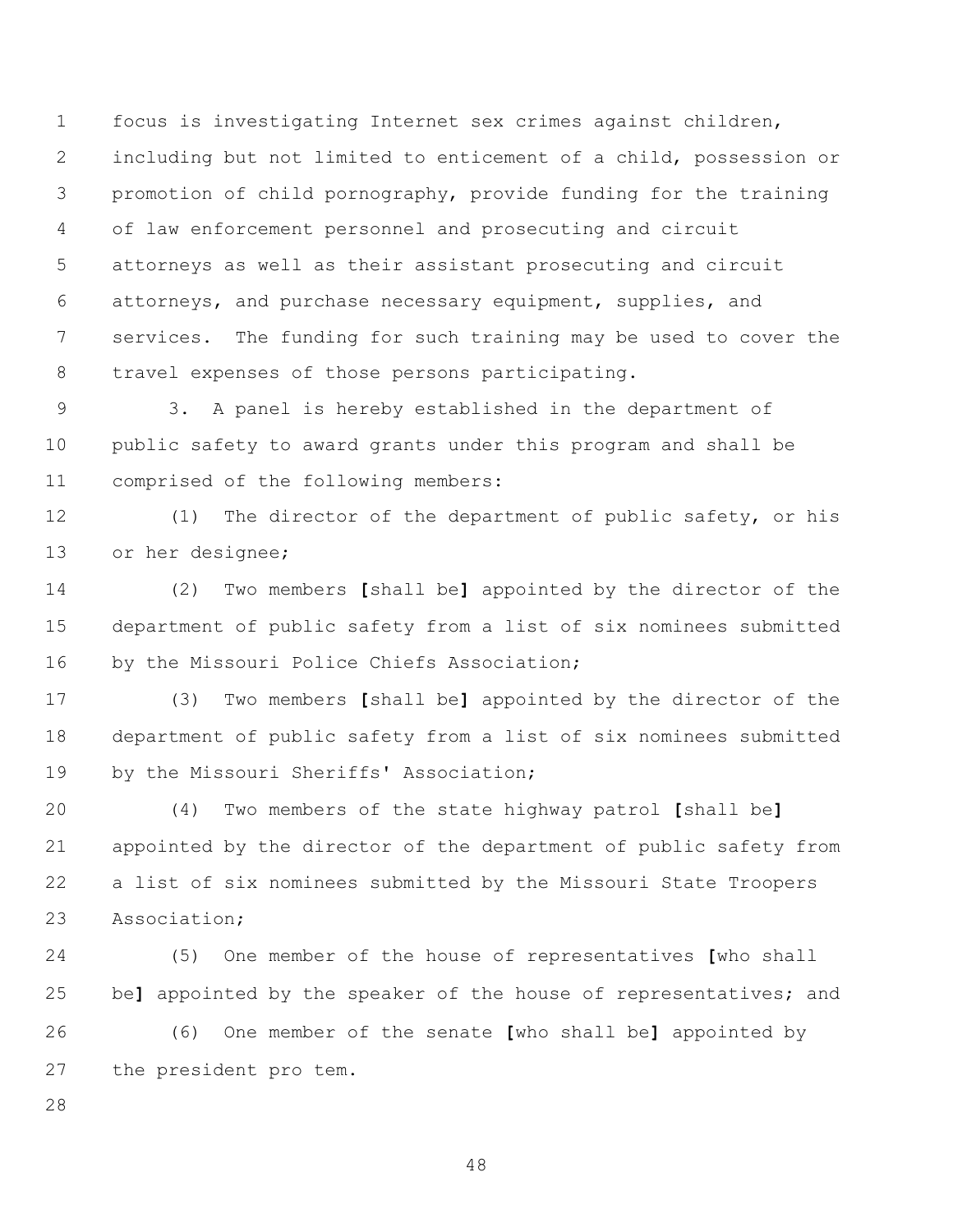The panel members who are appointed under subdivisions (2), (3), and (4) of this subsection shall serve a four-year term ending four years from the date of expiration of the term for which his or her predecessor was appointed. However, a person appointed to fill a vacancy prior to the expiration of such a term shall be appointed for the remainder of the term. Such members shall hold office for the term of his or her appointment and until a successor is appointed. The members of the panel shall receive no additional compensation but shall be eligible for reimbursement for mileage directly related to the performance of panel duties.

 4. Local matching amounts, which may include new or existing funds or in-kind resources including but not limited to equipment or personnel, are required for multijurisdictional Internet cyber crime law enforcement task forces and other law enforcement agencies to receive grants awarded by the panel. Such amounts shall be determined by the state appropriations process or by the panel.

 5. When awarding grants, priority should be given to newly hired detectives and computer forensic personnel.

 6. The panel shall establish minimum training standards for detectives and computer forensic personnel participating in the grant program established in subsection 2 of this section.

 7. Multijurisdictional Internet cyber crime law enforcement task forces and other law enforcement agencies participating in the grant program established in subsection 2 of this section shall share information and cooperate with the highway patrol and with existing Internet crimes against children task force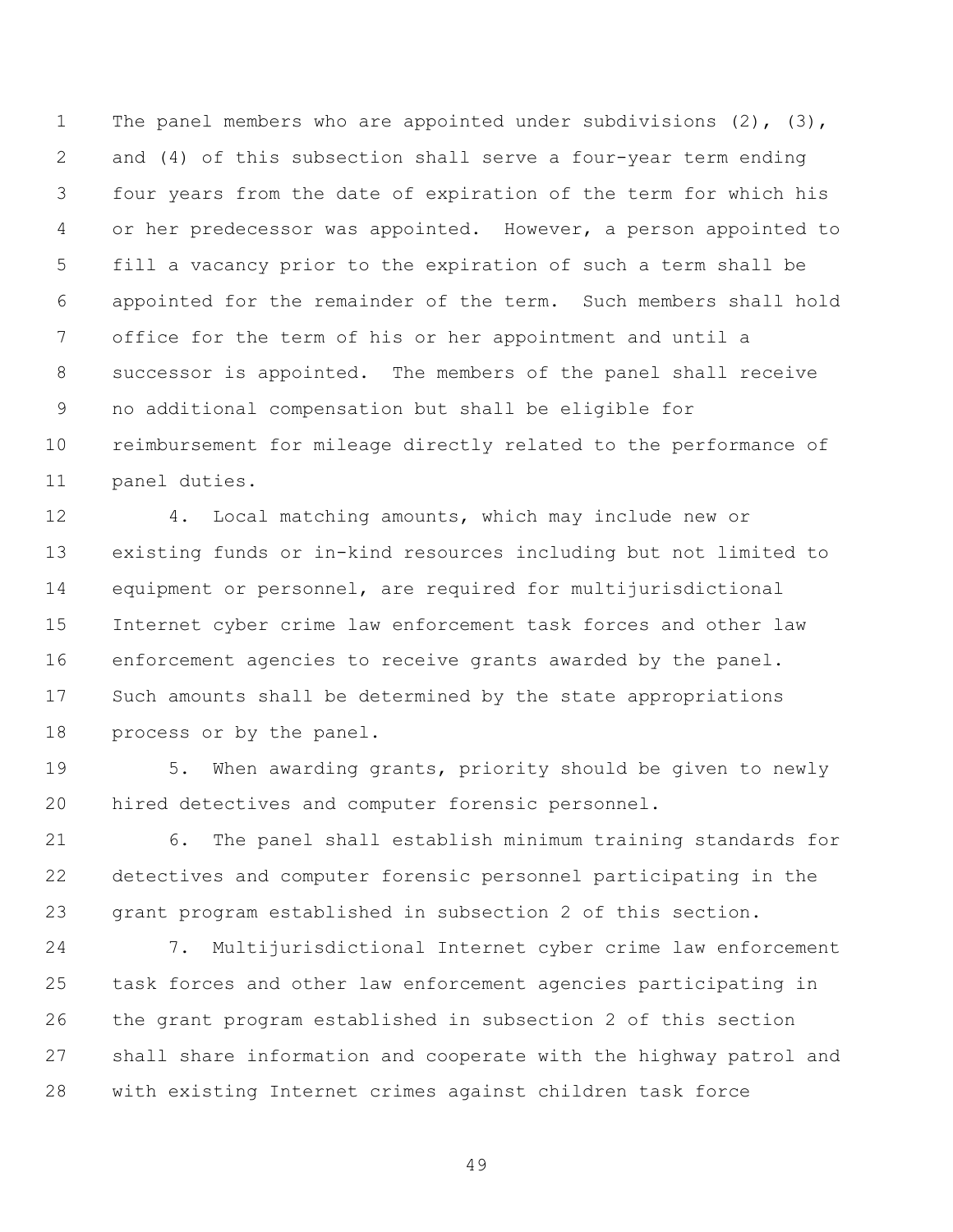programs.

 8. The panel may make recommendations to the general assembly regarding the need for additional resources or appropriations.

 9. The power of arrest of any peace officer who is duly authorized as a member of a multijurisdictional Internet cyber crime law enforcement task force shall only be exercised during the time such peace officer is an active member of such task force and only within the scope of the investigation on which the task force is working. Notwithstanding other provisions of law to the contrary, such task force officer shall have the power of 12 arrest, as limited in this subsection, anywhere in the state and shall provide prior notification to the chief of police of a municipality or the sheriff of the county in which the arrest is 15 to take place. If exigent circumstances exist, such arrest may be made and notification shall be made to the chief of police or sheriff as appropriate and as soon as practical. The chief of police or sheriff may elect to work with the multijurisdictional Internet cyber crime law enforcement task force at his or her option when such task force is operating within the jurisdiction of such chief of police or sheriff.

10. Under section 23.253 of the Missouri sunset act:

 (1) The provisions of the new program authorized under this section shall **[**sunset automatically six years after June 5, 2006**]** be reauthorized on August 28, 2014 and shall expire on December 26 31, 2024, unless reauthorized by an act of the general assembly; and

(2) If such program is reauthorized, the program authorized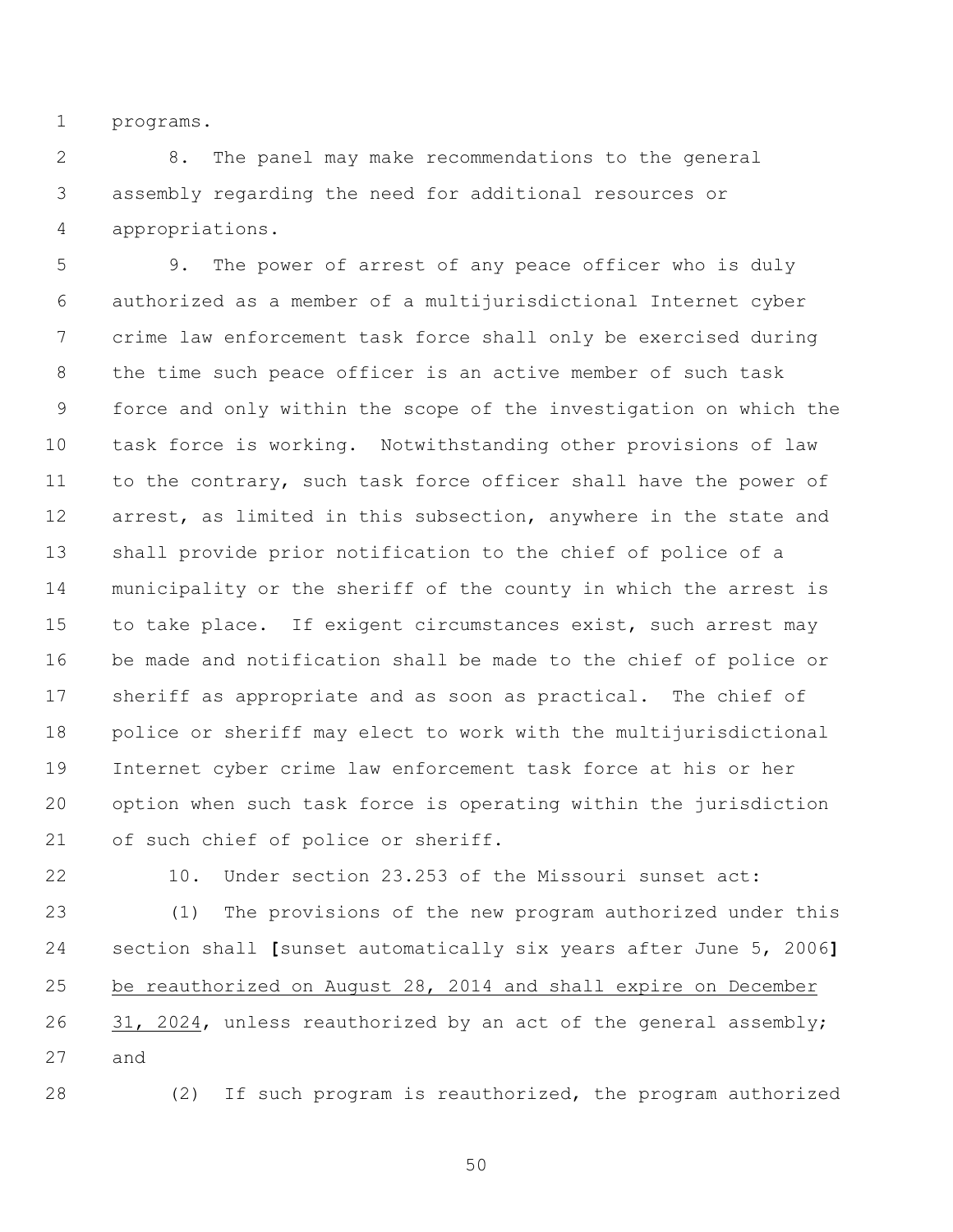under this section shall sunset automatically twelve years after 2 the effective date of the reauthorization of this section; and

 (3) This section shall terminate on September first of the calendar year immediately following the calendar year in which the program authorized under this section is sunset.

 **[**550.040. In all capital cases, and those in which imprisonment in the penitentiary is the sole punishment for the offense, if the defendant is acquitted, the costs shall be paid by the state; and in all other trials on indictments or information, if the defendant is acquitted, the costs shall be paid by the county in which the indictment was found or information filed.**]**

 **[**550.060. In all cases where any person shall be 16 committed or recognized to answer for a felony, and no<br>17 indictment shall be found against such person, the indictment shall be found against such person, the **prosecutor, or person on whose oath the prosecution was**  commenced, shall be liable for all the costs incurred in that behalf; and the court shall render judgment against such prosecutor for the same, and in no such case shall the state or county pay such costs.**]**

 Section B. The repeal and reenactment of sections 408.040, 488.305, 525.040, 525.070, 525.080, 525.230, and 525.310 of this act shall become effective on January 15, 2015.

27 Section C. Because of the necessity of constitutionally protected expedient access to the courts and ensuring the continued efficient administration of justice and because of the need to protect the interests of the state, the repeal and reenactment of sections 447.560, 447.584, 478.320, 478.437, 478.464, 478.513, and 478.600, and the enactment of section 447.534 and 478.740 of this act are deemed necessary for the immediate preservation of the public health, welfare, peace, and safety, and is hereby declared to be an emergency act within the meaning of the constitution and the repeal and reenactment of